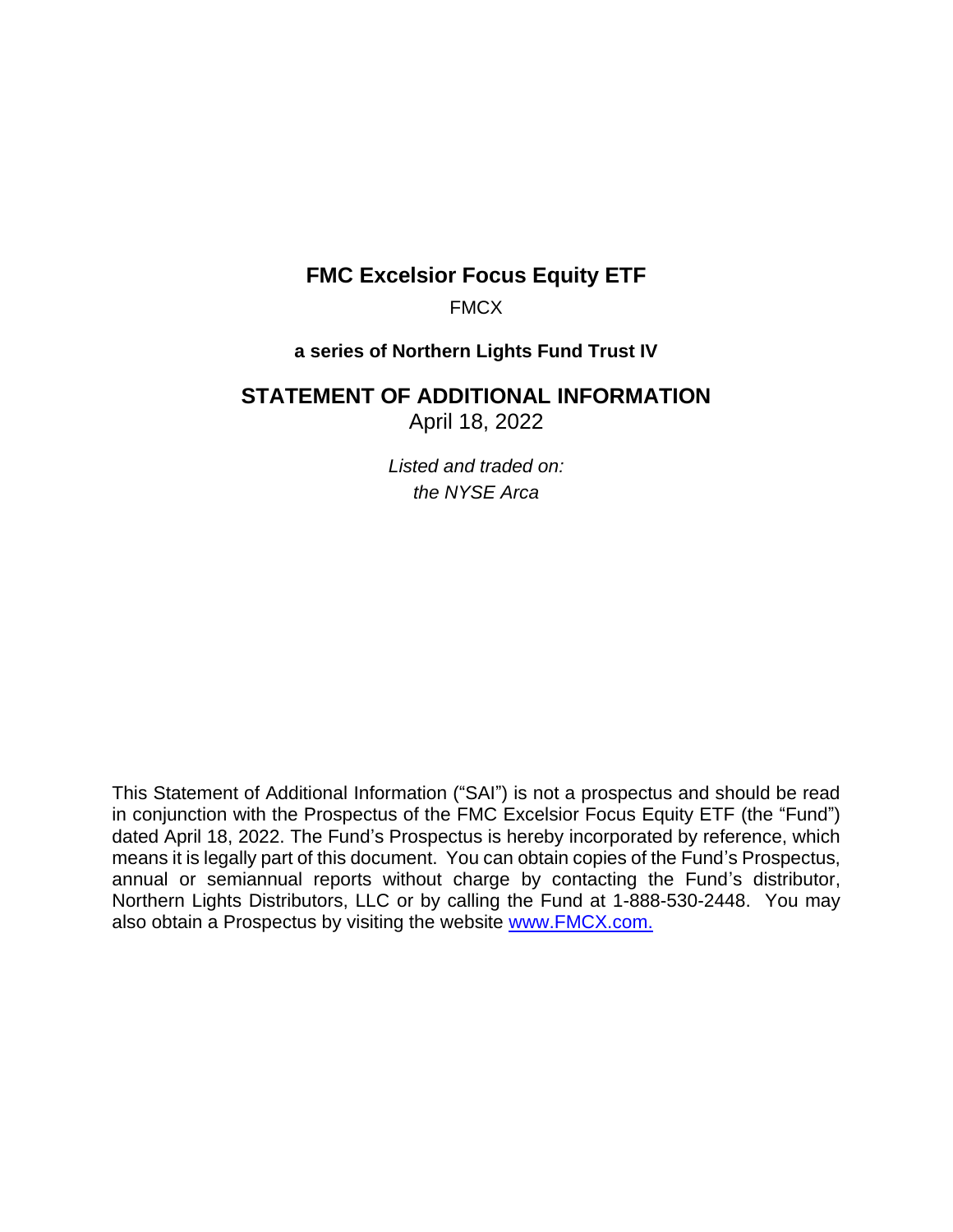# **TABLE OF CONTENTS**

| <b>THE FUND</b>                                                | 1     |
|----------------------------------------------------------------|-------|
| <b>TYPES OF INVESTMENTS</b>                                    | 2     |
| <b>INVESTMENT RESTRICTIONS</b>                                 | 8     |
| POLICIES AND PROCEDURES FOR DISCLOSURE OF PORTFOLIO HOLDINGS 8 |       |
| <b>MANAGEMENT</b>                                              | 11    |
| <b>CONTROL PERSONS AND PRINCIPAL HOLDERS</b>                   | 16    |
| <b>INVESTMENT ADVISER AND TRADING SUB-ADVISER</b>              | 16    |
| <b>THE DISTRIBUTOR</b>                                         | 18    |
| <b>PORTFOLIO MANAGER</b>                                       | 19    |
| <b>ALLOCATION OF PORTFOLIO BROKERAGE</b>                       | 20    |
| <b>PORTFOLIO TURNOVER</b>                                      | 20    |
| <b>OTHER SERVICE PROVIDERS</b>                                 | 21    |
| <b>DESCRIPTION OF SHARES</b>                                   | 22    |
| <b>ANTI-MONEY LAUNDERING PROGRAM</b>                           | 22    |
| PURCHASE, REDEMPTION AND PRICING OF SHARES                     | 22    |
| <b>TAX STATUS</b>                                              | 30    |
| <b>INDEPENDENT REGISTERED PUBLIC ACCOUNTING FIRM</b>           | 33    |
| <b>LEGAL COUNSEL</b>                                           | 33    |
| <b>FINANCIAL STATEMENTS</b>                                    | 33    |
| <b>APPENDIX A – PROXY VOTING POLICIES AND PROCEDURES</b>       | $A-1$ |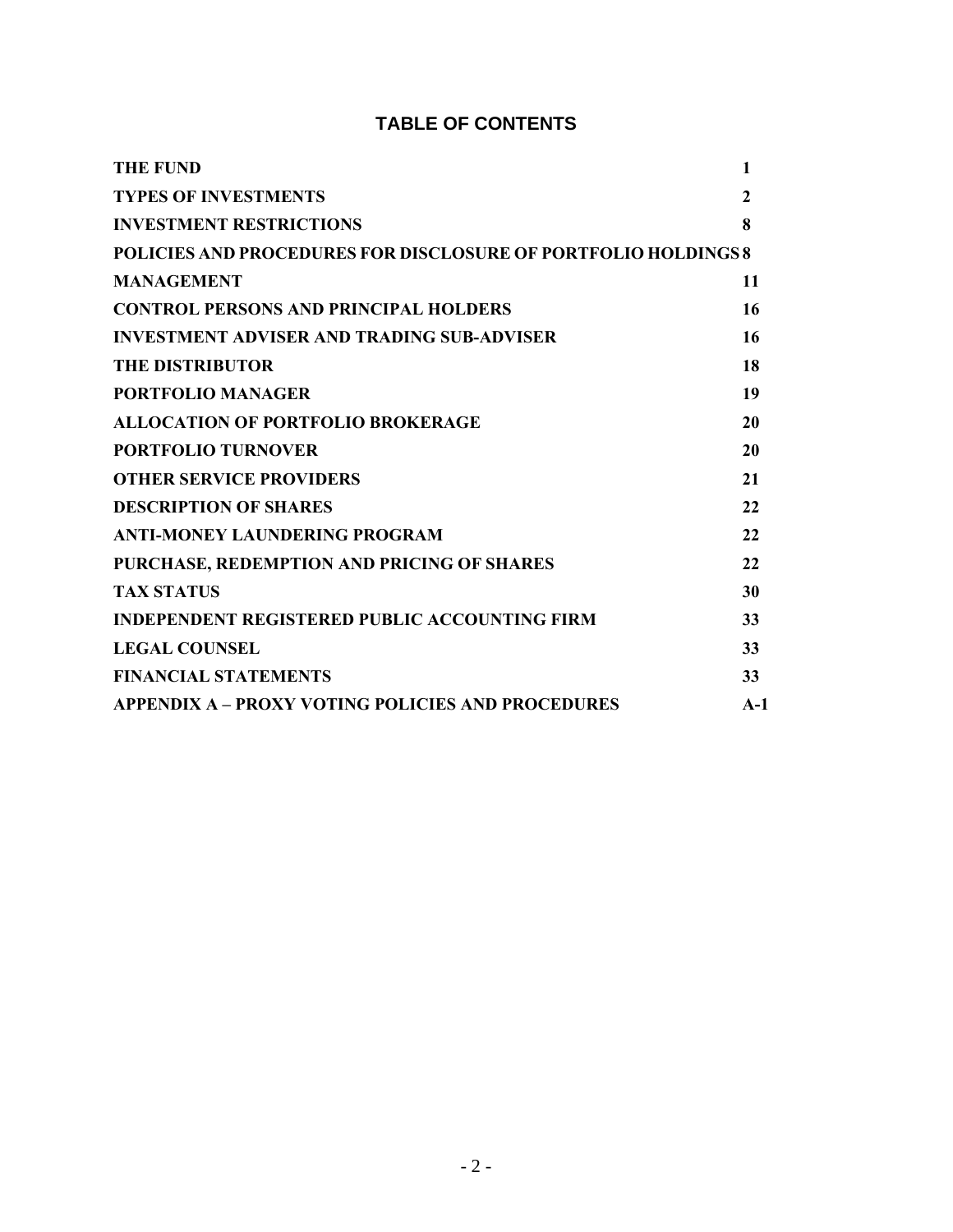## **THE FUND**

The Fund is a non-diversified series of Northern Lights Fund Trust IV, a Delaware statutory trust organized on June 2, 2015 (the "Trust"). The Trust utilizes the ActiveShares® methodology licensed from Precidian Investments, LLC ("Precidian"). The Trust is registered as an open-end management investment company. The Trust is governed by its Board of Trustees (the "Board"). The investment objective of the Fund is to seek long-term capital appreciation, which the Fund will adhere to under normal market conditions.

The Fund may issue an unlimited number of shares of beneficial interest ("Shares"). All Shares have equal rights and privileges. Each Share is entitled to one vote on all matters as to which Shares are entitled to vote. In addition, each Share is entitled to participate equally with other Shares (i) in dividends and distributions declared by the Fund and (ii) on liquidation to its proportionate share of the assets remaining after satisfaction of outstanding liabilities. Shares are fully paid, nonassessable and fully transferable when issued and have no pre-emptive, conversion or exchange rights.

The Fund is managed by First Manhattan Co. (the "Adviser") and uses Vident Investment Advisory, LLC as its trading subadviser (the "Trading Sub-Adviser"). The Board may start other series and offer shares of a new fund under the Trust at any time.

The Fund issues and redeems Shares at net asset value ("NAV") only in aggregations of 5,000 Shares (each a "Creation Unit"). The Fund issues and redeems Creation Units principally in exchange for a basket of securities (the "Deposit Securities"), together with the deposit of a specified cash payment (the "Cash Component"), plus a transaction fee (unless waived). Shares of the Fund are listed, subject to notice of issuance, on the NYSE Arca (the "Exchange"). Shares trade on the Exchange at market prices that may be below, at, or above NAV.

The Fund reserves the right to offer creations and redemptions of Shares for cash. In each instance of such cash creations or redemptions, transaction fees, may be imposed and may be higher than the transaction fees associated with in-kind creations or redemptions. See PURCHASE, REDEMPTION AND PRICING OF SHARES below.

### **Exchange Listing and Trading**

Shares are listed for trading, and trade throughout the day, on the Exchange. There can be no assurance that the requirements of the Exchange necessary to maintain the listing of Shares will continue to be met. The Exchange may require the Adviser to make available to the Exchange or FINRA, upon request, the daily portfolio holdings of the Fund.

Under listing requirements, the Adviser is required to erect and maintain a wall (a "fire wall") between the personnel engaged in the investment advisory business of the firm and the personnel engaged in the broker-dealer business of the firm with respect to access to information concerning the composition of and/or changes to the Fund's portfolio and/or the Creation Basket. Under the fire wall policy, the Portfolio Manager, together with other personnel who make decisions pertaining to the Fund's portfolio composition or who have access to information regarding the Fund or to the Creation Basket, are subject to the Adviser's inside information policy described below. This policy is designed to prevent the use and dissemination of material non-public information about portfolio management related positions, such as information regarding the Fund's portfolio, proposed changes to the Fund's portfolio and changes to the Creation Basket. The listing requirements also require service providers, such as the AP Representative, the Custodian, the VIIV provider and the Distributor to be subject to procedures reasonably designed to prevent the use and dissemination of material nonpublic information regarding the Fund's portfolio, changes to the portfolio or the Creation Basket. If such entities are registered as a broker-dealer or are affiliated with a broker-dealer, the entity must also agree to erect and maintain a fire wall between the person or entity and the broker-dealer with respect to access to information concerning the composition and/or changes to the Fund's portfolio or Creation Basket.

The Exchange may, but is not required to, remove Shares from listing under certain circumstances, including if: (1) following the initial twelve-month period beginning upon the commencement of trading of the Fund, there are fewer than 50 beneficial holders of Shares; (2) the Exchange has halted trading in Shares because the VIIV is interrupted pursuant to the rules applicable to the Exchange and such interruption persists past the trading day in which it occurred or is no longer available; (3) the Exchange has halted trading in Shares because the NAV is not disseminated to all market participants at the same time, the holdings of the Fund are not made available on at least a quarterly basis as required by the 1940 Act, or such holdings are not made available to all market participants at the same time pursuant to the rules applicable to the Exchange and such issue persists past the trading day in which it occurred; (4) the Exchange has halted trading in Shares pursuant to the rules applicable to the Exchange and such issue persists past the trading day in which it occurred; (5) the Trust has failed to file any filings required by the SEC or the Exchange is aware that the Trust is not in compliance with the conditions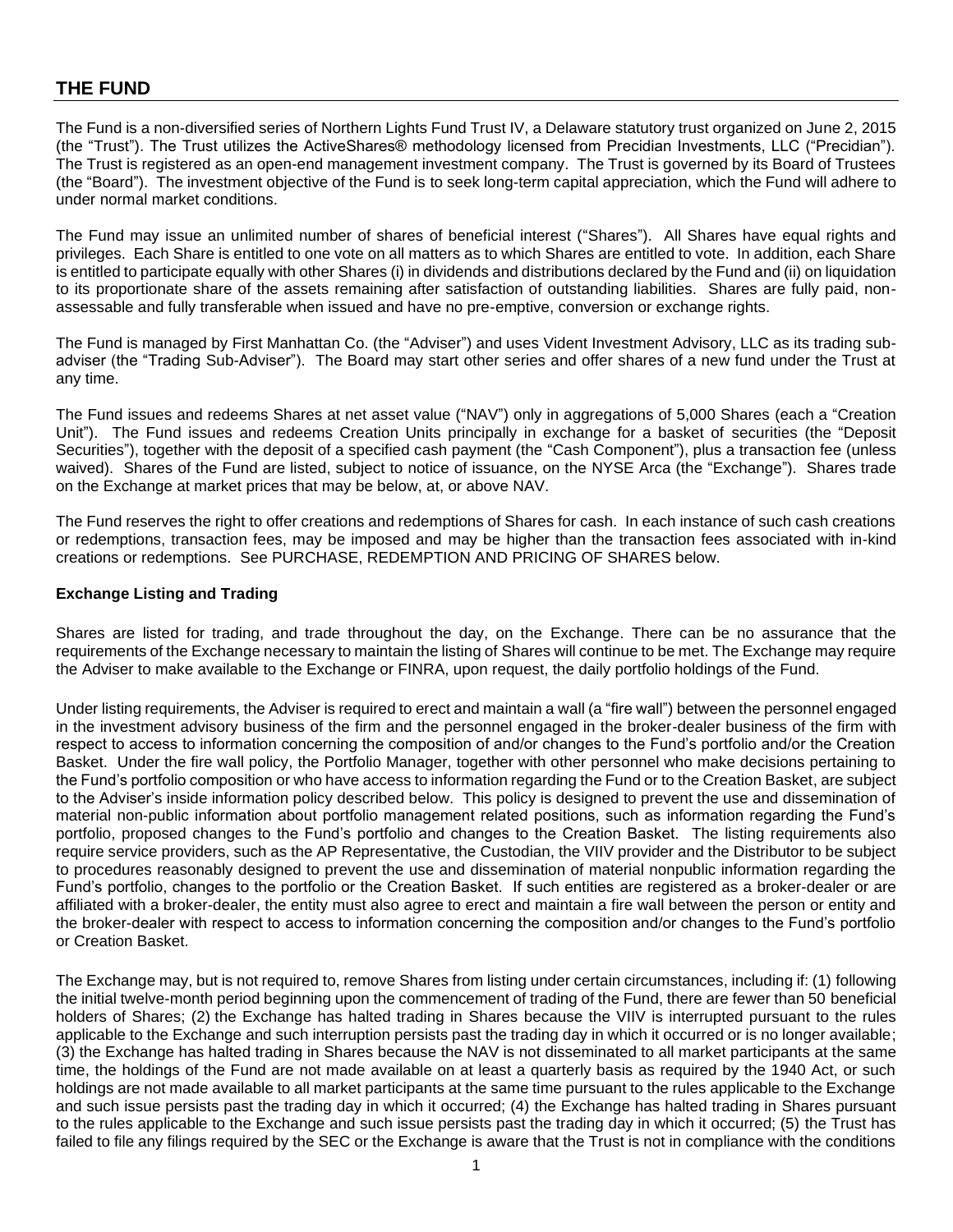of any exemptive order or no-action relief granted by the SEC to the Trust with respect to the Fund; (6) any of the continued listing requirements set forth in rules applicable to the Exchange are not continuously maintained; (7) any of the applicable continued listing representations for the Fund are not continuously met; or (8) such other event shall occur or condition exists that, in the opinion of the Exchange, makes further dealings on the Exchange inadvisable. In addition, the Exchange will remove Shares from listing and trading upon termination of the Trust or the Fund.

The Exchange may consider all relevant factors in exercising its discretion to halt trading in the Shares. Trading may be halted because of market conditions or for reasons that, in the view of the Exchange, make trading in the Shares inadvisable. These may include: (a) the extent to which trading is not occurring in the securities held by the Fund; or (b) whether other unusual conditions or circumstances detrimental to the maintenance of a fair and orderly market are present. If the Exchange becomes aware that: (a) the VIIV for the Shares is not being calculated or disseminated in one second intervals, as required; (b) the NAV for the Shares is not disseminated to all market participants at the same time; (c) the holdings of the Fund are not make available on at least a quarterly basis as required under the 1940 Act; or (d) such holdings are not make available to all market participants at the same time (except as otherwise permitted under applicable law), it will halt trading in the Shares until such time as the VIIV, the NAV, or the holdings are available, as required.

As in the case of other publicly traded securities, when you buy or sell Shares through a broker, you may incur a brokerage commission determined by that broker, as well as other charges.

## **TYPES OF INVESTMENTS**

A discussion of the Fund's investment policies and the risks associated with an investment in the Fund is contained in the Prospectus. The discussion below supplements, and should be read in conjunction with, the Prospectus.

An investment in the Fund should be made with an understanding that the value of the Fund's portfolio securities may fluctuate in accordance with changes in the financial condition of the issuers of the portfolio securities, the value of securities in general and other factors that affect the market.

An investment in the Fund should be made with an understanding of the risks inherent in an investment in securities, including the risk that the general condition of the securities market may deteriorate. Securities are susceptible to general securities market fluctuations and to volatile increases and decreases in value as market confidence changes. These investor perceptions are based on various and unpredictable factors, including expectations regarding government, economic, monetary and fiscal policies, inflation and interest rates, economic expansion or contraction, and global or regional political, economic or banking crises.

The existence of a liquid trading market for certain securities may depend on whether dealers will make a market in such securities. There can be no assurance that a market will be made or maintained or that any such market will be or remain liquid. The price at which securities may be sold and the value of the Shares will be adversely affected if trading markets for the Fund's portfolio securities are limited or absent, or if bid/ask spreads are wide. The performance of the Fund may vary due to asset valuation differences. The Fund may fair value certain of the securities it holds, although it is not expected that securities will need to be fair valued because all of the portfolio securities (other than cash equivalents (which are shortterm U.S. Treasury securities, government money market funds, and repurchase agreements)) will be exchange-traded on a regulated, U.S. exchange. There may also be differences between the Fund's portfolio as a result of legal restrictions, cost or liquidity constraints. Similarly, liquidity constraints also may delay the Fund's purchase or sale of securities.

The Fund anticipates that, at inception, it will hold a larger portfolio of securities than it will over time as the Fund grows in size. The initial portfolio of the Fund is expected to differ from its target portfolio. Initially, the Fund is expected to include in its portfolio some securities received as part of the initial seeding of the Fund through Section 351 exchanges, which the Fund intends to hold for a shorter time horizon. The Adviser estimates that the Fund will be operating with its target holdings within 12 months after launch assuming that the assets under management expand to over \$50 million as anticipated and market conditions remain stable.

## ActiveShares® Methodology

The Fund is an actively managed ETF that utilizes the ActiveShares® methodology licensed from Precidian. The Fund operates in reliance on an exemptive order from the SEC (the "Order"), which incorporates by reference the conditions and restrictions of a previous order issued to Precidian ETFs Trust to permit the operation of ActiveShares (the "Precidian Order"). The Order presently limits the types of investments that the Fund may hold to those listed in the application for the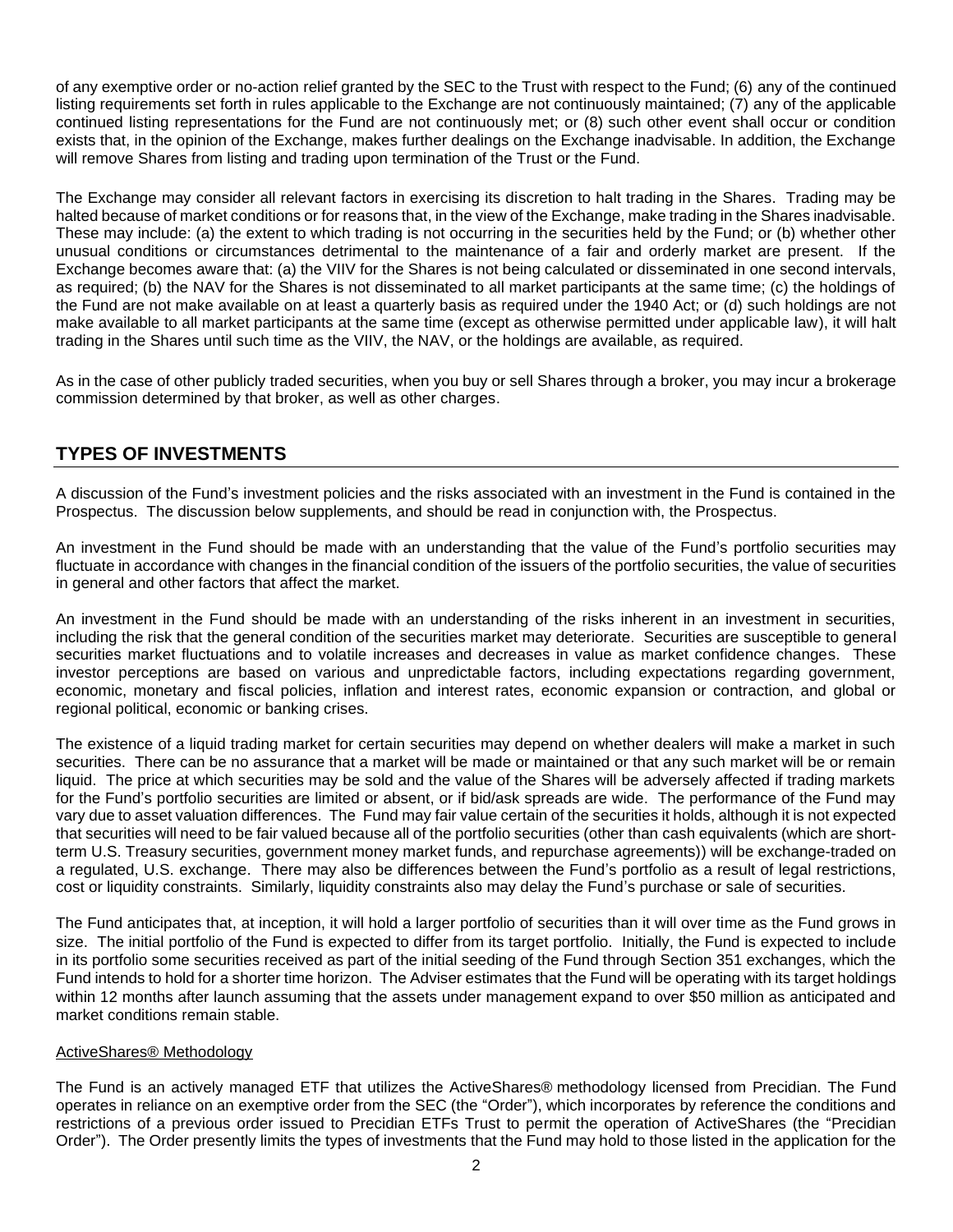Precidian Order. Under the terms of the Order, the Fund is permitted to invest only in the following investments, which, if listed, must trade on a U.S. exchange contemporaneously with the Shares: exchange-traded funds ("ETFs"), exchangetraded notes, exchange-listed common stocks, exchange-traded preferred stocks, exchange-traded American Depositary Receipts (ADRs), exchange-traded real estate investment trusts, exchange-traded commodity pools, exchange-traded metals trusts, exchange-traded currency trusts and exchange-traded futures for which the reference asset is one in which the Fund may invest directly or, in the case of an index future traded on a U.S. exchange, is based on an index, the components of which are a type of asset in which the Fund could invest directly, as well as cash and cash equivalents (which are short-term U.S. Treasury securities, government money market funds, and repurchase agreements). Although the Fund may invest in securities of companies of any capitalization, the Fund will not invest in "penny stocks," as defined by Rule 3a51-1 under the Exchange Act. The Fund will not borrow for investment purposes or hold short positions. The Fund also will not purchase any securities that are illiquid investments at the time of purchase. The Fund's investment strategies and practices are subject to these limitations as well as the other limitations described below and in the Prospectus.

### Securities of Other Investment Companies

The Fund may invest in securities issued by other investment companies. The Fund intends to limit its investments in accordance with applicable law or as permitted by Rule 12d1-4. Among other things, such law would limit these investments so that, as determined immediately after a securities purchase is made by the Fund: (a) not more than 5% of the value of its total assets will be invested in the securities of any one investment company (the "5% Limitation"); (b) not more than 10% of the value of its total assets will be invested in the aggregate in securities of investment companies as a group (the "10% Limitation"); (c) not more than 3% of the outstanding voting stock of any one investment company will be owned by the Fund (the "3% Limitation"); and (d) not more than 10% of the outstanding voting stock of any one closed-end investment company will be owned by the Fund together with all other investment companies that have the same advisor. Under certain sets of conditions, different sets of restrictions may be applicable. As a shareholder of another investment company, the Fund would bear, along with other shareholders, its proportionate share of that investment company's expenses, including advisory fees. These expenses would be in addition to the advisory and other expenses that the Fund bears directly in connection with its own operations. Investment companies in which the Fund may invest may also impose a sales or distribution charge in connection with the purchase or redemption of their shares and other types of commissions or charges. Such charges will be payable by the Fund and, therefore, will be borne directly by the Fund's shareholders.

To the extent applicable, the Fund intends to rely on Section 12(d)(1)(F) and Rule 12d1-4 under the 1940 Act which in conjunction with one another allow registered investment companies (such as the Fund) to exceed the 3%, 5% and 10% Limitation and the 10% Limitations, provided the aggregate sales loads any investor pays (i.e., the combined distribution expenses of both the acquiring fund and the acquired funds) do not exceed the limits on sales loads established by Financial Industry Regulatory Authority ("FINRA") for funds of funds, and the registered investment company "mirror votes" any securities purchased pursuant to Section 12(d)(1)(F).

#### Exchange Traded Funds

**Non-Transparent ETF Structure Risk.** Unlike most actively managed ETFs, the Fund does not provide daily disclosure of its portfolio holdings, and AP Representatives are required to maintain information regarding the creation baskets in confidence and to purchase deposit securities and sell redemption securities for Authorized Participants in a manner designed to obscure portfolio related information. Instead, the Fund files its portfolio holdings with the SEC quarterly and provides a verified intraday indicative value ("VIIV"), calculated and disseminated every second throughout the trading day. The VIIV is intended to provide investors and other market participants with a highly correlated per share value of the underlying portfolio that can be compared to the current market price. There is, however, a risk that shares of the Fund may trade at a wider bid/ask spread than ETFs that publish their portfolios on a daily basis, especially during periods of market disruption or volatility, and therefore, may cost investors more to trade. Because the Fund trades on the basis of the VIIV, it may trade at a wider bid/ask spread than traditional ETFs that publish their portfolios on a daily basis. Accordingly, the Adviser or its designee will monitor on an on-going basis how shares of the Fund trade, including the level of any market price premium or discount to NAV and the bid/ask spreads on market transactions. Should there be extended periods of unusually high bid/ask spreads, the Board will consider the continuing viability of the Fund, whether shareholders are being harmed, and what, if any, action would be appropriate to among other things, narrow the premium/discount or spread, as applicable. Potential actions may include, but are not limited to, changing lead market makers, listing the Fund on a different exchange, changing the size of Creations Units, changing the Fund's investment objective or strategy, and liquidating the Fund. There is also a risk that the market price may vary significantly from the NAV and, thus, the underlying value of the Fund significantly from the underlying NAV of the Fund. There is also a risk that, despite not disclosing the portfolio holdings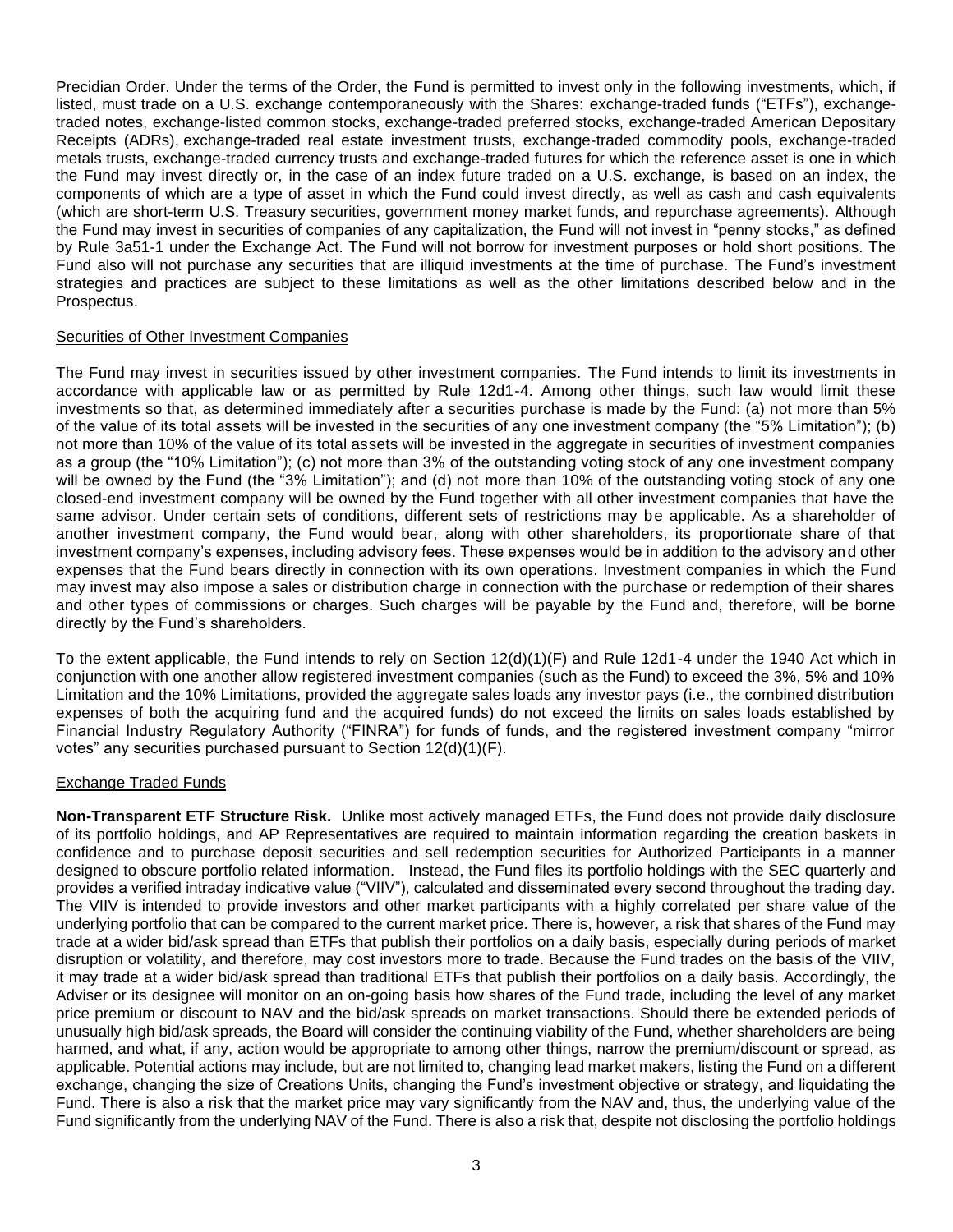each day, some market participants may seek to use publicly available information, including the VIIV, to identify the Fund's investment strategy and engage in certain predatory trading practices that may have the potential to harm the Fund.

**Early Close/Trading Halt Risk.** An exchange or market may close or issue trading halts on specific securities, or the ability to buy or sell certain securities or financial instruments may be restricted, which may result in the Fund being unable to buy or sell certain securities or financial instruments. In such circumstances, the Fund may be unable to rebalance its portfolio, may be unable to accurately price its investments and/or may incur substantial trading losses. In addition, due to the nontransparency of the portfolio a trading halt in a portfolio security could cause discrepancies between the VIIV and NAV of the Fund resulting in uncertainty on the part of the Authorized Participant that results in wider, less liquid markets. Any security for which trading has been halted for an extended period of time will be disclosed on the Fund's website, [www.FMCX.com.](http://www.fmcx.com/)

- **Authorized Participant and AP Representative Risk.** The creation and redemption process for the Funds occurs through a confidential brokerage account ("Confidential Account") carried by an agent, called an AP Representative, on behalf of an Authorized Participant. Each day, the AP Representative will be given on a confidential basis by the Fund or the Fund's custodian the names and quantities of the securities to be deposited, in the case of a creation, or redeemed, in the case of a redemption ("Creation Basket"), allowing the AP Representative to buy and sell positions in the portfolio securities to permit creations or redemptions on the Authorized Participant's behalf, without disclosing the information to the Authorized Participant. The Fund may have a limited number of institutions that act as Authorized Participants and AP Representatives, none of which is obligated to engage in creation or redemption transactions. To the extent that these institutions exit the business or are unable to proceed with creation and/or redemption orders with respect to the Funds and no other Authorized Participant is able to step forward to process creation and/or redemption orders, Fund shares may trade at a discount to NAV and possibly face trading halts and/or delisting. This risk may be more pronounced in volatile markets, potentially where there are significant redemptions in ETFs, generally. The fact that the Funds are offering a novel and unique structure may affect the number of entities willing to act as Authorized Participants and AP Representatives. During times of market stress, Authorized Participants may be more likely to step away from this type of ETF than a traditional ETF.
- Absence of an Active Market. Although shares of the Fund are listed for trading on one or more stock exchanges, there can be no assurance that an active trading market for such shares will develop or be maintained by market makers or Authorized Participants. Authorized Participants are not obligated to execute purchase or redemption orders for Creation Units. Because this is a novel and unique structure, this could influence the number of entities willing to act as Authorized Participants. In periods of market volatility, market makers and/or Authorized Participants may be less willing to transact in Fund shares. The absence of an active market for the Fund's shares may contribute to the Fund's shares trading at a premium or discount to NAV. If a shareholder purchases Fund shares at a time when the market price is at a premium to the NAV or sells Fund shares at a time when the market price is at a discount to the NAV, the shareholder may sustain losses. The Fund's non-transparent structure may lead to larger premiums or discount than those observed in relation to transparent ETFs. In addition, market participants may attempt to reverse engineer the Fund's trading strategy which, if successful, could increase opportunities for trading practices that may disadvantage the Fund and its shareholders.

The Fund may also invest in underlying ETFs. ETFs are often passive funds that track their related index and have the flexibility of trading like a security. They are managed by professionals and typically provide the investor with diversification, cost and tax efficiency, liquidity, marginability, are useful for hedging, have the ability to go long and short, and some provide quarterly dividends. Additionally, some ETFs are unit investment trusts.

ETFs have two markets. The primary market is where institutions exchange "creation units" in block-multiples of, for example, 5,000 shares for in-kind securities and cash. The secondary market is where individual investors can trade as little as a single share during trading hours on the exchange. This is different from open-ended mutual funds that are traded after hours once the NAV is calculated. ETFs share many similar risks with open-end and closed-end funds.

#### Concentration of Investments

The Fund may be susceptible to an increased risk of loss, including losses due to adverse events that affect the Fund's investments more than the market as a whole, to the extent that the Fund's investments are concentrated in the securities of a particular issuer or issuers, country, group of countries, region, market, industry, group of industries, sector or asset class. Shares are subject to the risks of an investment in a portfolio of equity securities in an industry or group of industries in which the Fund invests.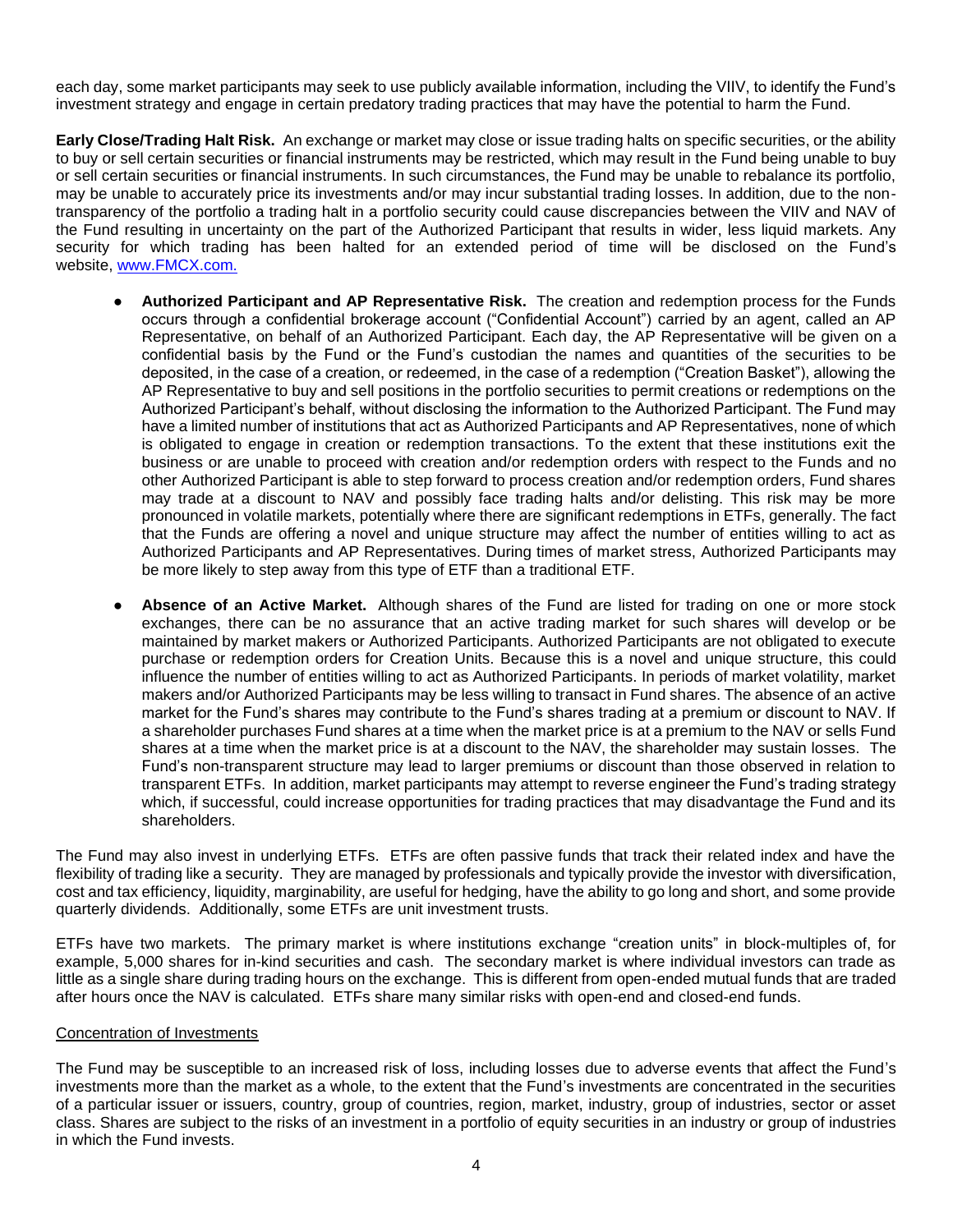#### Non-Diversification

Investments focused in sectors, industries, or issuers that are subject to the same or similar risk factors and investments whose prices are closely correlated are subject to greater overall risk than investments that are more diversified or whose prices are not as closely correlated. The Fund is classified as a non-diversified investment company under the 1940 Act. A "non-diversified" classification means that the Fund is not limited by the 1940 Act with regard to the percentage of its total assets that may be invested in the securities of a single issuer. This means that the Fund may invest a greater portion of its total assets in the securities of a single issuer or a small number of issuers than if it was a diversified fund. This may have an adverse effect on the Fund's performance or subject the Fund's Shares to greater price volatility than more diversified investment companies. Moreover, in pursuing its objective, the Fund may hold the securities of a single issuer in an amount exceeding 10% of the value of the outstanding securities of the issuer, subject to restrictions imposed by the Internal Revenue Code of 1986, as amended (the "Tax Code"), with respect to the Fund's qualification as a RIC under the Tax Code. In particular, as the Fund's size grows and its assets increase, it will be more likely to hold more than 10% of the securities of a single issuer if the issuer has a relatively small public float as compared to other issuers in the Fund's portfolio.

Although the Fund is non-diversified for purposes of the 1940 Act, the Fund intends to maintain the required level of diversification and otherwise conduct its operations so as to qualify as a RIC under the Tax Code. Compliance with the diversification requirements of the Tax Code may severely limit the investment flexibility of the Fund and may make it less likely that the Fund will meet their investment objectives. To qualify as a RIC under the Tax Code, the Fund must, among other requirements described below in "Taxes", meet certain diversification requirements. In particular, at the close of each quarter of the Fund's taxable year: (A) at least 50% of the value of its total assets must be represented by cash and cash items, U.S. government securities, securities of other RICs and other securities, with such other securities limited, in respect to any one issuer, to an amount not greater than 5% of the value of the Fund's total assets and that does not represent more than 10% of the outstanding voting securities of such issuer, including the equity securities of a qualified publicly traded partnership, and (B) not more than 25% of the value of its total assets is invested, including through corporations in which the Fund owns a 20% or more voting stock interest, in the securities (other than U.S. government securities or securities of other RICs) of any one issuer or the securities (other than the securities of another RIC) of two or more issuers that the Fund controls and which are engaged in the same or similar trades or businesses or related trades or businesses, or the securities of one or more qualified publicly traded partnerships. See "Tax Status" in this SAI for further discussion.

#### Equity Securities

Equity securities in which the Fund is permitted to invest include common stocks and preferred stocks. The value of equity securities varies in response to many factors, including the activities and financial condition of individual companies, the business market in which individual companies compete and general market and economic conditions. Equity securities fluctuate in value, often based on factors unrelated to the value of the issuer of the securities, and such fluctuations can be significant.

#### Common Stock

Common stock represents an equity (ownership) interest in a company, and usually possesses voting rights and earns dividends. Dividends on common stock are not fixed but are declared at the discretion of the issuer. Common stock generally represents the riskiest investment in a company. In addition, common stock generally has the greatest appreciation and depreciation potential because increases and decreases in earnings are usually reflected in a company's stock price.

#### Preferred Stock

Preferred stock is a class of stock having a preference over common stock as to the payment of dividends and the recovery of investment should a company be liquidated, although preferred stock is usually junior to the debt securities of the issuer. Preferred stock typically does not possess voting rights and its market value may change based on changes in interest rates.

A fundamental risk of investing in common and preferred stock is the risk that the value of the stock might decrease. Stock values fluctuate in response to the activities of an individual company or in response to general market and/or economic conditions. Historically, common stocks have provided greater long-term returns and have entailed greater short-term risks than preferred stocks, fixed-income securities and money market investments. The market value of all securities, including common and preferred stocks, is based upon the market's perception of value and not necessarily the book value of an issuer or other objective measures of a company's worth.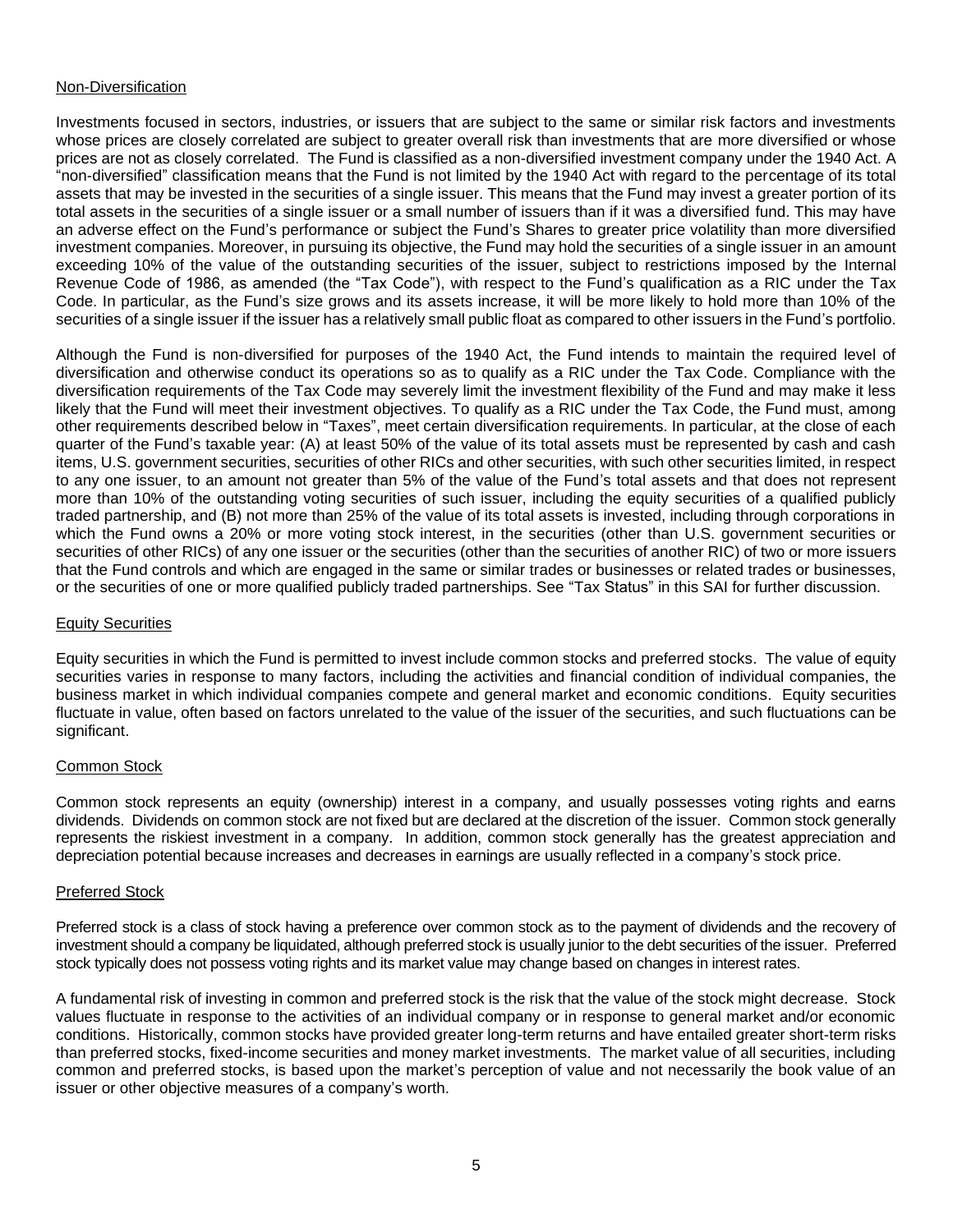### Company-Specific Risk

The possibility that a particular stock may lose value due to factors specific to the company itself, including deterioration of its fundamental characteristics, an occurrence of adverse events at the company, or a downturn in its business prospects.

### Exchange Traded Notes

The Fund generally may not invest in bonds although it may invest in exchange traded notes. Exchange listed notes are a fixed income instrument whose interest and/or principal is linked to the value of one or more other assets, such as equities.

An issuer of an exchange traded note may have the right to redeem or "call" the note before maturity, in which case a fund may have to reinvest the proceeds at lower market rates. Exchange traded notes are unsecured (backed only by the issuer's general creditworthiness)). There is a risk that the issuers of the securities may not be able to meet their obligations on interest or principal payments at the time called for by an instrument.

### Real Estate Investment Trusts

The Fund may invest in securities of real estate investment trusts ("REITs"). REITs are publicly traded corporations or trusts that specialize in acquiring, holding and managing residential, commercial or industrial real estate. A REIT is not taxed at the entity level on income distributed to its shareholders or unitholders if it distributes to shareholders or unitholders at least 95% of its taxable income for each taxable year and complies with regulatory requirements relating to its organization, ownership, assets and income.

REITs generally can be classified as "Equity REITs", "Mortgage REITs" and "Hybrid REITs." An Equity REIT invests the majority of its assets directly in real property and derives its income primarily from rents and from capital gains on real estate appreciation, which are realized through property sales. A Mortgage REIT invests the majority of its assets in real estate mortgage loans and services its income primarily from interest payments. A Hybrid REIT combines the characteristics of an Equity REIT and a Mortgage REIT. Although the Fund can invest in all three kinds of REITs, its emphasis is expected to be on investments in Equity REITs.

Investments in the real estate industry involve particular risks. The real estate industry has been subject to substantial fluctuations and declines on a local, regional and national basis in the past and may continue to be in the future. Real property values and income from real property continue to be in the future. Real property values and income from real property may decline due to general and local economic conditions, overbuilding and increased competition, increases in property taxes and operating expenses, changes in zoning laws, casualty or condemnation losses, regulatory limitations on rents, changes in neighborhoods and in demographics, increases in market interest rates, or other factors. Factors such as these may adversely affect companies that own and operate real estate directly, companies that lend to such companies, and companies that service the real estate industry.

Investments in REITs also involve risks. Equity REITs will be affected by changes in the values of and income from the properties they own, while Mortgage REITs may be affected by the credit quality of the mortgage loans they hold. In addition, REITs are dependent on specialized management skills and on their ability to generate cash flow for operating purposes and to make distributions to shareholders or unitholders REITs may have limited diversification and are subject to risks associated with obtaining financing for real property, as well as to the risk of self-liquidation. REITs also can be adversely affected by their failure to qualify for tax-free pass-through treatment of their income under the Tax Code, or their failure to maintain an exemption from registration under the 1940 Act. By investing in REITs indirectly through the Fund, a shareholder bears not only a proportionate share of the expenses of the Fund, but also may indirectly bear similar expenses of some of the REITs in which it invests.

#### Depositary Receipts

Sponsored and unsponsored American Depositary Receipts ("ADRs"), are receipts issued by an American bank or trust company evidencing ownership of underlying securities issued by a foreign issuer. ADRs, in registered form, are designed for use in U.S. securities markets. Unsponsored ADRs may be created without the participation of the foreign issuer. Holders of these ADRs generally bear all the costs of the ADR facility, whereas foreign issuers typically bear certain costs in a sponsored ADR. The bank or trust company depositary of an unsponsored ADR may be under no obligation to distribute shareholder communications received from the foreign issuer or to pass through voting rights. Many of the risks described below regarding foreign securities apply to investments in ADRs.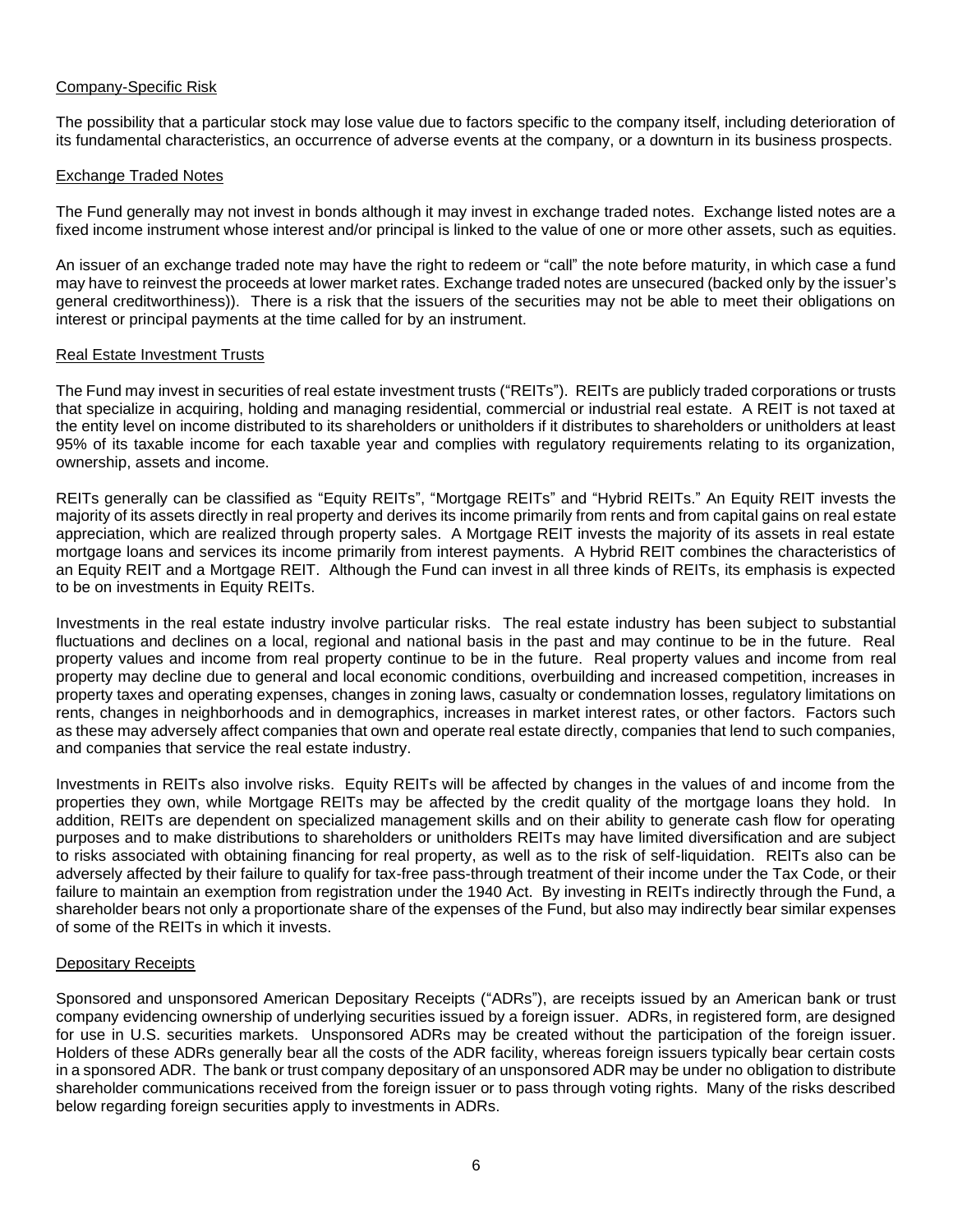### United States Government Obligations

These consist of short-term securities issued by the United States Treasury and Treasury bills. Treasury bills have a maturity of up to one year and are issued on a discount basis. Short-term government bonds are bonds issued by the United States government or its agencies having maturities of less than five years.

### Repurchase Agreements

The Fund may enter into repurchase agreements. In a repurchase agreement, an investor (such as the Fund) purchases a security (known as the "underlying security") from a securities dealer or bank. Any such dealer or bank must be deemed creditworthy by the Adviser. At that time, the bank or securities dealer agrees to repurchase the underlying security at a mutually agreed upon price on a designated future date. The repurchase price may be higher than the purchase price, the difference being income to the Fund, or the purchase and repurchase prices may be the same, with interest at an agreed upon rate due to the Fund on repurchase. In either case, the income to the Fund generally will be unrelated to the interest rate on the underlying securities. Repurchase agreements must be "fully collateralized," in that the market value of the underlying securities (including accrued interest) must at all times be equal to or greater than the repurchase price. Therefore, a repurchase agreement can be considered a loan collateralized by the underlying securities.

Repurchase agreements are generally for a short period of time, often less than a week, and will generally be used by the Fund to invest excess cash or as part of a temporary defensive strategy. In the event of a bankruptcy or other default by the seller of a repurchase agreement, the Fund could experience both delays in liquidating the underlying security and losses. These losses could result from: (a) possible decline in the value of the underlying security while the Fund is seeking to enforce its rights under the repurchase agreement; (b) possible reduced levels of income or lack of access to income during this period; and (c) expenses of enforcing its rights.

Section 351 Risk. The initial capital raise from investors is expected to include some in-kind contributions of securities from current investors in the investment strategy followed by the Fund in exchange for Shares. In-kind contributions may qualify for non-recognition treatment to the contributing parties under Section 351 of the Internal Revenue Code, assuming that the requirements of Section 351 are met, which would have corresponding consequences for the tax basis to the Fund in those contributed securities. There can be no assurances regarding the value or tax basis of the contributions in kind, which could result in a negative effect on after-tax returns to investors seeding the Fund, and/or other investors in the Fund.

Risk to Contributing Investors. If for any reason, including the failure of the contributing investors to provide the Fund with accurate information, the initial contribution of assets to the Fund in exchange for Shares fails to meet the requirements of Section 351, the contribution of assets will be treated as a taxable event and the contributing investors would recognize an immediate gain or loss on the contributed assets. The Fund makes no representations as to whether any of such in-kind contributions qualify for Section 351 treatment, or as to any ancillary tax consequences. Additionally, future changes in the Internal Revenue Code or regulations and interpretations applicable to Section 351 may impact the ability of contributing investors to take advantage of the deferral of immediate gains or losses on contributed assets. Neither the Fund nor the Advisor gives any assurance to the initial investors as to the tax characterization of their contribution of assets to the Fund in exchange for Shares. Investors making in-kind contributions to the Fund are urged to consult their own tax advisors.

Allocation and Information Risk. The investment strategy used by the Fund is similar to the investment strategy used by a private fund managed by the Adviser and to manage other client accounts. As a result, in situations in which there is a limited supply of securities called for by the investment strategy, it is possible that the Fund may not be able to acquire the maximum amount of the securities it seeks. In addition, because the investment strategy used to manage the private fund is similar to that of the Fund, it is possible that investors in the private fund may be able to ascertain the composition of the Fund's portfolio in advance of the public disclosure of portfolio holdings and trade in a manner that adversely affects the Fund.

#### Management Risk

The Fund is subject to management risk because it relies on the Adviser and the Trading Sub-Adviser to achieve its investment objective. The Fund runs the risk that the Adviser's investment techniques and the Trading Sub-Adviser's implementation will fail to produce desired results or cause the Fund to incur significant losses. There can be no assurance that key Adviser personnel will continue to be employed by the Adviser or that the key personnel of the Trading Sub-Adviser will continue to be employed by the Trading Sub-Adviser. The loss of their services could have an adverse impact on the Adviser's ability to achieve the Fund's investment objective.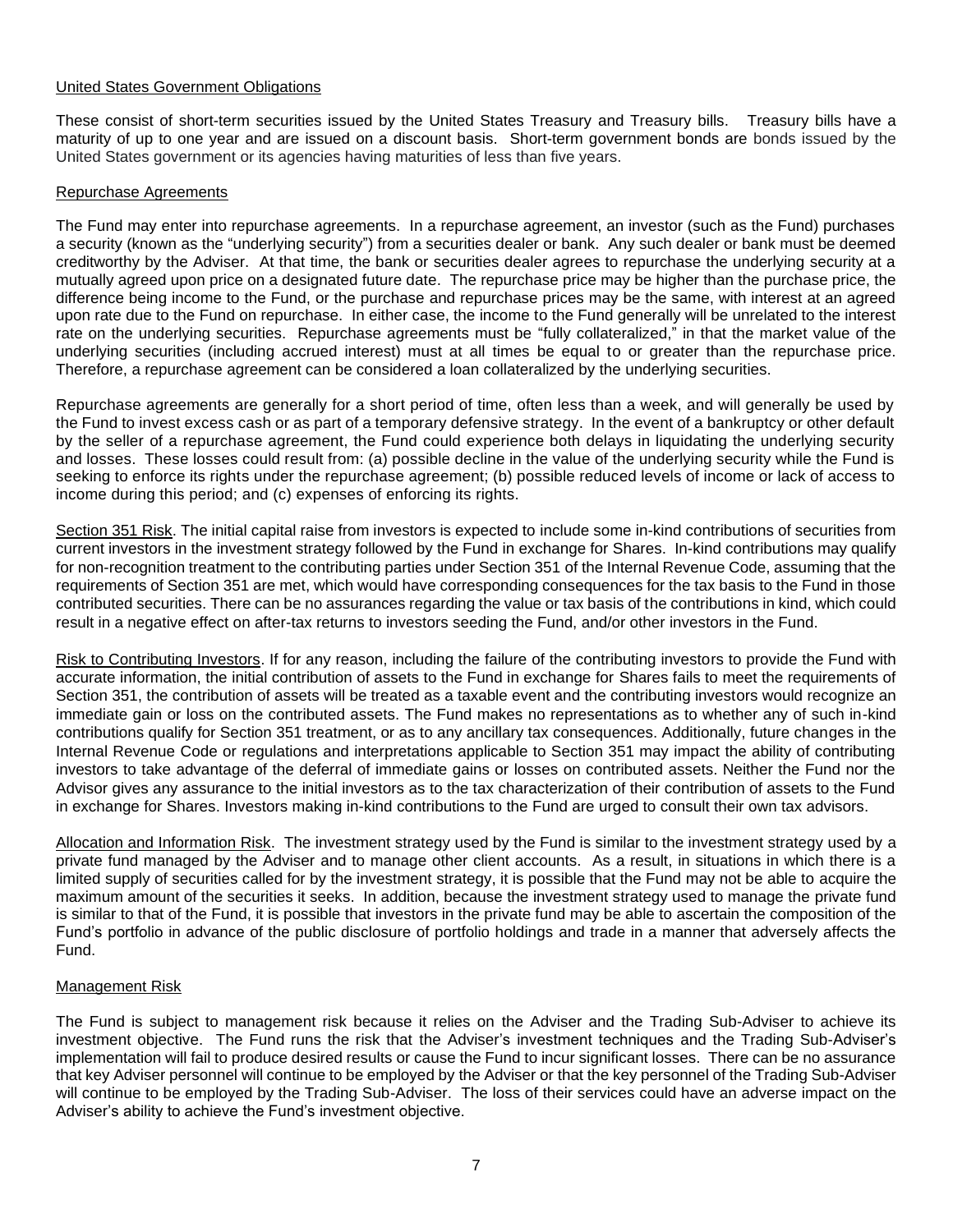## **INVESTMENT RESTRICTIONS**

The Fund has adopted the following investment restrictions that may not be changed without approval by a "majority of the outstanding shares" of the Fund, which, as used in this SAI, means the vote of the lesser of (a) 67% or more of the shares of the Fund represented at a meeting, if the holders of more than 50% of the outstanding shares of the Fund are present or represented by proxy, or (b) more than 50% of the outstanding shares of the Fund. The Fund may not:

- 1. Issue senior securities, except as otherwise permitted under the 1940 Act, and the rules and regulations promulgated thereunder, which allow a borrowing from a bank where the Fund maintains an asset coverage ratio of at least 300% while the borrowing is outstanding;
- 2. Borrow money, except (a) from a bank, provided that immediately after such borrowing there is an asset coverage of 300% for all borrowings of the Fund; or (b) from a bank or other persons for temporary purposes only, provided that such temporary borrowings are in an amount not exceeding 5% of the Fund's total assets at the time when the borrowing is made. This limitation does not preclude the Fund from entering into reverse repurchase transactions, provided that the Fund has an asset coverage of 300% for all borrowings and repurchase commitments of the Fund pursuant to reverse repurchase transactions;
- 3. Purchase securities on margin, participate on a joint or joint and several basis in any securities trading account, or underwrite securities. This limitation does not preclude the Fund from obtaining such short-term credit as may be necessary for the clearance of purchases and sales of its portfolio securities, and except to the extent that the Fund may be deemed an underwriter under the Securities Act, by virtue of disposing of portfolio securities;
- 4. Purchase or sell real estate or interests in real estate. This limitation is not applicable to investments in marketable securities that are secured by or represent interests in real estate. This limitation does not preclude the Fund from investing in mortgage-related securities or investing in companies engaged in the real estate business or that have a significant portion of their assets in real estate (including REITs);
- 5. Purchase or sell commodities (unless acquired as a result of ownership of securities or other investments) or commodity futures contracts, except that the Fund may purchase and sell futures contracts and options to the full extent permitted under the 1940 Act, sell foreign currency contracts in accordance with any rules of the Commodity Futures Trading Commission, invest in securities or other instruments backed by commodities, and invest in companies that are engaged in a commodities business or have a significant portion of their assets in commodities; or
- 6. Make loans to others, except that the Fund may, in accordance with its investment objective and policies, (i) lend portfolio securities, (ii) purchase and hold debt securities or other debt instruments, including but not limited to loan participations and sub-participations, assignments, and structured securities, (iii) make loans secured by mortgages on real property, (iv) enter into repurchase agreements, (v) enter into transactions where each loan is represented by a note executed by the borrower, and (vi) make time deposits with financial institutions and invest in instruments issued by financial institutions. For purposes of this limitation, the term "loans" shall not include the purchase of a portion of an issue of publicly distributed bonds, debentures or other securities.
- 7. Invest 25% or more of its total assets in a particular industry or group of industries. This limitation is not applicable to investments in obligations issued or guaranteed by the U.S. government, its agencies and instrumentalities or repurchase agreements with respect thereto. The Fund will consider the investments of underlying investment companies when determining its compliance with this restriction.

If a restriction on the Fund's investments is adhered to at the time an investment is made, a subsequent change in the percentage of Fund assets invested in certain securities or other instruments of the Fund's investment portfolio, resulting from changes in the value of the Fund's total assets, will not be considered a violation of the restriction; provided, however, that the asset coverage requirement applicable to borrowings shall be maintained in the manner contemplated by applicable law.

With respect to fundamental investment limitation #2 above, if the Fund's asset coverage falls below 300%, the Fund will reduce borrowing within 3 days in order to ensure that the Fund has 300% asset coverage.

Although fundamental investment limitation #6 reserves for the Fund the ability to make loans, there is no present intent to loan money or portfolio securities and additional disclosure will be provided if such a strategy is implemented in the future.

# **POLICIES AND PROCEDURES FOR DISCLOSURE OF PORTFOLIO HOLDINGS**

The Trust has adopted a policy, to which the Fund is subject, regarding the disclosure of information about the Fund's portfolio holdings. The Fund and its service providers may not receive compensation or any other consideration (which includes any agreement to maintain assets in the Fund or in other investment companies or accounts managed by the Adviser or any affiliated person of the Adviser) in connection with the disclosure of portfolio holdings information of the Fund. The Trust's policy is implemented and overseen by the Chief Compliance Officer of the Trust, subject to the oversight of the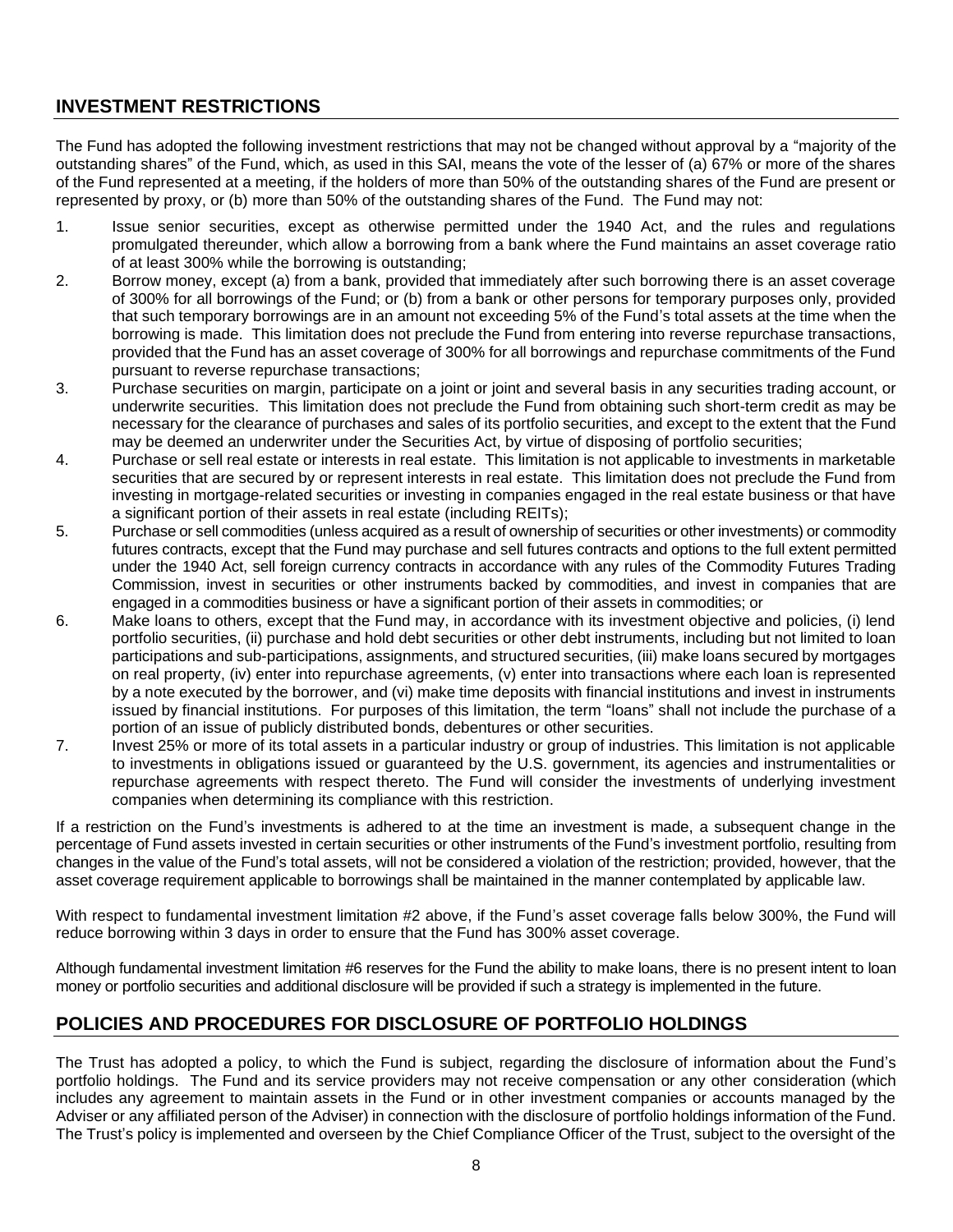Board. Periodic reports regarding these procedures will be provided to the Board. The Trust, the Adviser and the Distributor (as defined below) will not disseminate non-public information concerning the Trust. The Board must approve all material amendments to this policy.

*General Rules/Website Disclosure.* The Fund will not make its full portfolio holdings publicly available on a daily basis. The policy provides that information regarding the Fund's portfolio holdings may be shared at any time with employees of the Adviser, the Trading Sub-Adviser and other services providers to the Fund and affiliated parties involved in the management, administration or operations of the Fund (referred to as "fund-affiliated personnel"). Any dissemination of non-public information regarding the Fund that could be material must occur to all Shareholders and prospective investors at the same time and in a forum typically used to disseminate information broadly. Pursuant to applicable law, the Fund is required to disclose its complete portfolio holdings quarterly, within 60 days of the end of each fiscal quarter (currently, each February 28, May 31, August 31 and November 30). Typically, public disclosure is achieved by required filings with the SEC, posting the information to the Fund's website that is accessible by the public (www.FMCX.com), through public release by a third party vendor or through disclosure in the Fund's Prospectus or SAI where required by SEC regulations. The Adviser reserves the right to, in its sole discretion, disclose on the Fund's website a snapshot of the composition of the Fund's portfolio during times of unusual market volatility.

*Confidential Treatment of Portfolio Information.* As required by the terms of the Order, the Adviser, the Trading Sub-Adviser and the Distributor each has adopted a Code of Ethics as required by Rule 17j-1 under the 1940 Act, which contains provisions reasonably necessary to prevent Access Persons, (as defined in Rule 17j-1) from engaging in any conduct prohibited in Rule 17j-1 ("Code of Ethics"). In addition, the Adviser and the Trading Sub-Adviser each has adopted policies and procedures as required under Section 204A of the Investment Advisers Act of 1940, as amended (the "Advisers Act"), which are reasonably designed in light of the nature of its business to prevent the misuse, in violation of the Advisers Act or the Securities Exchange Act of 1934, as amended or the rules thereunder, of material non-public information by the Adviser or the Trading Sub-Adviser or their associated persons (each, an "Inside Information Policy"). In accordance with the Code of Ethics and Inside Information Policy of the Adviser and the Trading Sub-Adviser, respectively, personnel of those entities with knowledge about the composition of a Creation Basket are prohibited from disclosing such information to any other person, except as authorized in the course of their employment, until such information is made public.

*Ongoing Arrangements.* Under the Trust's policy, the Fund may release portfolio holdings information on a regular basis to its custodian, its fund accounting agent, an AP Representative, any clearing broker used by an AP Representative, the entity responsible for the calculation of the VIIV, rating agency or other vendor or service provider for a legitimate business purpose, where the party receiving the information is under a duty of confidentiality, including a duty to prohibit the sharing of non-public information with unauthorized sources and to prohibit trading upon non-public information. The Fund may enter into other ongoing arrangements for the release of portfolio holdings information, but only if such arrangements serve a legitimate business purpose and are with a party who is subject to a confidentiality agreement and restrictions on trading upon non-public information. None of the Fund, the Adviser, or the Trading Sub-Adviser or any other affiliated party may receive compensation or any other consideration in connection with such arrangements. Ongoing arrangements to make available information about the Fund's portfolio securities will be reviewed at least annually by the Board.

As of the date of this SAI, the Fund expects to authorize ongoing arrangements with its custodian, one or more AP Representatives and the party responsible for the calculation of the VIIV that include the release of portfolio holdings information in accordance with the policy.

The approval of the Trust's Chief Compliance Officer, or his or her designee, must be obtained before entering into any new ongoing arrangement or modifying any existing ongoing arrangement to make available portfolio holdings information, or with respect to any exceptions from the policy.

*Release of Limited Portfolio Holdings Information.* In addition to the ongoing arrangements described above, the Fund's complete or partial list of holdings (including size of positions) may be released to another party, provided the party receiving the information has executed a non-disclosure and confidentiality agreement, provided that the specific release of information has been approved by the Trust's Chief Compliance Officer or his or her designee as consistent with the policy and provided that any instance of such disclosure is consistent with the intent and provisions of the Order. By way of illustration and not of limitation, release of non-public information about a select portion of but not all of the Fund's portfolio holdings may be made if required to effect a program or similar trade for the Fund.

*Disclosure to AP Representatives.* On any given business day, the names and quantities of the instruments that constitute the deposit instruments (an in-kind deposit of specified instruments necessary to purchase a Creation Unit) and the names and quantities of the instruments that constitute the redemption instruments (specified instruments transferred in kind in exchange for a Creation Unit) will correspond pro rata to the positions in the Fund's portfolio (including cash positions) and, thus, will be identical. These instruments may be referred to, in the case of either a purchase or a redemption, as the "Creation Basket." The custodian will provide each AP Representative, or the clearing broker to be used by the AP Representative, before the commencement of trading each business day, the Creation Basket on a confidential basis.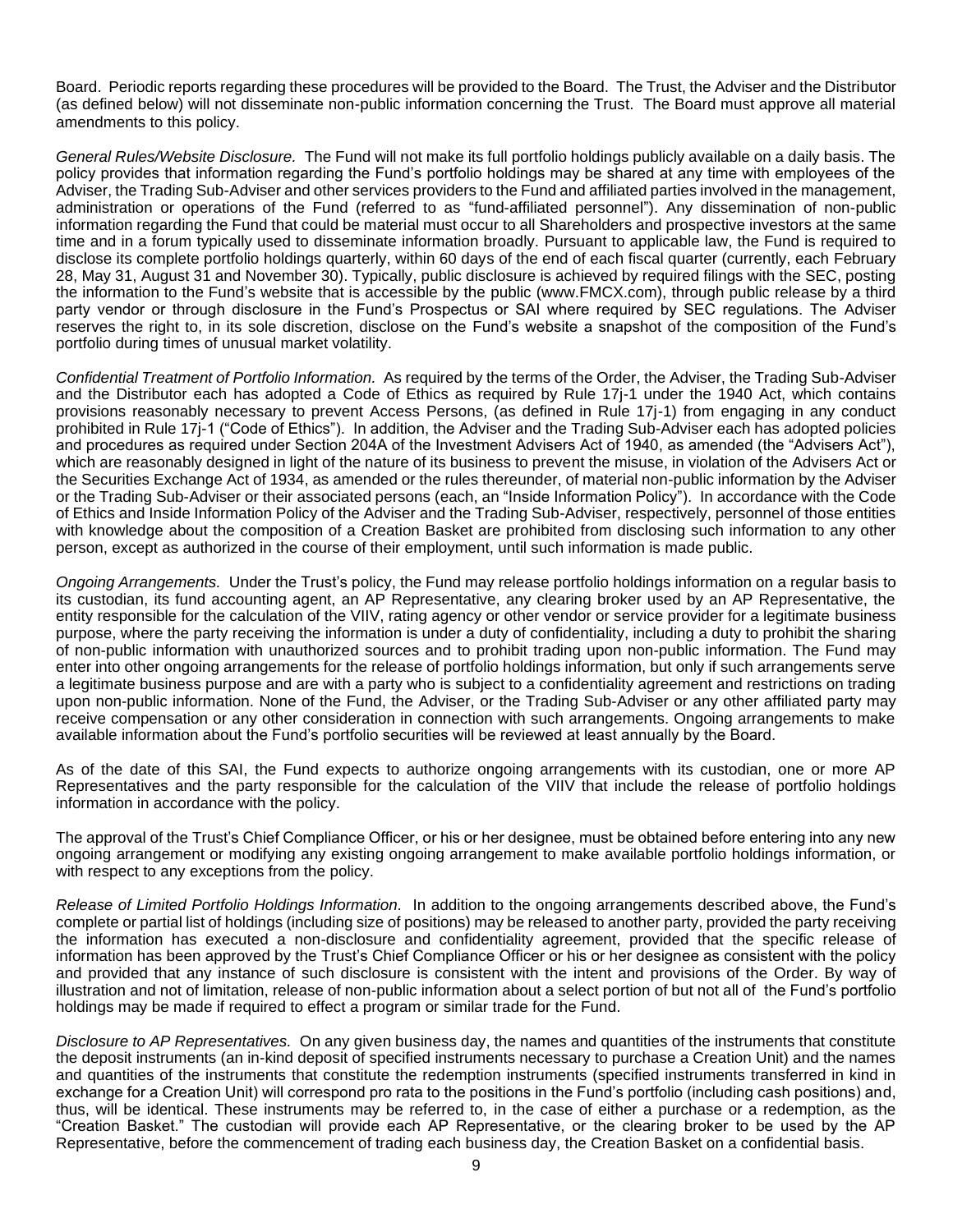Each Authorized Participant will be required to enter into a confidential account arrangement with its AP Representative. Similarly, the Fund will execute a confidentiality agreement with each AP Representative and any clearing broker to be used by an AP Representative. Pursuant to the latter, the AP Representative and any clearing broker will be restricted from disclosing the Creation Basket. In addition, the AP Representative and any clearing broker will undertake an obligation not to use the identity or weighting of the instruments in the Creation Basket for any purpose other than executing, clearing and settling creations and redemptions for the Fund. For the avoidance of doubt, any affiliate, agent or personnel of an AP Representative or clearing broker with knowledge about the composition of the Fund or a Creation Basket of the Fund also will be prohibited from disclosing such information to any other person, or using that information for any purpose other than assisting the AP Representative and/or clearing broker with the execution, clearance and settlement of creations and redemptions for the Fund.

The Fund will obtain, both initially and each year thereafter, representations from the AP Representative and any clearing broker related to the confidentiality of the Creation Basket and the adequacy and effectiveness of the AP Representative's and clearing broker's information barriers, cyber security and data protection procedures, and insider trading policies and procedures.

*Other Permitted Disclosure.* The Adviser, Trading Sub-Adviser, the Fund, and any other service provider to the Fund may not disclose the identities and quantities of the portfolio instruments before such information is publicly disclosed and is available to the entire investing public.

The Fund's service providers, including their affiliates, agents and personnel with knowledge about the composition of the Fund or a Creation Basket will be prohibited from disclosing such information to any other person, or using that information for any purpose other than assisting the service provider in its provision of services to the Fund. The Trust will execute confidentiality agreements or otherwise contractually require confidentiality with any of its service providers who are provided information on the composition of the Fund or the Creation Basket.

The policy permits the Fund to provide the entity responsible for the calculation of the VIIV correct portfolio composition data reflecting all necessary adjustments (e.g., corporate actions) before the open of the Exchange. Such entity will be contractually restricted from disclosing information pertaining to the Fund's holdings to any other person, or using that information for any purpose other than the calculation of the VIIV.

The Fund is required to release on its website the identity of an instrument and the weighting of that instrument in the calculation of the VIIV to the extent that (i) it is the subject of or affected by an error in the calculation of the VIIV; (ii) its midpoint price is determined not to reflect its fair market value; (iii) it does not have a readily available market quotation; and/or (iv) it, together with other portfolio holdings, represents 10% of the total assets of the Fund that is the subject of an extended trading halt.

The policy also permits the Fund to disclose, on an as-needed basis, its portfolio holdings to its legal counsel, counsel to the Adviser, counsel to its independent board members and its independent public accountants, in required regulatory filings or otherwise to governmental agencies and authorities, and its sector weightings, yield and duration, performance attribution and other summary and statistical information to the extent such information is derived from portfolio holdings information previously publicly filed on Form N-PORT or Form N-CSR in accordance with SEC rules. The Adviser is permitted, on an as-needed basis, to make such disclosures to its legal counsel.

*Exceptions to the Policy.* The Trust's Chief Compliance Officer, or his or her designee, may, as is deemed appropriate, approve exceptions from the policy. Exceptions are granted only after a thorough examination and consultation with the Adviser's legal department, as necessary. Exceptions from the policy are reported annually to the Board.

*Protecting the Confidentiality of the Portfolio.* Because the Fund will not publicly disclose its portfolio holdings daily, the selective disclosure of material nonpublic information, including information other than portfolio information, would be more likely to provide an unfair advantage to the recipient than in other ETFs. Accordingly, the Fund and each person acting on behalf of the Fund will be required to comply with Regulation Fair Disclosure as if it applied to them (except that the exemptions provided in Rule 100(b)(2)(iii) therein shall not apply). In addition, the Fund's portfolio holdings, including the composition of the Confidential Account, will be considered material, non-public information under the codes of ethics of the Fund, the Adviser, the Distributor and the Trading Sub-Adviser and the agreements related to the Fund's other service providers with, or any other party given, access to information about the Fund's portfolio, including the custodian, the administrator, the fund accountant, all AP Representatives, and the party responsible for the calculation of the VIIV, will include appropriate confidentiality provisions and be generally prohibited from trading based upon this information.

*Quarterly Portfolio Schedule*. The Trust is required to disclose, after its first and third fiscal quarters, the complete schedule of the Fund's portfolio holdings with the SEC on Form N-PORT. The Trust will also disclose a complete schedule of the Fund's portfolio holdings with the SEC on Form N-CSR after its second and fourth quarters.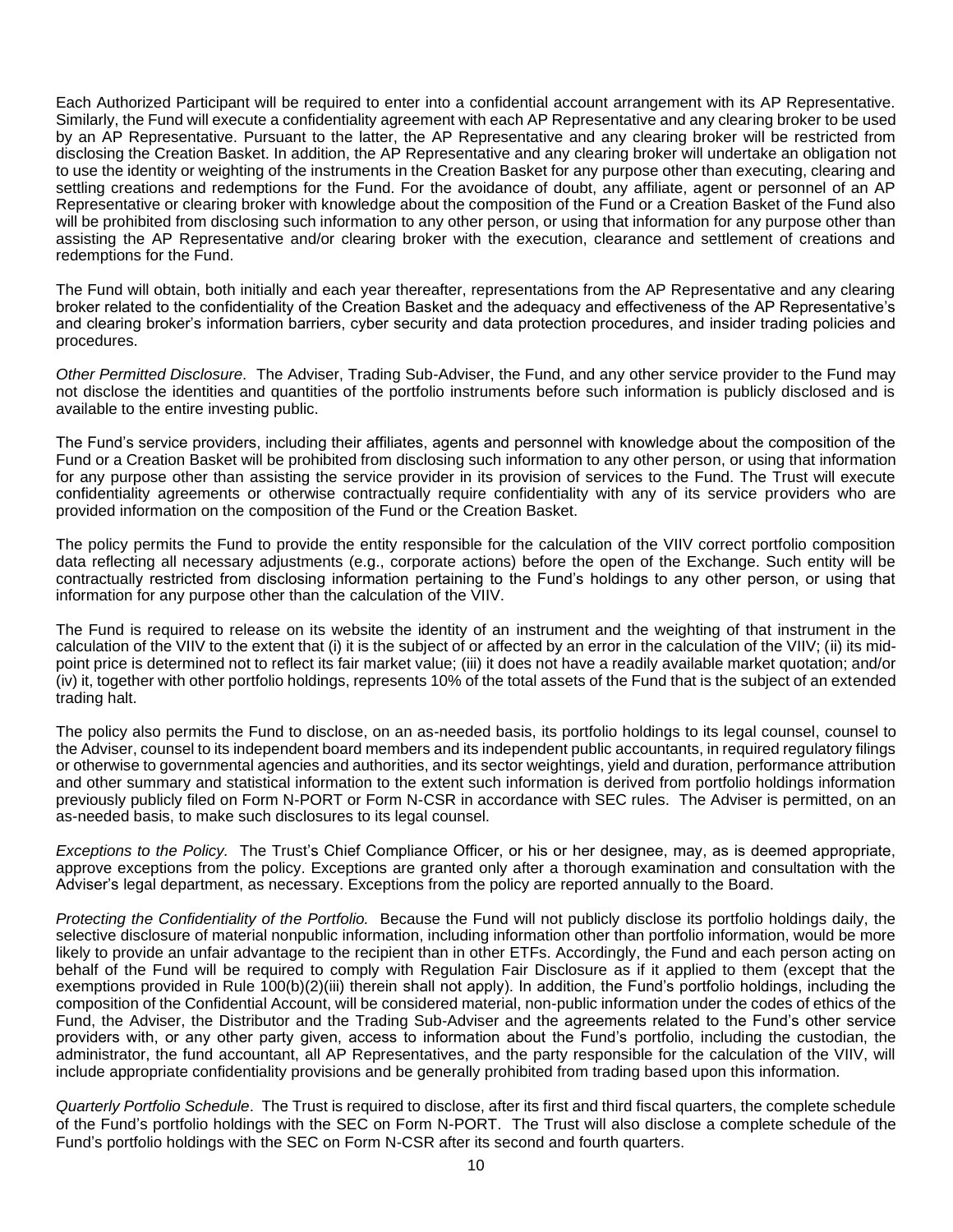Form N-PORT and Form N-CSR for the Fund will be available on the SEC's website at [www.sec.gov.](http://www.sec.gov/) The Fund's Form N-PORT and Form N-CSR will be available without charge, upon request, by calling (888) 637-7798, visiting the Adviser's web site at [www.FMCX.com](http://www.fmcx.com/) or by writing to: FMC Excelsior Focus Equity ETF, c/o Ultimus Fund Solutions, LLC, 225 Pictoria Drive, Suite 450, Cincinnati, Ohio 45246.

**The Adviser and Trading Sub-Adviser.** Personnel of the Adviser and Trading Sub-Adviser, including personnel responsible for the management of the Fund's portfolio, may have full daily access to Fund portfolio holdings since that information is necessary in order for the Adviser to provide its management, administrative, and investment services to the Fund. As required for purposes of analyzing the impact of existing and future market changes on the prices, availability, as demand and liquidity of such securities, as well as for the assistance of portfolio managers in the trading of such securities, Adviser and Trading Sub-Adviser personnel may also release and discuss certain portfolio holdings with various brokerdealers.

**Ultimus Fund Solutions, LLC.** Ultimus Fund Solutions, LLC is the fund accountant, administrator and custody administrator for the Fund; therefore, its personnel have full daily access to the Fund's portfolio holdings since that information is necessary in order for them to provide the agreed-upon services for the Trust.

**State Street Bank and Trust Co.** State Street Bank and Trust Co. is the custodian and transfer agent for the Fund; therefore, its personnel have full daily access to the Fund's portfolio holdings since that information is necessary in order for them to provide the agreed-upon services for the Trust.

**Cohen & Company, Ltd.** Cohen & Company, Ltd. is the Fund's independent registered public accounting firm; therefore, its personnel have access to the Fund's portfolio holdings in connection with auditing of the Fund's annual financial statements and providing assistance and consultation in connection with SEC filings.

**Thompson Hine LLP.** Thompson Hine LLP is counsel to the Fund; therefore, its personnel have access to the Fund's portfolio holdings in connection with review of the Fund's annual and semi-annual shareholder reports and SEC filings.

## **Additions to List of Approved Recipients**

The Trust's Chief Compliance Officer is the person responsible, and whose prior approval is required, for any disclosure of the Fund's portfolio securities at any time or to any persons other than those described above. In such cases, the recipient must have a legitimate business need for the information and must be subject to a duty to keep the information confidential. There are no ongoing arrangements in place with respect to the disclosure of portfolio holdings. In no event shall the Fund, the Adviser, or any other party receive any direct or indirect compensation in connection with the disclosure of information about the Fund's portfolio holdings.

#### **Compliance with Portfolio Holdings Disclosure Procedures**

The Trust's Chief Compliance Officer will report periodically to the Board with respect to compliance with the Fund's portfolio holdings disclosure procedures, and from time to time will provide the Board any updates to the portfolio holdings disclosure policies and procedures.

There is no assurance that the Trust's policies on disclosure of portfolio holdings will protect the Fund from the potential misuse of holdings information by individuals or firms in possession of that information.

## **MANAGEMENT**

The business of the Trust is managed under the direction of the Board in accordance with the Agreement and Declaration of Trust and the Trust's By-laws (the "Governing Documents"), which have been filed with the SEC and are available upon request. The Board consists of three (3) individuals, each of whom are not "interested persons" (as defined under the 1940 Act) of the Trust or any investment adviser to any series of the Trust ("Independent Trustees"). Pursuant to the Governing Documents, the Board shall elect officers including a President, a Secretary, a Treasurer, a Principal Executive Officer and a Principal Accounting Officer. The Board retains the power to conduct, operate and carry on the business of the Trust and has the power to incur and pay any expenses, which, in the opinion of the Board, are necessary or incidental to carry out any of the Trust's purposes. The Board, officers, employees and agents of the Trust, when acting in such capacities, shall not be subject to any personal liability except for his or her own bad faith, willful misfeasance, gross negligence or reckless disregard of his or her duties.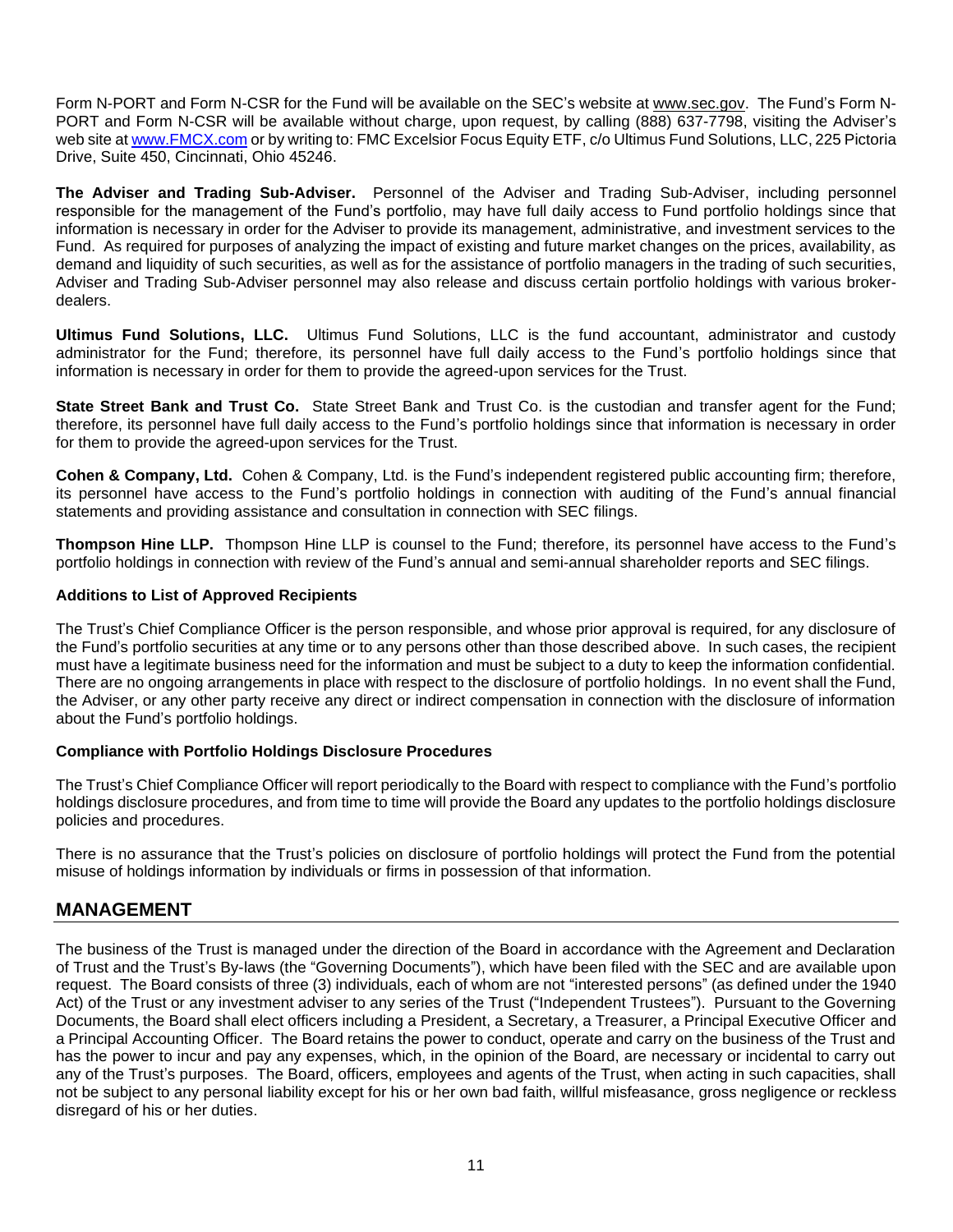### **Board Leadership Structure**

The Trust is led by Joseph Breslin, who has served as the Chairman of the Board since July 2015. The Board is comprised of three independent Trustees. Additionally, under certain 1940 Act governance guidelines that apply to the Trust, the Independent Trustees will meet in executive session, at least quarterly. Under the Governing Documents, the Chairman of the Board is responsible for (a) presiding at board meetings, (b) calling special meetings on an as-needed basis, (c) executing and administering of Trust policies including (i) setting the agendas for board meetings and (ii) providing information to board members in advance of each board meeting and between board meetings. The Trust believes that its Chairman, the independent chair of the Audit Committee, and, as an entity, the full Board, provide effective leadership that is in the best interests of the Trust, its funds and each shareholder.

### **Board Risk Oversight**

The Board has a standing independent Audit Committee, Nominating and Governance Committee and Contract Review Committee, each with a separate chair. The Board is responsible for overseeing risk management, and the full Board regularly engages in discussions of risk management and receives compliance reports that inform its oversight of risk management from its Chief Compliance Officer at quarterly meetings and on an ad hoc basis, when and if necessary. The Audit Committee considers financial and reporting risk within its area of responsibilities. Generally, the Board believes that its oversight of material risks is adequately maintained through the compliance-reporting chain where the Chief Compliance Officer is the primary recipient and communicator of such risk-related information. The primary purposes of the Nominating and Governance Committee are to consider and evaluate the structure, composition and operation of the Board, to evaluate and recommend individuals to serve on the Board of the Trust, and to consider and make recommendations relating to the compensation of the Trust's independent trustees. The Nominating and Governance Committee may consider recommendations for candidates to serve on the Board from any source it deems appropriate. The primary purpose of the Contract Review Committee is to oversee and guide the process by which the Independent Trustees annually consider whether to approve or renew the Trust's investment advisory, subadvisory and distribution agreements, Rule 12b-1 plans, and such other agreements or plans involving the Trust as specified in the Contract Review Committee's charter or as the Board determines from time to time.

### **Trustee Qualifications**

Generally, the Trust believes that each Trustee is competent to serve because of their individual overall merits including: (i) experience, (ii) qualifications, (iii) attributes and (iv) skills. Mr. Breslin has over 20 years of business experience in the investment management and brokerage business and possesses a strong understanding of the regulatory framework under which investment companies must operate based, in part, upon his years of service as an officer and/or Trustee to other registered investment companies. Thomas Sarkany is qualified to serve as a Trustee based on his experience in various business and consulting positions, and through his experience from service as a board member of the Trust and other investment companies. Since 2010, he has been the President of a financial services firm and from 1994 through 2010, held various roles at a publicly held company providing financial research, publications and money management services to retail and institutional investors, including Director of Marketing and Asset Management, Director of Index Licensing, and member of the Board of Directors. In addition to his service as a Trustee of the Trust, Mr. Sarkany serves as a trustee of the Northern Lights Fund Trust II and has previously served as a director of certain public companies. Charles R. Ranson has more than 20 years' experience in strategic analysis and planning, risk assessment, and capital formation in the operation of complex organizations and entrepreneurial ventures. In addition to his service to the Trust, Mr. Ranson serves as an independent trustee to another mutual fund complex. Each Trustee's ability to perform his duties effectively also has been enhanced by his educational background and professional training. The Trust does not believe any one factor is determinative in assessing a Trustee's qualifications, but that the collective experience of each Trustee makes them each highly qualified.

The following is a list of the Trustees and executive officers of the Trust and each person's principal occupation over the last five years. The business address of each Trustee and Officer is 225 Pictoria Drive, Suite 450, Cincinnati, OH 45246. All correspondence to the Trustees and Officers should be directed to c/o Gemini Fund Services, LLC, P.O. Box 541150, Omaha, Nebraska 68154.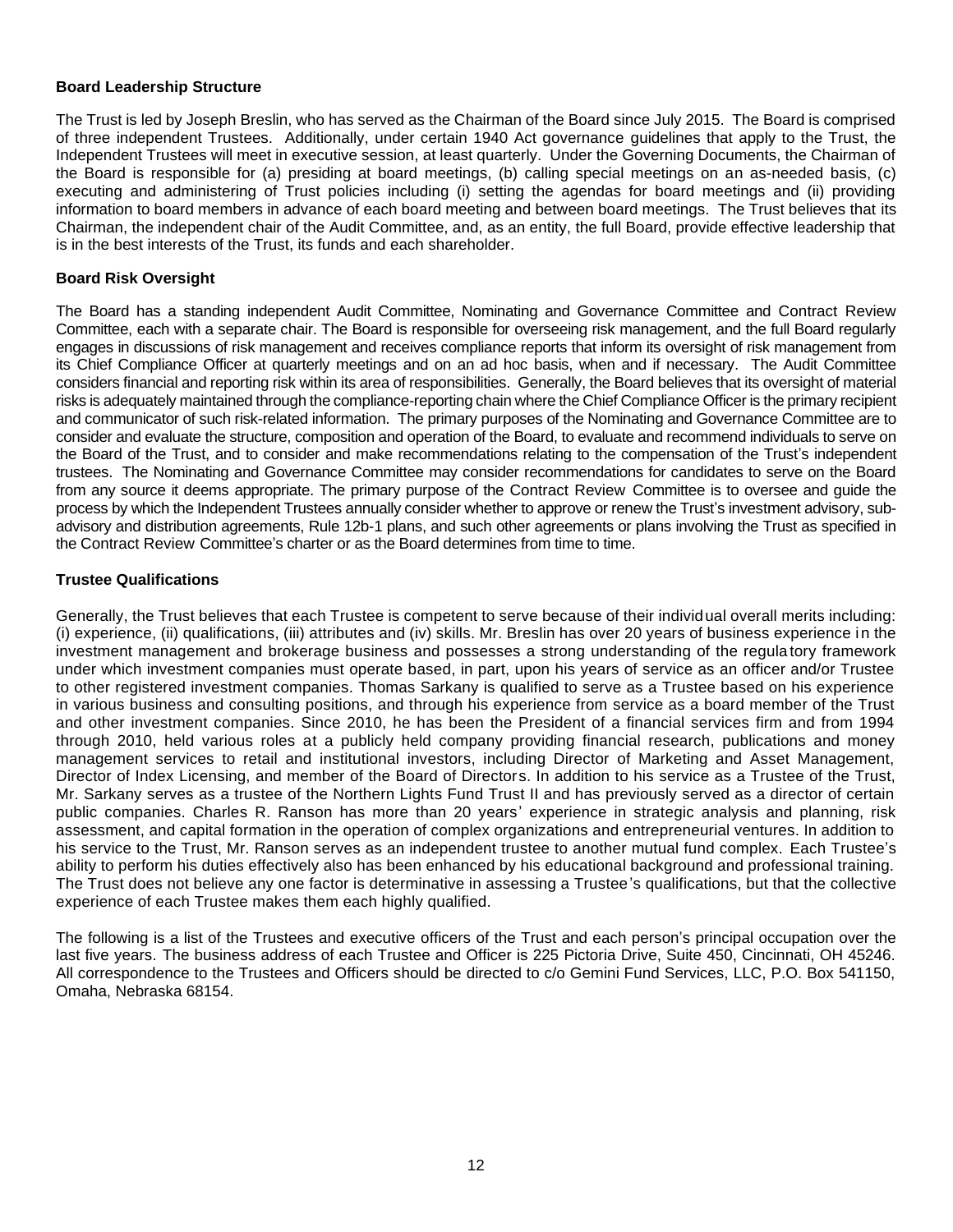## *Independent Trustees*

| Name, Address<br>and Year of<br><b>Birth</b>    | <b>Position/</b><br>Term of<br>Office <sup>*</sup>                   | <b>Principal Occupation During the</b><br><b>Past Five Years</b>                                                                                                                                                              | <b>Number of</b><br><b>Funds in</b><br><b>Fund</b><br>Complex**<br><b>Overseen</b><br>by Trustee | <b>Other Directorships held</b><br>by Trustee During the<br><b>Past Five Years</b>                                                                                                                                                                                                                                                         |
|-------------------------------------------------|----------------------------------------------------------------------|-------------------------------------------------------------------------------------------------------------------------------------------------------------------------------------------------------------------------------|--------------------------------------------------------------------------------------------------|--------------------------------------------------------------------------------------------------------------------------------------------------------------------------------------------------------------------------------------------------------------------------------------------------------------------------------------------|
| Joseph Breslin<br>Year of Birth:<br>1953        | Independent<br>Trustee and<br>Chairman of<br>the Board<br>since 2015 | President and Consultant, Adviser<br>Counsel, Inc. (formerly J.E. Breslin &<br>Co.) (management consulting firm to<br>investment advisers), (since 2009);<br>Senior Counsel, White Oak Global<br>Advisors, LLC. (since 2016). |                                                                                                  | Northern Lights Fund Trust<br>IV (for series not affiliated<br>with the Fund since 2015);<br>Director, Kinetics Mutual<br>Funds, Inc. (since 2000);<br>Trustee, Kinetics Portfolios<br>Trust (since 2000); Trustee,<br>Forethought Variable<br>Insurance Trust (since<br>2013); Trustee, BlueArc<br>Multi-Strategy Fund (2014-<br>$2017$ ; |
| Thomas<br>Sarkany<br>Year of Birth:<br>1946     | Independent<br><b>Trustee since</b><br>2015                          | Founder and President, TTS<br>Consultants, LLC (financial services)<br>(since 2010).                                                                                                                                          | 1                                                                                                | Northern Lights Fund Trust<br>IV (for series not affiliated<br>with the Fund since 2015);<br><b>Arrow Investments Trust</b><br>(since 2014), Arrow ETF<br>Trust (since 2012), Trustee,<br>Northern Lights Fund Trust<br>II (since 2011); Director,<br>Aquila Distributors (since<br>1981)                                                  |
| <b>Charles Ranson</b><br>Year of Birth:<br>1947 | Independent<br>Trustee since<br>2015                                 | Principal, Ranson & Associates<br>(strategic analysis and planning,<br>including risk assessment and capital<br>formation for entrepreneurial<br>ventures) (since 2003).                                                      | 1                                                                                                | Northern Lights Fund<br>Trust IV (for series not<br>affiliated with the Fund<br>since 2015); Advisors<br><b>Preferred Trust (since</b><br>November 2012)                                                                                                                                                                                   |

## *Officers*

| Name, Address<br>and Year of<br><b>Birth</b>                                  | <b>Position/Term</b><br>of Office <sup>*</sup> | <b>Principal Occupation During the</b><br><b>Past Five Years</b>                                                                                      | Number of<br><b>Funds in</b><br><b>Fund</b><br>Complex**<br>Overseen by<br><b>Trustee</b> | <b>Other Directorships held</b><br>by Trustee During the<br><b>Past Five Years</b> |
|-------------------------------------------------------------------------------|------------------------------------------------|-------------------------------------------------------------------------------------------------------------------------------------------------------|-------------------------------------------------------------------------------------------|------------------------------------------------------------------------------------|
| Wendy Wang<br>80 Arkay Drive<br>Hauppauge, NY<br>11788<br>Year of Birth: 1970 | President since<br>2015                        | Senior Vice President, Director of Tax<br>and Compliance Administration,<br>Ultimus Fund Solutions, LLC (since<br>2012).                              | N/A                                                                                       | N/A                                                                                |
| Sam Singh<br>80 Arkay Drive<br>Hauppauge, NY<br>11788<br>Year of Birth: 1976  | 2015                                           | Treasurer since   Vice President, Ultimus Fund Solutions,<br>LLC (since 2015); Assistant Vice<br>President, Gemini Fund Services, LLC<br>(2011-2014). | N/A                                                                                       | N/A                                                                                |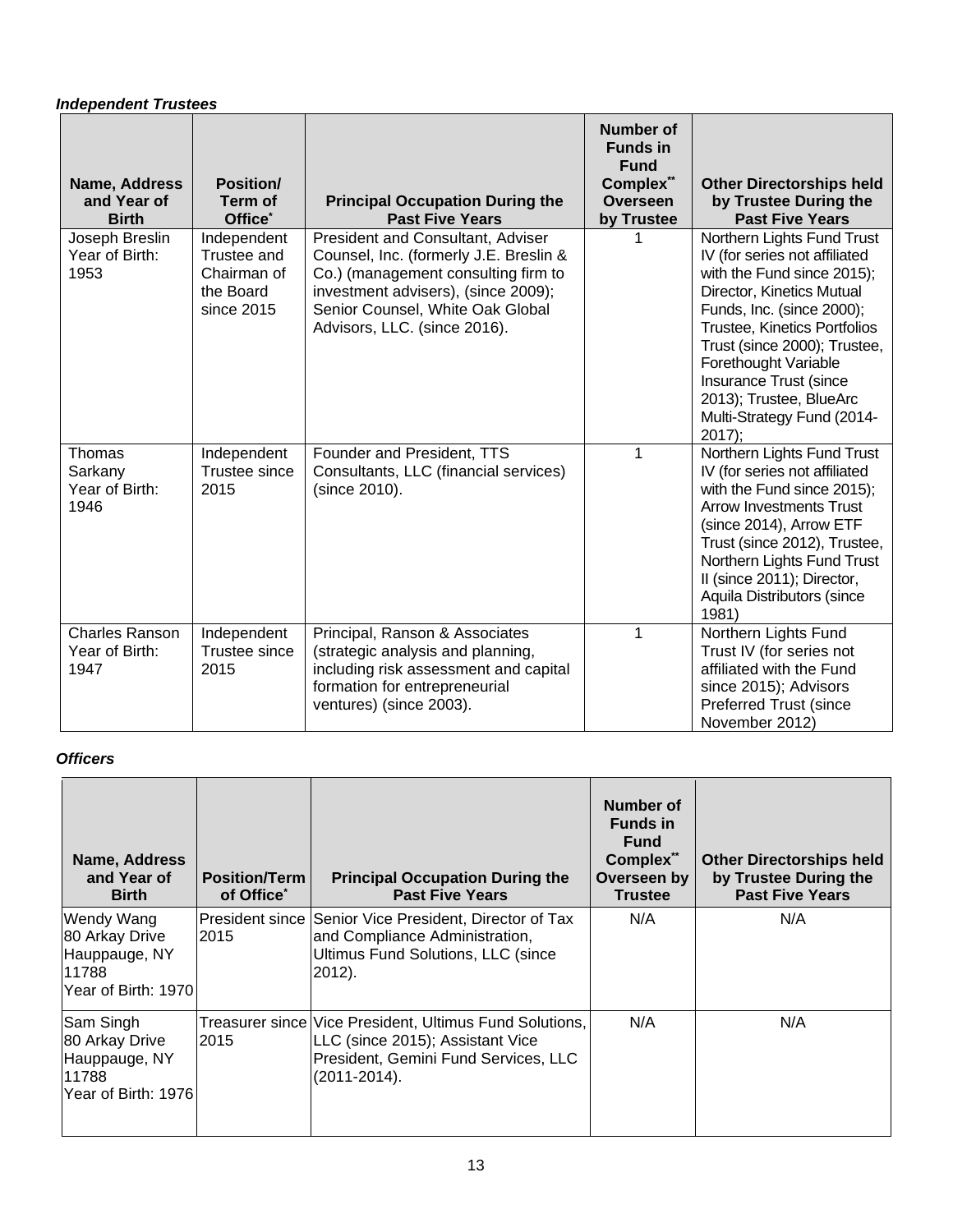| Jennifer Farrell<br>80 Arkay Drive<br>Hauppauge, NY<br>11788<br>Year of Birth: 1969 | 2017                            | Secretary since Manager, Legal Administration, Ultimus<br>Fund Solutions, LLC (since 2018);<br>Senior Paralegal, Gemini Fund<br>Services, LLC (since 2015); Legal<br>Trainer, Gemini Fund Services, LLC<br>(2013-2015); Senior Paralegal, Gemini<br>Fund Services, LLC (2006-2012). | N/A | N/A |
|-------------------------------------------------------------------------------------|---------------------------------|-------------------------------------------------------------------------------------------------------------------------------------------------------------------------------------------------------------------------------------------------------------------------------------|-----|-----|
| James Ash<br>Year of Birth: 1976 Compliance                                         | Chief<br>lOfficer since<br>2019 | Senior Compliance Officer, Northern<br>Lights Compliance, LLC (since 2019);<br>Senior Vice President, National Sales<br>Gemini Fund Services, LLC (2017-<br>2019); Senior Vice President and<br>Director of Legal Administration,<br>Gemini Fund Services, LLC (2012 -<br>$2017$ ). | N/A | N/A |

The term of office for each Trustee and officer listed above will continue indefinitely until the individual resigns or is removed.

As of the date of this SAI, the Trust was comprised of 29 other active portfolios managed by unaffiliated investment advisers. The term "Fund Complex" applies only to the Fund. The Fund does not hold itself out as related to any other series within the Trust for investment purposes, nor do they share the same investment adviser with any other series.

## *Board Committees*

### Audit Committee

The Board has an Audit Committee that consists of all the Trustees who are not "interested persons" of the Trust within the meaning of the 1940 Act. The Audit Committee's responsibilities include: (i) recommending to the Board the selection, retention or termination of the Trust's independent auditors; (ii) reviewing with the independent auditors the scope, performance and anticipated cost of their audit; (iii) discussing with the independent auditors certain matters relating to the Trust's financial statements, including any adjustment to such financial statements recommended by such independent auditors, or any other results of any audit; (iv) reviewing on a periodic basis a formal written statement from the independent auditors with respect to their independence, discussing with the independent auditors any relationships or services disclosed in the statement that may impact the objectivity and independence of the Trust's independent auditors and recommending that the Board take appropriate action in response thereto to satisfy itself of the auditor's independence; and (v) considering the comments of the independent auditors and management's responses thereto with respect to the quality and adequacy of the Trust's accounting and financial reporting policies and practices and internal controls. The Audit Committee operates pursuant to an Audit Committee Charter. The Audit Committee is responsible for seeking and reviewing nominee candidates for consideration as Independent Trustees as is from time to time considered necessary or appropriate. The Audit Committee generally will not consider shareholder nominees. The Audit Committee is also responsible for reviewing and setting Independent Trustee compensation from time to time when considered necessary or appropriate.

#### Nominating and Governance Committee

The Board has a Nominating and Governance Committee that consists of all the "interested persons" of the Trust within the meaning of the 1940 Act. The Committee's responsibilities (which may also be conducted by the Board) include: (i) recommend persons to be nominated or re-nominated as Trustees in accordance with the Independent Trustee's Statement of Policy on Criteria for Selecting Independent Trustees; (ii) review the Fund's officers, and conduct Chief Compliance Officer searches, as needed, and provide consultation regarding other CCO matters, as requested; (iii) reviewing trustee qualifications, performance, and compensation; (iv) review periodically with the Board the size and composition of the Board as a whole; (v) annually evaluate the operations of the Board and its Committees and assist the Board in conducting its annual self-evaluation; (vi) make recommendations on the requirements for, and means of, Board orientation and training; (vii) periodically review the Board's corporate Governance policies and practices and recommend, as it deems appropriate, any changes to the Board; (ix) considering any corporate governance issues that arise from time to time, and to develop appropriate recommendations for the Board; and (x) supervising counsel for the Independent Directors. Mr. Ranson serves as the Chairman of the Nominating and Governance Committee. The Nominating and Governance Committee operates pursuant to a Nominating and Governance Committee Charter.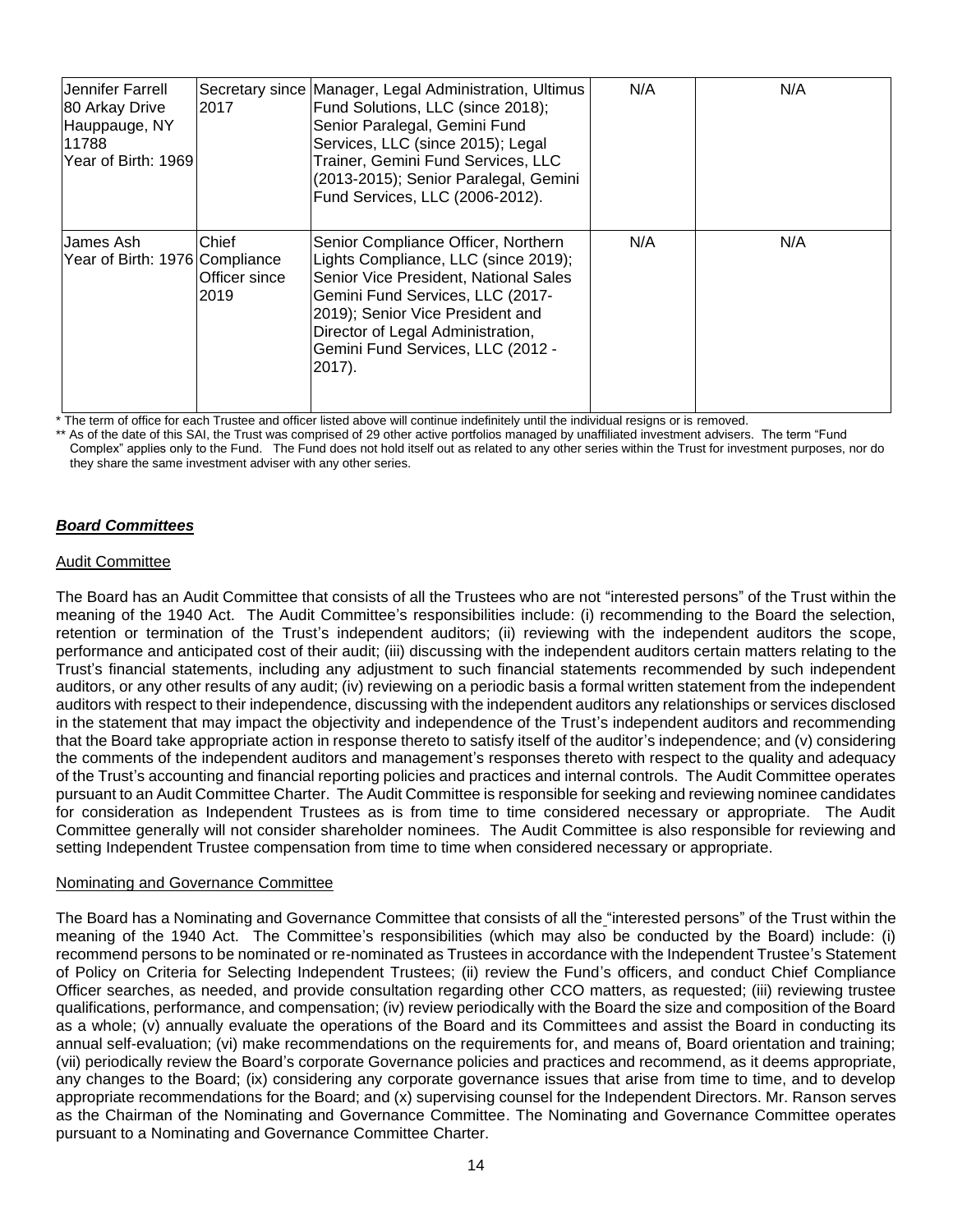### Contract Review Committee

The Board has a Contract Review Committee that consists of all the Trustees who are not "interested persons" of the Trust within the meaning of the 1940 Act. The primary purpose of the Contract Review Committee is to oversee and guide the process by which the Independent Trustees annually consider whether to approve or renew the Trust's investment advisory, sub-advisory and distribution agreements, Rule 12b-1 plans, and such other agreements or plans involving the Trust as specified in the Contract Review Committee's charter or as the Board determines from time to time. The Board may also assign to the Contract Review Committee responsibility to evaluate and make recommendations on contracts in unusual situations, for example, where a contract is expected to terminate because of a change of control of an investment adviser. The Contract Review Committee's responsibilities include: (i) identifying the scope and format of information to be requested from service providers in connection with the evaluation of each contract or plan and meet and evaluate such information at least annually in advance of the automatic expiration of such contracts by operation of law or by their terms; (ii) providing guidance to independent legal counsel regarding specific information requests to be made by such counsel on behalf of the Board or the Independent Trustees; (iii) evaluating regulatory and other developments coming to its attention that might reasonably be expected to have an impact on the Independent Trustees' consideration of how to evaluate and whether or not to renew a contract or plan; (iv) assisting in circumscribing the range of factors considered by the Board relating to the approval or renewal of advisory or sub-advisory agreements; (v) recommending to other committees and/or to the Independent Trustees specific steps to be taken by them regarding the renewal process, including, for example, proposed schedules of meetings by Independent Trustees; (vi) investigating and reporting on any other matter brought to its attention within the scope of its duties; and (vii) performing such other duties as are consistent with the Contract Review Committee's purpose or that are assigned to it by the Board. Mr. Sarkany serves as the Chairman of the Contract Review Committee. The Contract Review Committee operates pursuant to a Contract Review Committee Charter.

### *Compensation*

Each Trustee who is not affiliated with the Trust or an investment adviser to any series of the Trust (each an "Independent Trustee") will receive a quarterly fee of \$28,750 to be paid by the Trust within 10 days of the commencement of each calendar quarter for his service as a Trustee of the Board and for serving in his respective capacity as Chair of the Audit Committee, Nomination and Governance Committee and Contract Review Committee, as well as reimbursement for any reasonable expenses incurred for attending regularly scheduled Board and Committee meetings.

Additionally, in the event that an in-person meeting of the Board other than its regularly scheduled meetings (a "Special Meeting") is required, each Independent Trustee will receive a fee of \$5,000 per Special Meeting, as well as reimbursement for any reasonable expenses incurred, to be paid by the Trust or the relevant series of the Trust or its investment adviser depending on the circumstances necessitating the Special Meeting. The Independent Trustees at their sole discretion shall determine when a particular meeting constitutes a Special Meeting for purpose of the \$5,000 fee.

The Independent Trustee fees are paid from the unitary fee paid to the Adviser by the Fund. None of the executive officers receive compensation from the Trust.

The table below details the amount of compensation the Trustees are expected to receive from the Fund during the initial fiscal period ended February 28, 2023. Each Independent Trustee is expected to attend all quarterly meetings during the period. The Trust does not have a bonus, profit sharing, pension or retirement plan.

| Name and<br><b>Position</b> | <b>Estimated</b><br><b>Compensation</b><br><b>From FMC</b><br><b>Excelsior</b><br><b>Focus Equity</b><br><b>ETF</b> | <b>Pension or</b><br><b>Retirement</b><br><b>Benefits</b><br><b>Accrued as</b><br>Part of<br><b>Funds</b><br><b>Expenses</b> | Annual<br><b>Benefits</b><br><b>Upon</b><br><b>Retirement</b> | <b>Estimated Total</b><br><b>Compensation</b><br><b>From Trust and</b><br><b>Fund Complex*</b><br><b>Paid to Trustees</b> |
|-----------------------------|---------------------------------------------------------------------------------------------------------------------|------------------------------------------------------------------------------------------------------------------------------|---------------------------------------------------------------|---------------------------------------------------------------------------------------------------------------------------|
| Joseph Breslin              | \$4,015                                                                                                             | \$0                                                                                                                          | \$0                                                           | \$4,015                                                                                                                   |
| Thomas Sarkany              | \$4,015                                                                                                             | \$0                                                                                                                          | \$0                                                           | \$4,015                                                                                                                   |
| <b>Charles Ranson</b>       | \$4,015                                                                                                             | \$0                                                                                                                          | \$0                                                           | \$4,015                                                                                                                   |

There are currently numerous series comprising the Trust. The term "Fund Complex" refers only to the Fund, and not to any other series of the Trust.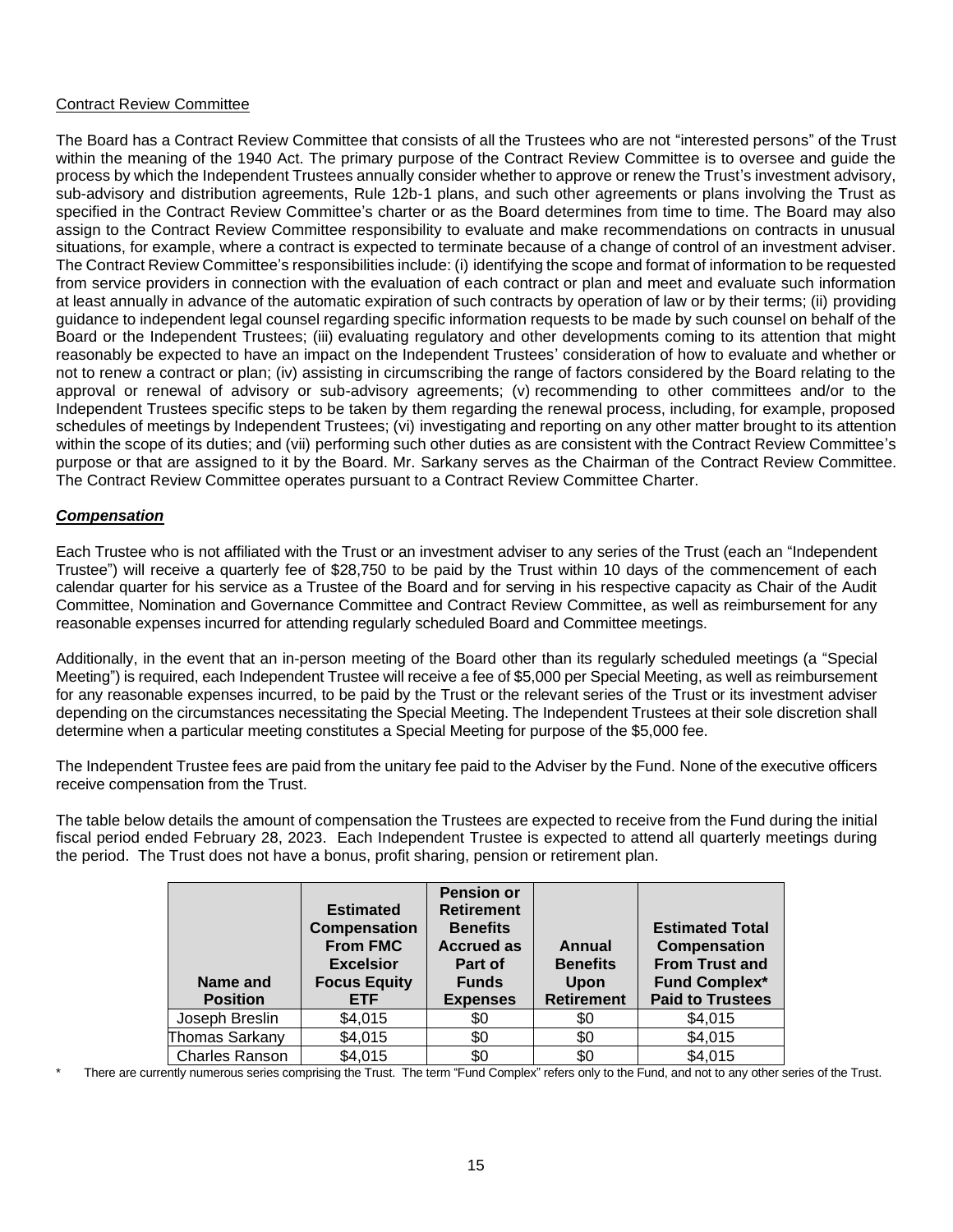### *Management and Trustee Ownership*

As of the date of this SAI, the Trustees and officers, as a group, owned no shares of the Fund or any of the Fund Complex's outstanding shares.

## **CONTROL PERSONS AND PRINCIPAL HOLDERS**

A principal shareholder is any person who owns (either of record or beneficially) 5% or more of the outstanding shares of a fund. A control person is one who owns, either directly or indirectly more than 25% of the voting securities of a company or acknowledges the existence of control. A control person is one who owns beneficially or through controlled companies more than 25% of the voting securities of a company or acknowledged the existence of control.

The Depository Trust Company ("DTC") or its nominee is the record owner of all outstanding shares and is recognized as the owner of all shares for all purposes. Investors owning shares are beneficial owners as shown on the records of DTC or its participants. As of the date of this SAI, the Fund had not commenced operations.

## **INVESTMENT ADVISER AND TRADING SUB-ADVISER**

## *Investment Adviser, Trading Sub-Adviser and the Advisory and Trading Sub-Advisory Agreements*

First Manhattan Co., 399 Park Avenue, 27th Floor, New York, NY 10022, serves as the Fund's investment adviser. The Adviser is registered with the SEC as an investment adviser under the Investment Advisers Act of 1940, as amended.

Vident Investment Advisory, LLC, 1125 Sanctuary Pkwy., Suite 515, Alpharetta, GA 30009, serves as the investment trading sub-adviser to the Fund. The Trading Sub-Adviser is registered with the SEC as an investment adviser under the Advisers Act.

Subject to the oversight of the Board, the Adviser is responsible for the overall management of the Fund's investmentrelated business affairs. Pursuant to an investment advisory agreement (the "Advisory Agreement") with the Trust, on behalf of the Funds, the Adviser, subject to the oversight of the Board, and in conformity with the stated policies of the Funds, supervises the portfolio investment operations of the Funds. The Adviser has overall supervisory responsibilities for the Trading Sub-Adviser's general management and investment of the Funds' securities portfolio, as detailed below, which are subject to review and approval by the Board. In general, the Adviser's duties include setting the Funds' overall investment strategies in consultation with the Trading Sub-Adviser.

Pursuant to the Advisory Agreement, the Adviser shall act as the investment adviser to the Fund and, as such shall, perform each of the following, or delegate such to the Trading Sub-Adviser: (i) obtain and evaluate such information relating to the economy, industries, business, securities markets and securities as it may deem necessary or useful in discharging its responsibilities here under, (ii) oversee the process governing the calculation and dissemination of the VIIV ("the VIIV Procedures"), subject to Board oversight, and, no less than annually, review the VIIV Procedures; (iii) formulate a continuing program for the investment of the assets of the Fund in a manner consistent with its investment objective, policies and restrictions, and (iv) determine from time to time securities to be purchased, sold, retained or lent by the Fund, and implement those decisions, including the selection of entities with or through which such purchases, sales or loans are to be effected; provided, that the Adviser or Trading Sub-Adviser, or their designee, directly, will place orders pursuant to its investment determinations either directly with the issuer or with a broker or dealer, and if with a broker or dealer, (a) will attempt to obtain the best price and execution of its orders, and (b) may nevertheless in its discretion purchase and sell portfolio securities from and to brokers who provide the Adviser or Trading Sub-Adviser with research, analysis, advice and similar services and pay such brokers in return a higher commission or spread than may be charged by other brokers. The Adviser also provides the Fund with all necessary office facilities and personnel for servicing the Fund's investments, compensates all officers, Trustees and employees of the Trust who are officers, directors or employees of the Adviser, and all personnel of the Fund or the Adviser performing services relating to research, statistical and investment activities.

Because the Fund trades on the basis of the VIIV, it may trade at a wider bid/ask spread than traditional ETFs that publish their portfolios on a daily basis. Accordingly, the Adviser will monitor on an on-going basis how Shares trade, including the level of any market price premium or discount to NAV and the bid/ask spreads on market transactions. Should there be extended periods during which shares trade at a significant premium or discount to NAV or of unusually wide bid/ask spreads, the Board will consider the continuing viability of the Fund, whether shareholders are being harmed, and what, if any, action would be appropriate to among other things, narrow the premium/discount or spread, as applicable. The Board will then decide whether to take any such action. Potential actions may include, but are not limited to, changing lead market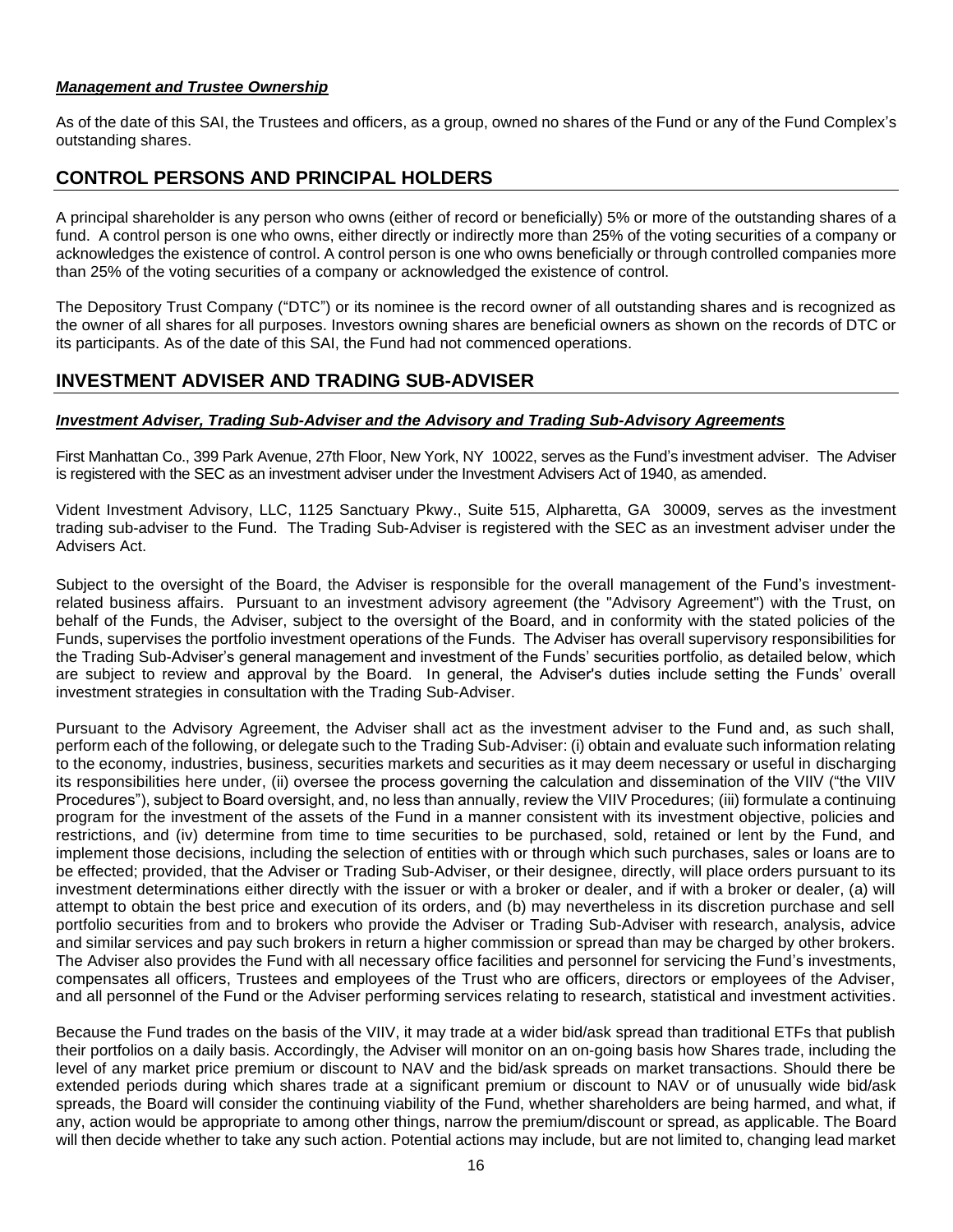makers, listing the Fund on a different exchange, changing the size of Creations Units, changing the Fund's investment objective or strategy, and liquidating the Fund.

In addition, the Adviser, subject to the oversight of the Board, provides the management and supplemental administrative services necessary for the operation of the Fund. These services include providing assistance in supervising relations with custodians, transfer and pricing agents, accountants, underwriters and other persons dealing with the Fund; assisting in the preparing of all general shareholder communications and conducting shareholder relations; assisting in maintaining the Fund's records and the registration of the Fund's shares under federal securities laws and making necessary filings under state securities laws; assisting in developing management and shareholder services for the Fund; and furnishing reports, evaluations and analyses on a variety of subjects to the Board.

The Fund pays an annual management fee (computed daily and payable monthly) of 0.70% of the Fund's average daily net assets, to the Adviser pursuant to the Advisory Agreement. Under the Advisory Agreement, the Adviser has agreed to pay all expenses incurred by the Trust except for the advisory fee, interest, taxes, brokerage commissions and other expenses incurred in placing or settlement of orders for the purchase and sale of securities and other investment instruments, acquired fund fees and expenses, accrued deferred tax liability, extraordinary expenses, and distribution fees and expenses paid by the Trust under any distribution plan adopted pursuant to Rule 12b-1 under the 1940 Act.

The Advisory Agreement continues in effect for two (2) years initially and shall continue from year to year provided such continuance is approved at least annually by (a) a vote of the majority of the Independent Trustees, cast in person at a meeting specifically called for the purpose of voting on such approval and by (b) the majority vote of the Board or the vote of a majority of the outstanding shares of the Fund. The Advisory Agreement may be terminated without penalty on 60 days written notice by a vote of a majority of the Board or by the Adviser, or by holders of a majority of the Fund's outstanding shares (with respect to that Fund). The Advisory Agreement shall terminate automatically in the event of its assignment.

The Adviser and the Board have chosen to engage the Trading Sub-Adviser in part because of the Trading Sub-Adviser's prior expertise and performance in advising other accounts. Pursuant to the Trading Sub-Advisory Agreement, the Trading Sub-Adviser, under the supervision of the Adviser, agrees to implement portfolio investment decisions made by the Adviser for the Fund in accordance with applicable law and the investment objective, policies and restrictions set forth in the Fund's current Prospectus and this Statement of Additional Information, and subject to such further limitations as the Trust may from time to time impose by written notice to the Adviser or Trading Sub-Adviser. However, the Trading Sub-Adviser is not responsible for management of the Fund's investments.

As compensation for the trading sub-advisory services it provides to the Fund, the Adviser pays the Trading Sub-Adviser a monthly fee. The fee paid to the Trading Sub-Adviser by the Adviser will be paid from the Adviser's management fee and is not an additional cost to the Fund. The Trading Sub-Advisory Agreement is effective for an initial two year period and continue in effect for successive twelve-month periods, provided that the Board annually approves the Trading Sub-Advisory Agreement for continuance.

A discussion of the matters considered by the Board in connection with the approval of the Advisory and Trading Sub-Advisory Agreements for the Fund will be available in the Fund's' first report to shareholders.

## *Codes of Ethics*

The Trust, the Adviser, the Trading Sub-Adviser, and the Distributor have each adopted codes of ethics (each a "Code") under Rule 17j-1 under the 1940 Act that governs the personal securities transactions of their board members, officers and employees who may have access to current trading information of the Trust.

In addition, the Trust has adopted a code of ethics (the "Trust Code"), which applies only to the Trust's executive officers to ensure that these officers promote professional conduct in the practice of corporate governance and management. The purpose behind these guidelines is to promote (i) honest and ethical conduct, including the ethical handling of actual or apparent conflicts of interest between personal and professional relationships; (ii) full, fair, accurate, timely, and understandable disclosure in reports and documents that the Trust files with, or submits to, the SEC and in other public communications made by the Fund; (iii) compliance with applicable governmental laws, rule and regulations; (iv) the prompt internal reporting of violations of the Trust Code to an appropriate person or persons identified in the Trust Code; and (v) accountability for adherence to the Trust Code.

An AP Representative will not trade securities in the Confidential Account on behalf of an Authorized Participant other than buying or selling the securities included in a Creation Basket to be delivered to or received from, respectively, the Fund. Pursuant to the Confidential Account agreement, the AP Representative is restricted from disclosing the Creation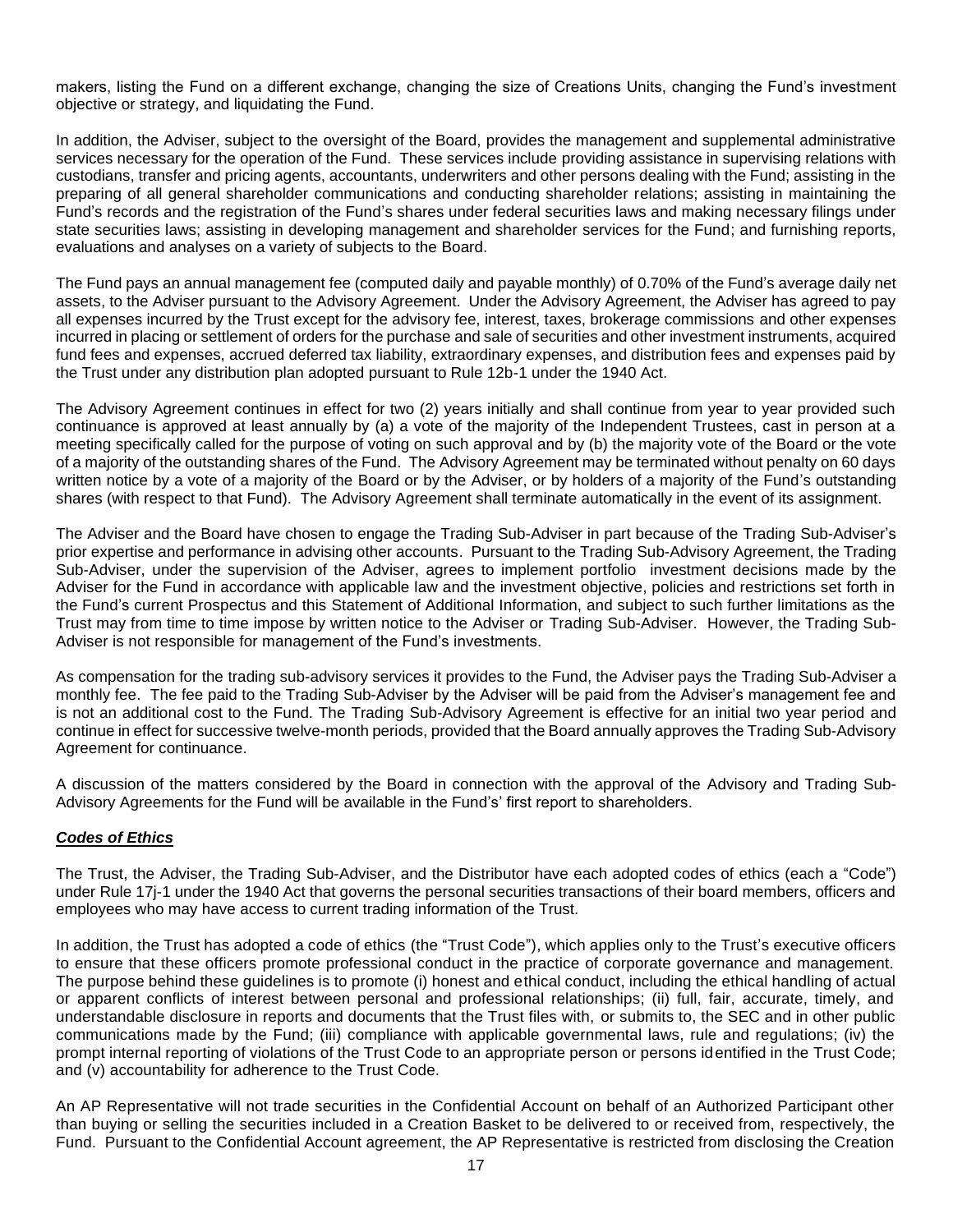Basket. In addition, the AP Representative undertakes an obligation not to use the identity or weighting of the securities in the Creation Basket for any purpose other than executing creations and redemptions for the Fund.

### *Proxy Voting Policies*

The Board has adopted Proxy Voting Policies and Procedures ("Policies") on behalf of the Trust, which delegate the responsibility for voting proxies to the Adviser or its designee, subject to the Board's continuing oversight. The Policies require that the Adviser or its designee vote proxies received in a manner consistent with the best interests of the Fund and shareholders. Where a proxy proposal raises a material conflict between the Adviser's interests and the Fund's interests, the Adviser will resolve the conflict by voting in accordance with the policy guidelines or at the client's directive using the recommendation of an independent third party. A copy of the Adviser's and proxy voting policies is attached hereto as Appendix A.

*More information*. Information regarding how the Fund voted proxies relating to portfolio securities held by the Fund during the most recent 12-month period ending June 30 will be available (1) without charge, upon request, by calling the Fund at 1-888-530-2448 and (2) on the SEC's website at [http://www.sec.gov.](http://www.sec.gov/) In addition, a copy of the Fund's proxy voting policies and procedures are also available by calling 1-888-530-2448 and will be sent within three business days of receipt of a request.

## **THE DISTRIBUTOR**

Northern Lights Distributors, LLC ("NLD" or the "Distributor") located at 4221 North 203rd Street, Suite 100, Elkhorn, NE 68022 (the "Distributor"), serves as the principal underwriter and national distributor for the shares of the Fund pursuant to an ETF Distribution Agreement with the Trust (the "Distribution Agreement"). The Distributor is registered as a brokerdealer under the Securities Exchange Act of 1934 and each state's securities laws and is a member of FINRA. The offerings of the Shares are continuous and the Distributor acts as an agent for the Trust. The Distributor will deliver a Prospectus to persons purchasing Shares in Creation Units and will maintain records of both orders placed with it and confirmations of acceptance furnished by it. The Distributor has no role in determining the investments or investment policies of the Fund.

The Distribution Agreement provides that, unless sooner terminated, it will continue in effect for two years initially and thereafter shall continue from year to year, subject to annual approval by (a) the Board or a vote of a majority of the outstanding shares, and (b) by a majority of the Board by vote cast in person at a meeting called for the purpose of voting on such approval.

The Distribution Agreement may at any time be terminated, without penalty by the Trust, by vote of a majority of the Board or by vote of a majority of the outstanding shares of the Trust on 60 days' written notice to the other party. The Distribution Agreement will automatically terminate in the event of its assignment.

The Fund does not pay the Distributor any fees under the Distribution Agreement. However, the Adviser pays an annual fee to the Distributor plus reasonable out-of-pocket expenses incurred by Distributor in connection with activities performed for the Fund, including, without limitation, printing and distribution of prospectuses and shareholder reports, out of its own resources.

## *Rule 12b-1 Plans*

The Trust, with respect to the Fund, has adopted the Trust's ETF Distribution Plan Pursuant to Rule 12b-1 pursuant to Rule 12b-1 under the 1940 Act (the "Plan") for Shares pursuant to which the Fund is authorized to pay the Distributor, as compensation for Distributor's account maintenance services under the Plan. The Board has approved a distribution and shareholder servicing fee at the rate of up to 0.25% of the Fund's average daily net assets. Such fees are to be paid by the Fund monthly, or at such other intervals as the Board shall determine. Such fees shall be based upon the Fund's average daily net assets during the preceding month and shall be calculated and accrued daily. The Fund may pay fees to the Distributor at a lesser rate, as agreed upon by the Board and the Distributor. The Plan authorizes payments to the Distributor as compensation for providing account maintenance services to Fund shareholders, including arranging for certain securities dealers or brokers, administrators and others ("Recipients") to provide these services and paying compensation for these services. The Fund will bear their own costs of distribution with respect to its shares. The Plan was adopted in order to permit the implementation of the Fund's method of distribution. No fees are currently paid by the Fund under the Plan, and there are no current plans to impose such fees. In the event such fees were to be charged, over time they would increase the cost of an investment in the Fund.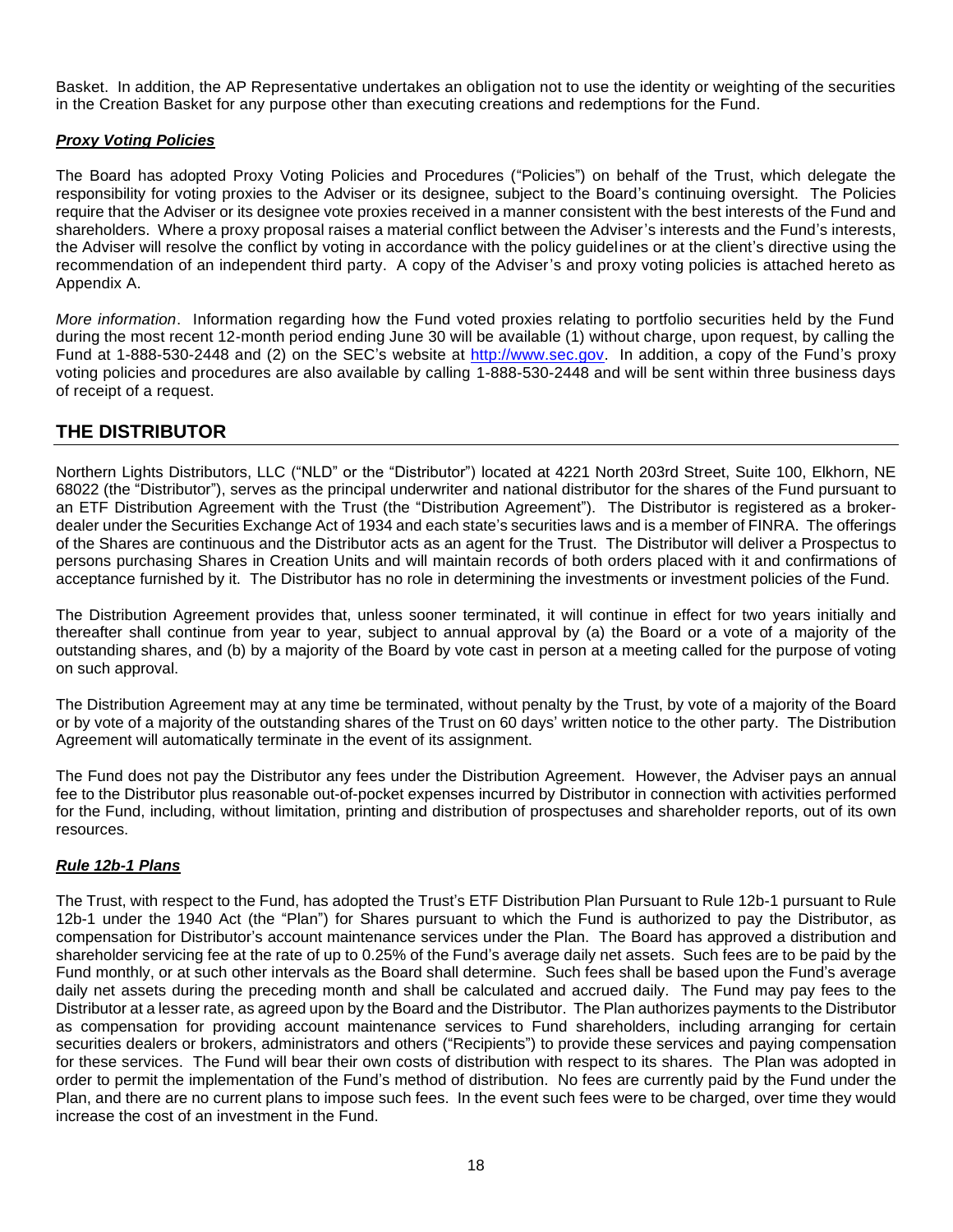The services to be provided by Recipients may include, but are not limited to, the following: assistance in the offering and sale of Fund shares and in other aspects of the marketing of the shares to clients or prospective clients of the respective recipients; answering routine inquiries concerning the Fund; assisting in the establishment and maintenance of accounts or sub-accounts in the Fund and in processing purchase and redemption transactions; making the Fund's investment plan and shareholder services available; and providing such other information and services to investors in shares of the Fund as the Distributor or the Trust, on behalf of the Fund, may reasonably request. The distribution services shall also include any advertising and marketing services provided by or arranged by the Distributor with respect to the Fund.

The Distributor is required to provide a written report, at least quarterly to the Board, specifying in reasonable detail the amounts expended pursuant to the Plan and the purposes for which such expenditures were made. Further, the Distributor will inform the Board of any Rule 12b-1 fees to be paid by the Distributor to Recipients.

The Plan may not be amended to increase materially the amount of the Distributor's compensation to be paid by the Fund, unless such amendment is approved by the vote of a majority of the outstanding voting securities of the Fund (as defined in the 1940 Act). All material amendments must be approved by a majority of the Board by votes cast in person at a meeting called for the purpose of voting on the Plans. During the term of the Plan, the selection and nomination of non-interested Trustees of the Trust will be committed to the discretion of current non-interested Trustees. The Distributor will preserve copies of the Plan, any related agreements, and all reports, for a period of not less than six years from the date of such document and for at least the first two years in an easily accessible place.

Any agreement related to the Plan will be in writing and provide that: (a) it may be terminated by the Trust or the Fund at any time upon sixty days written notice, without the payment of any penalty, by vote of a majority of the Board, or by vote of a majority of the outstanding voting securities of the Trust or the Fund; (b) it will automatically terminate in the event of its assignment (as defined in the 1940 Act); and (c) it will continue in effect for a period of more than one year from the date of its execution or adoption only so long as such continuance is specifically approved at least annually by a majority of the Board by votes cast in person at a meeting called for the purpose of voting on such agreement.

## **PORTFOLIO MANAGERS**

Himayani Puri is the Fund's Portfolio Manager as well as the portfolio manager for a private fund, which uses an investment strategy that is similar to the investment strategy used by the Fund. Currently, all investors in the private fund are employees of the Adviser. Ms. Puri is also Senior Managing Director, the Director of Research, and a member of the Management Committee of First Manhattan Co. In her capacity as Director of Research for First Manhattan Co., Mr. Puri supervises a team of research analysts who are responsible for providing investment research exclusively to adviser representatives and registered representatives of the First Manhattan Co. in its capacity as a registered broker-dealer. As of February 28, 2022, the Portfolio Manager is responsible for the portfolio management of the following types of accounts in addition to the Fund:

| <b>Total Other Accounts</b><br>By Type     | <b>Total Number</b><br>of Accounts by<br><b>Account Type</b> | <b>Total Assets By</b><br><b>Account Type</b><br>(in millions) | Number of<br><b>Accounts by Type</b><br>Subject to a<br><b>Performance Fee</b> | <b>Total Assets By</b><br><b>Account Type</b><br>Subject to a<br><b>Performance Fee</b><br>(in millions) |
|--------------------------------------------|--------------------------------------------------------------|----------------------------------------------------------------|--------------------------------------------------------------------------------|----------------------------------------------------------------------------------------------------------|
| Registered Investment<br>Companies         |                                                              |                                                                |                                                                                |                                                                                                          |
| <b>Other Pooled Investment</b><br>Vehicles |                                                              | \$73.840                                                       |                                                                                |                                                                                                          |
| Other Accounts                             |                                                              |                                                                |                                                                                |                                                                                                          |

## *Conflicts of Interest*

As a general matter, certain conflicts of interest may arise in connection with a Portfolio Manager's management of the Fund's investments, on the one hand, and the investments of other accounts for which the Portfolio Manager is responsible, on the other. For example, it is possible that the various accounts managed could have different investment strategies that, at times, might conflict with one another to the possible detriment of the Fund. Alternatively, to the extent that the same investment opportunities might be desirable for more than one account, possible conflicts could arise in determining how to allocate them. Other potential conflicts might include conflicts created by specific portfolio manager compensation arrangements, and conflicts relating to selection of brokers or dealers to execute the Fund's portfolio trades and/or specific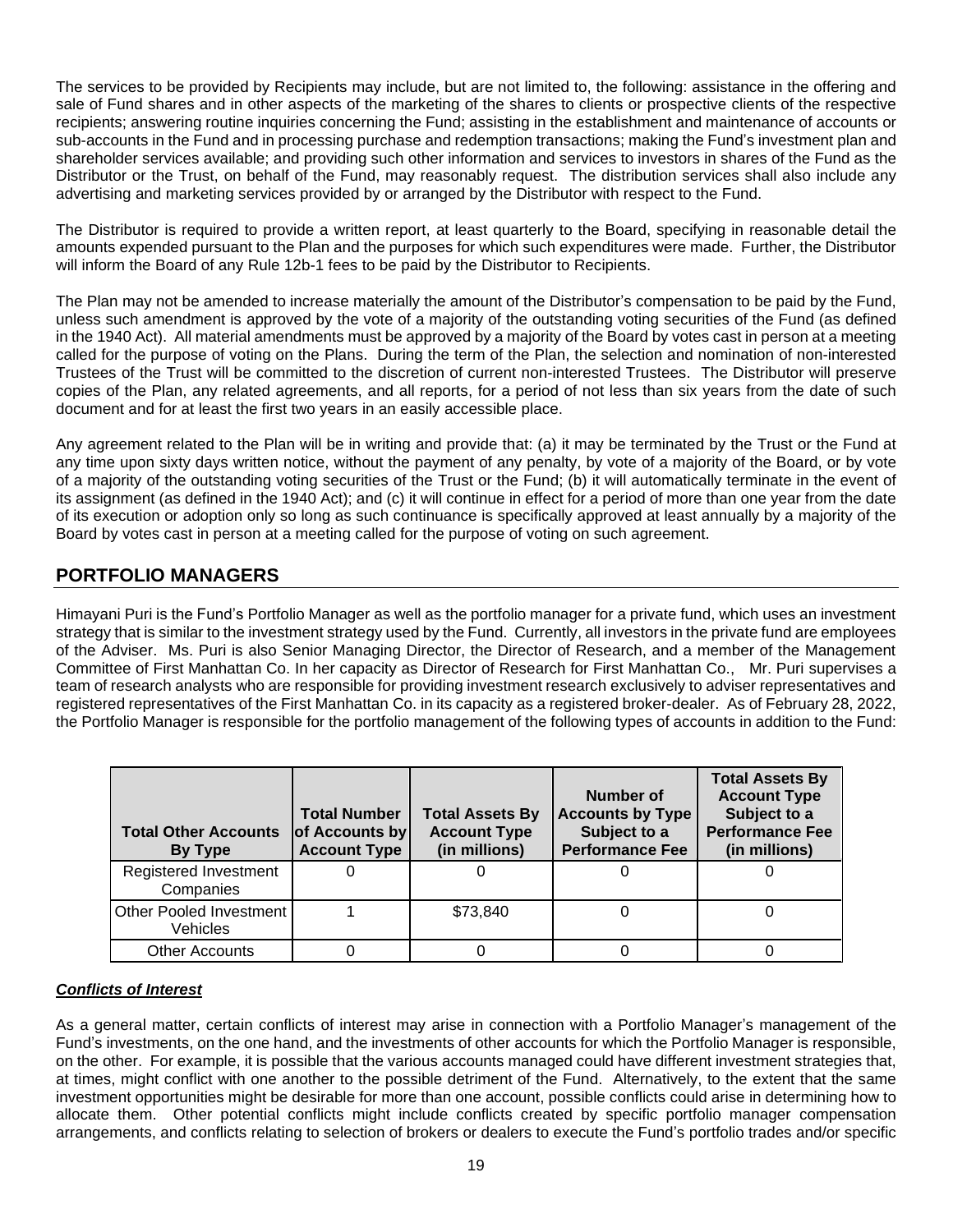uses of commissions from the Fund's portfolio trades. The Adviser and Trading Sub-Adviser have adopted policies and procedures and has structured the portfolio managers' compensation in a manner reasonably designed to safeguard the Fund from being negatively affected as a result of any such potential conflicts.

## *Compensation*

The Adviser offers each of its investment professionals on the Research Team, whose activities support the Fund and the Adviser's other investment offerings, a compensation plan comprising: (i) a fixed base salary tied to role and job function and (ii) variable incentive compensation tied to (a) contributions to the overall investment process; (b) idea generation; (c) investment performance (measured over 1, 3, and 5+ years) relative to the S&P 500 as well as relevant sector benchmarks; (d) aggregate impact and contributions to investment portfolios; and (e) other objective or subjective criteria determined by executive management of the Adviser, which may include firm/department leadership, management of personnel, risk management/compliance results and overall contributions.

## *Ownership of Securities*

As of the date of this SAI, the Portfolio Manager did not have any ownership in the Fund.

## **ALLOCATION OF PORTFOLIO BROKERAGE**

Specific decisions to purchase or sell securities for the Fund are made by the portfolio managers who are employees of the Adviser or Trading Sub-Adviser. The Adviser and Trading Sub-Adviser are authorized by the Trustees to allocate the orders placed by them on behalf of the Fund to brokers or dealers who may, but need not, provide research or statistical material or other services to the Fund or the Adviser or Trading Sub-Adviser for the Fund's use. Such allocation is to be in such amounts and proportions as the Adviser or Trading Sub-Adviser may determine.

In selecting a broker or dealer to execute each particular transaction, the Adviser and Trading Sub-Adviser will take the following into consideration:

- the best net price available;
- the reliability, integrity and financial condition of the broker or dealer;
- the size of and difficulty in executing the order; and
- the value of the expected contribution of the broker or dealer to the investment performance of the Fund on a continuing basis.

Brokers or dealers executing a portfolio transaction on behalf of the Fund may receive a commission in excess of the amount of commission another broker or dealer would have charged for executing the transaction if the Adviser or Trading Sub-Adviser determines in good faith that such commission is reasonable in relation to the value of brokerage and research services provided to the Fund. In allocating portfolio brokerage, the Adviser or Trading Sub-Adviser may select brokers or dealers who also provide brokerage, research and other services to other accounts over which the Adviser or Trading Sub-Adviser exercises investment discretion. Some of the services received as the result of Fund transactions may primarily benefit accounts other than the Fund, while services received as the result of portfolio transactions effected on behalf of those other accounts may primarily benefit the Fund.

## **PORTFOLIO TURNOVER**

The Fund's portfolio turnover rate is calculated by dividing the lesser of purchases or sales of portfolio securities for the fiscal year by the monthly average of the value of the portfolio securities owned by the Fund during the fiscal year. The calculation excludes from both the numerator and the denominator securities with maturities at the time of acquisition of one year or less. High portfolio turnover involves correspondingly greater brokerage commissions and other transaction costs, which will be borne directly by the Fund. A 100% turnover rate would occur if all of the Fund's portfolio securities were replaced once within a one-year period.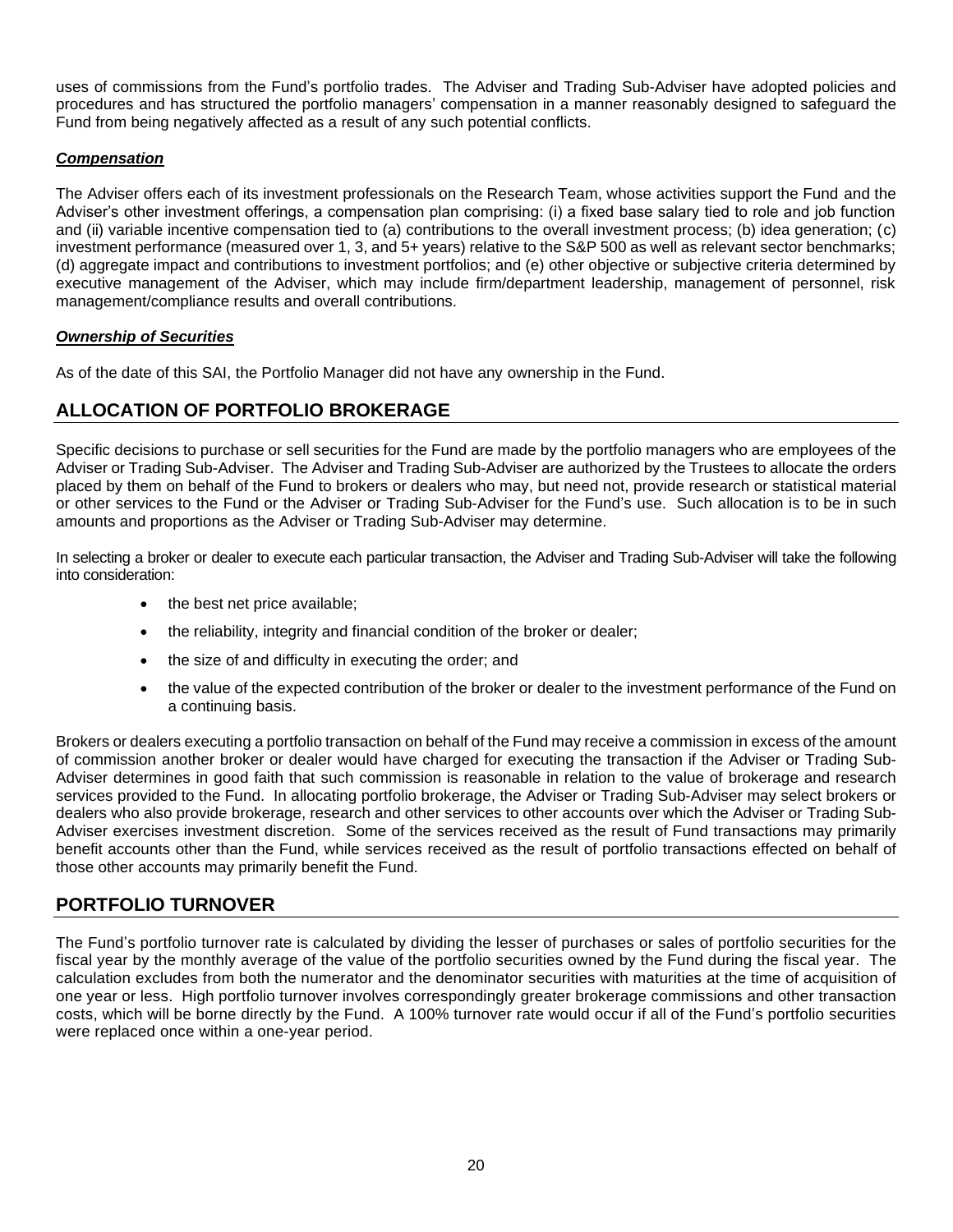## **OTHER SERVICE PROVIDERS**

#### *Fund Administration*

Ultimus Fund Solutions, LLC, (the "Administrator"), which has its principal office at 225 Pictoria Drive, Suite 450, Cincinnati, Ohio 45246, and is primarily in the business of providing administrative, fund accounting and transfer agent services to retail and institutional mutual funds.

Pursuant to a Fund Services Agreement with the Fund, the Administrator provides administrative services to the Fund, subject to the supervision of the Board. The Administrator may provide persons to serve as officers of the Fund. Such officers may be directors, officers or employees of the Administrator or its affiliates.

The Fund Services Agreement is dated July 27, 2016. The agreement remained in effect for two years from the effective date of the agreement and will remain in effect subject to annual approval of the Board for one-year periods thereafter. The agreement is terminable by the Board or the Administrator on ninety days' written notice and may be assigned provided the non-assigning party provides prior written consent. This agreement provides that in the absence of willful misfeasance, bad faith or gross negligence on the part of the Administrator or reckless disregard of its obligations thereunder, the Administrator shall not be liable for any action or failure to act in accordance with its duties thereunder.

Under the Fund Services Agreement, the Administrator provides facilitating administrative services, including: (i) providing services of persons competent to perform such administrative and clerical functions as are necessary to provide effective administration of the Fund; (ii) facilitating the performance of administrative and professional services to the Fund by others, including the Custodian; (iii) preparing, but not paying for, the periodic updating of the Fund's Registration Statement, Prospectuses and Statements of Additional Information in conjunction with Fund counsel, including the printing of such documents for the purpose of filings with the SEC and state securities administrators, and preparing reports to the Fund's shareholders and the SEC; (iv) preparing in conjunction with Fund counsel, but not paying for, all filings under the securities or "Blue Sky" laws of such states or countries as are designated by the Distributor, which may be required to register or qualify, or continue the registration or qualification, of the Fund and/or its shares under such laws; (v) preparing notices and agendas for meetings of the Board and minutes of such meetings in all matters required by the 1940 Act to be acted upon by the Board; and (vi) monitoring daily and periodic compliance with respect to all requirements and restrictions of the 1940 Act, the Tax Code and the Prospectus.

The Administrator also provides the Fund with accounting services, including: (i) daily computation of net asset value; (ii) maintenance of security ledgers and books and records as required by the 1940 Act; (iii) production of the Fund's listing of portfolio securities and general ledger reports; (iv) reconciliation of accounting records; (v) calculation of yield and total return for the Fund; (vi) maintenance of certain books and records described in Rule 31a-1 under the 1940 Act, and reconciliation of account information and balances among the Custodian and Adviser; and (vii) monitoring and evaluation of daily income and expense accruals, and sales and redemptions of shares of the Fund.

For administrative services rendered to the Fund under the agreement, the Fund pays the Administrator the greater of an annual minimum fee or an asset based fee, which scales downward based upon net assets. For the fund accounting services rendered to the Fund under the Agreement, the Fund pays the Administrator the greater of an annual minimum fee or an asset based fee, which scales downward based upon net assets. The Fund also pays the Administrator for any out-of-pocket expenses.

## **Transfer Agent**

State Street Bank and Trust Company, One Lincoln Street, Boston, Massachusetts 02111, acts as transfer, dividend disbursing, and shareholder servicing agent for the Fund pursuant to written agreement with Fund (the "Transfer Agent"). Under the agreement, the Transfer Agent is responsible for administering and performing transfer agent functions, dividend distribution, shareholder administration, and maintaining necessary records in accordance with applicable rules and regulations.

#### **Custodian**

State Street Bank and Trust Company also serves as the custodian of the Fund's assets (the "Custodian") pursuant to a Custodian and Transfer Agent Agreement by and between the Custodian and the Trust on behalf of the Fund. The Custodian's responsibilities include safeguarding and controlling the Fund's cash and securities, handling the receipt and delivery of securities, and collecting interest and dividends on the Fund's investments. Pursuant to the Custodian and Transfer Agent Agreement, the Custodian also maintains original entry documents and books of record and general ledgers;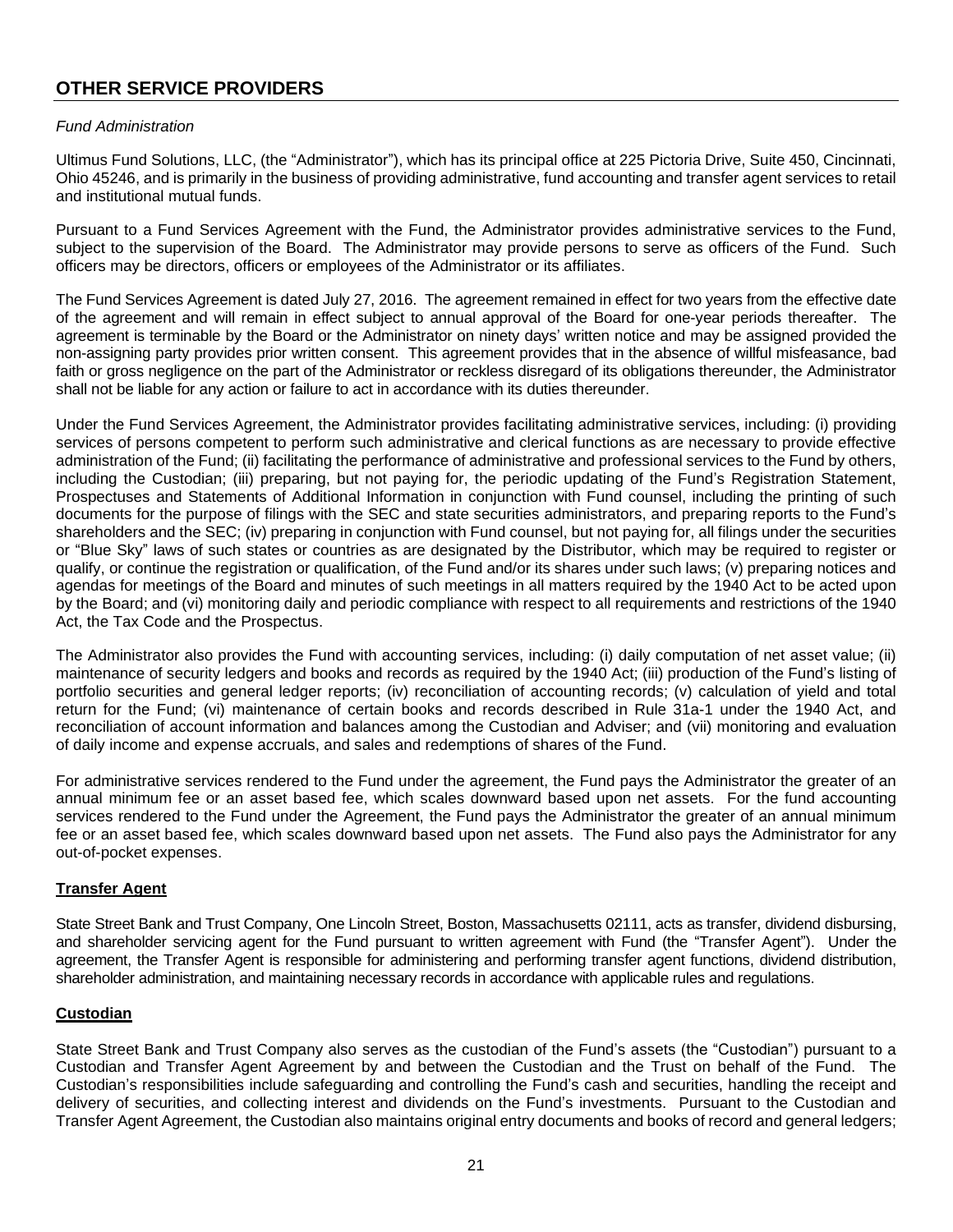posts cash receipts and disbursements; and records purchases and sales based upon communications from the Adviser. The Fund may employ foreign sub-custodians that are approved by the Board to hold foreign assets.

## **Compliance Officer**

Northern Lights Compliance Services, LLC ("NLCS"), 4221 North 203rd Street, Suite 100, Elkhorn, Nebraska 68022-3474, an affiliate of the Administrator, provides a Chief Compliance Officer to the Trust as well as related compliance services pursuant to a consulting agreement between NLCS and the Trust. NLCS's compliance services consist primarily of reviewing and assessing the policies and procedures of the Trust and its service providers pertaining to compliance with applicable federal securities laws, including Rule 38a-1 under the 1940 Act. For the compliance services rendered to the Fund, the Fund pays NLCS a one-time fee plus an annual asset based fee, which scales downward based upon net assets. The Fund also pays NLCS for any out-of-pocket expenses.

## **DESCRIPTION OF SHARES**

Each share of beneficial interest of the Trust has one vote in the election of Trustees. Cumulative voting is not authorized for the Trust. This means that the holders of more than 50% of the shares voting for the election of Trustees can elect 100% of the Trustees if they choose to do so, and, in that event, the holders of the remaining shares will be unable to elect any Trustees.

Shareholders of the current series of the Trust and any other future series of the Trust will vote in the aggregate and not by series except as otherwise required by law or when the Board determines that the matter to be voted upon affects only the interest of the shareholders of a particular series or classes. Matters such as election of Trustees are not subject to separate voting requirements and may be acted upon by shareholders of the Trust voting without regard to series.

The Trust is authorized to issue an unlimited number of shares of beneficial interest. Each share has equal dividend, distribution and liquidation rights. There are no conversion or preemptive rights applicable to any shares of the Fund. All shares issued are fully paid and non-assessable.

## **ANTI-MONEY LAUNDERING PROGRAM**

The Trust has established an Anti-Money Laundering Compliance Program (the "Program") as required by the Uniting and Strengthening America by Providing Appropriate Tools Required to Intercept and Obstruct Terrorism Act of 2001 ("USA PATRIOT Act"). To ensure compliance with this law, the Trust's Program provides for the development of internal practices, procedures and controls, designation of anti-money laundering compliance officers, an ongoing training program and an independent audit function to determine the effectiveness of the Program. The Trust's secretary serves as its Anti-Money Laundering Compliance Officer.

Procedures to implement the Program include, but are not limited to, determining that the Fund's Distributor and Transfer Agent have established proper anti-money laundering procedures, reporting suspicious and/or fraudulent activity and a providing a complete and thorough review of all new opening account applications. The Trust will not transact business with any person or entity whose identity cannot be adequately verified under the provisions of the USA PATRIOT Act.

## **PURCHASE, REDEMPTION AND PRICING OF SHARES**

## **Calculation of Share Price**

As indicated in the Prospectus under the heading "How Shares are Priced," investors may buy and sell Shares in secondary market transactions through brokers at market prices and the Shares will trade at market prices. Only authorized participants may buy and redeem Shares from the Fund through an AP Representative, and those transactions are effected at the Fund's NAV. The NAV of the Fund's shares is determined by dividing the total value of the Fund's portfolio investments and other assets, less any liabilities, by the total number of shares outstanding of a Fund.

Generally, the Fund's portfolio securities (including underlying ETFs, which hold portfolio securities primarily listed on foreign (non-U.S.) exchanges) are valued each day at the last quoted sales price on each security's primary exchange. Securities traded or dealt in upon one or more securities exchanges for which market quotations are readily available and not subject to restrictions against resale shall be valued at the last quoted sales price on the primary exchange or, in the absence of a sale on the primary exchange, at the mean between the current bid and ask prices on such exchange. Securities primarily traded in the NASDAQ National Market System for which market quotations are readily available shall be valued using the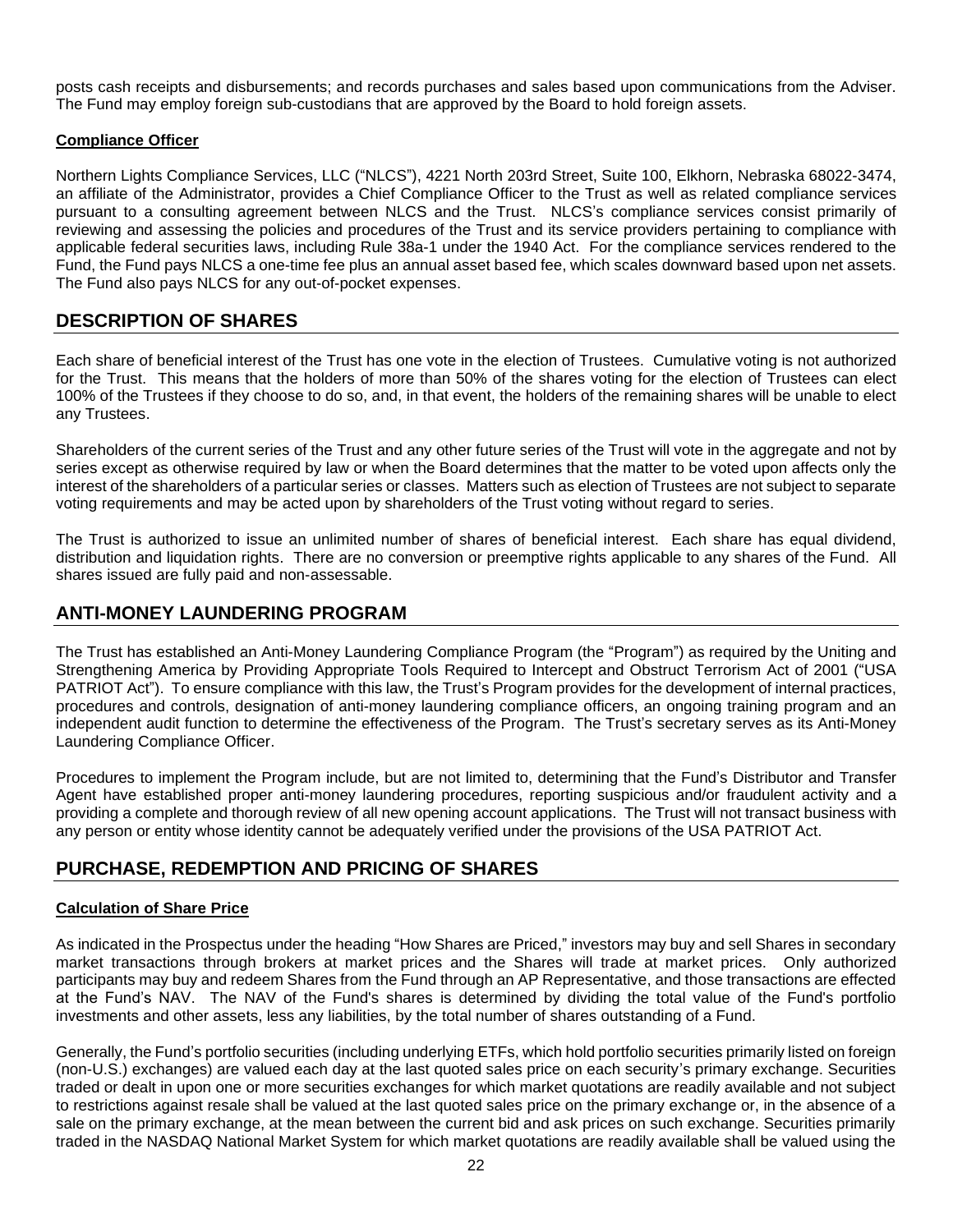NASDAQ Official Closing Price. If market quotations are not readily available, securities will be valued at their fair market value as determined in good faith by the Fund's fair value committee in accordance with procedures approved by the Board and as further described below. Securities that are not traded or dealt in any securities exchange (whether domestic or foreign) and for which over-the-counter market quotations are readily available generally shall be valued at the last sale price or, in the absence of a sale, at the mean between the current bid and ask price on such over-the- counter market.

Certain securities or investments for which daily market quotes are not readily available may be valued, pursuant to guidelines established by the Board, with reference to other securities or indices. Treasury securities not traded on an exchange may be valued at prices supplied by a pricing agent(s) based on broker or dealer supplied valuations or matrix pricing, a method of valuing securities by reference to the value of other securities with similar characteristics, such as rating, interest rate and maturity or \ at amortized cost when it approximated fair value.

Shares are valued at the close of regular trading on the Exchange (normally 4:00 p.m., Eastern time) (the "Exchange Close") on each day that the Exchange is open. For purposes of calculating the NAV, the Fund normally use pricing data for domestic equity securities received shortly after the Exchange Close and does not normally take into account trading, clearances or settlements that take place after the Exchange Close.

Although the Fund's NAV is only computed once each regular trading day, each Fund's VIIV will be broadcast each second throughout the course of a regular trading day.

When market quotations are insufficient or not readily available, the Fund may value securities at fair value or estimate their value as determined in good faith by the Board or its designees, pursuant to procedures approved by the Board. Fair valuation may also be used by the Board if extraordinary events occur after the close of the relevant market but prior to the Exchange Close.

## **Creation Units**

The Fund sells and redeems Shares in Creation Units on a continuous basis through the Distributor, without a sales load, at the NAV next determined after receipt of an order in proper form on any Business Day. A "Business Day" is any day on which the Exchange is open for business. As of the date of this SAI, the Exchange observes the following holidays: New Year's Day, Martin Luther King, Jr. Day, Presidents' Day, Good Friday, Memorial Day, Juneteenth, Independence Day, Labor Day, Thanksgiving Day and Christmas Day.

A Creation Unit is an aggregation of 5,000 Shares for the Fund. The Board may declare a split or a consolidation in the number of Shares outstanding of the Fund or Trust and make a corresponding change in the number of Shares in a Creation Unit.

## **Authorized Participants**

Only Authorized Participants that have entered into agreements with the Distributor may purchase or redeem Creation Units. In order to be an Authorized Participant, a firm must be either a broker-dealer or other participant ("Participating Party") in the Continuous Net Settlement System ("Clearing Process") of the National Securities Clearing Corporation ("NSCC") or a participant in DTC with access to the DTC system ("DTC Participant"), and the Authorized Participant must execute an agreement ("Participant Agreement") with the Distributor that governs transactions in the Fund's Creation Units.

Each "Authorized Participant" enters into an authorized participant agreement with the Distributor. Each Authorized Participant creates or redeems Creation Units through an AP Representative. An AP Representative is an unaffiliated broker-dealer with which the Authorized Participant has signed Confidential Account Agreement to establish a Confidential Account for the benefit of such Authorized Participant and that will deliver or receive, on behalf of the Authorized Participant, all consideration to or from the Fund in a creation or redemption.

Each day, the Custodian will transmit the composition of the Fund's Creation Basket (as defined below) to each AP Representative. Acting on execution instructions from an Authorized Participant, the AP Representative may purchase or sell the securities in the Creation Basket for purposes of effecting in-kind creation and redemption activity during the day. Authorized Participants are responsible for all order instructions and associated profit and loss, and are expected to be able to monitor the execution quality of the AP Representative by comparing the price at which they purchase or sell Creation Baskets with the VIIV and the end of day NAV. A creation transaction, which is subject to acceptance by the Distributor, generally begins when an Authorized Participant enters into an irrevocable creation order with the Fund and delivers to the AP Representative the cash necessary to purchase a designated portfolio of securities in the Confidential Account. The AP Representative then delivers the purchased portfolio of securities ("Deposit Instruments") to the Fund in exchange for a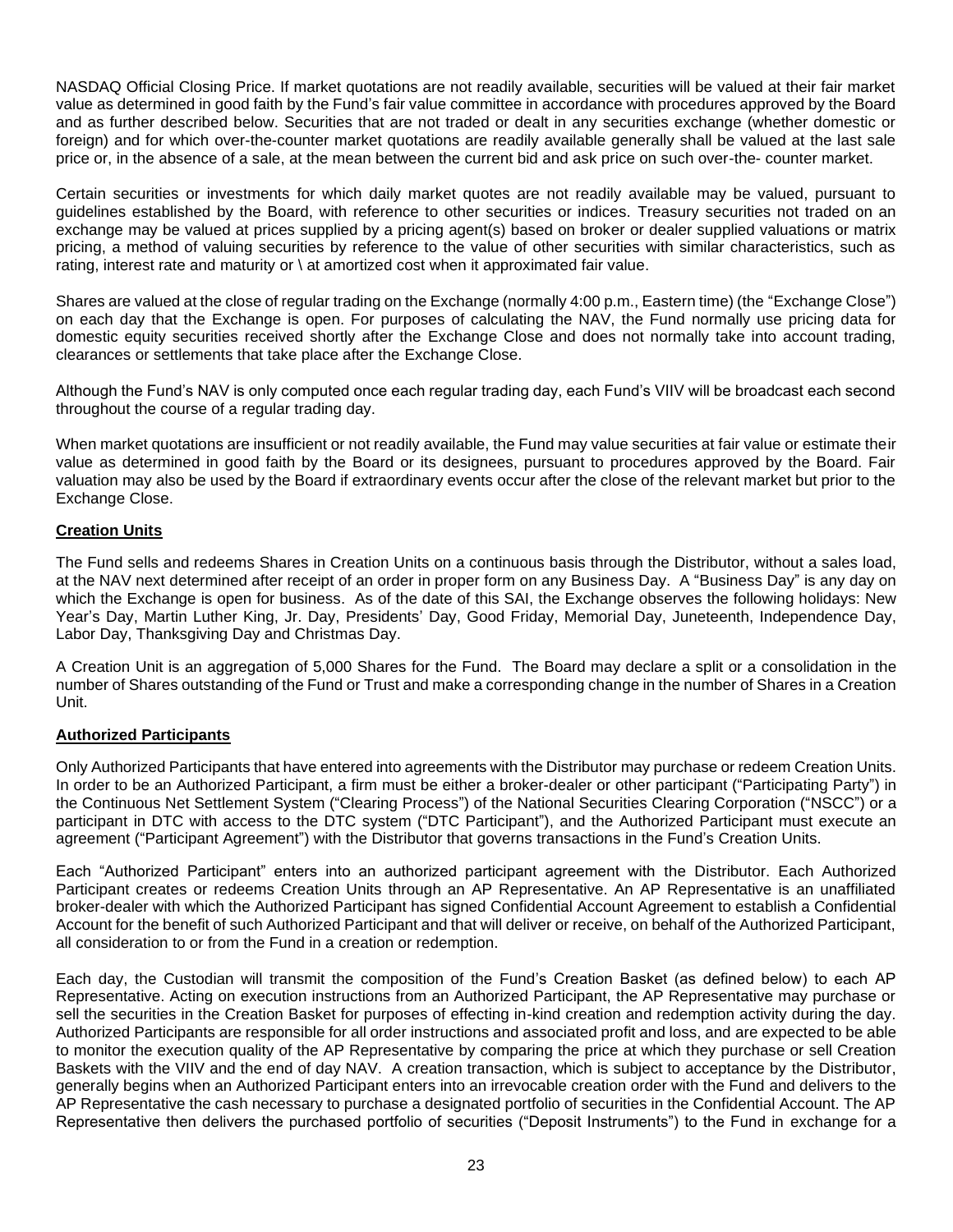specified number of Creation Units without disclosing the identities of the underlying Deposit Instruments to the Authorized Participant, who beneficially owns the securities through the Confidential Account.

Similarly, Shares are redeemed only in Creation Units. A redemption transaction generally begins when an Authorized Participant enters into an irrevocable redemption order with the Fund. The Fund then instructs its custodian to deliver a designated portfolio of securities ("Redemption Instruments") to the appropriate Confidential Account at the Authorized Participant's AP Representative in exchange for the Creation Units being redeemed. The Authorized Participant will instruct the AP Representative when to liquidate the securities in the Confidential Account, which will be liquidated no later than the end of the day but without disclosing the identity of the Redemption Instruments to the Authorized Participant. The Confidential Account holds no positions at the end of day.

On any given Business Day, the name and quantities of the instruments that constitute Deposit Instruments and the names and quantities of the instruments that constitute Redemption Instruments will correspond pro rata to the positions in the Fund's portfolio (including cash positions) used to calculate the Fund's NAV for that day, and will be identical. These instruments are, in the case of either a purchase or a redemption, the Creation Basket.

An AP Representative will not trade securities in the Confidential Account on behalf of an Authorized Participant other than buying or selling the securities included in a Creation Basket to be delivered to or received from, respectively, the Fund. Pursuant to the Confidential Account Agreement, the AP Representative is restricted from disclosing the Creation Basket, including to the Authorized Participant. In addition, the AP Representative undertakes an obligation not to use the identity or weighting of the securities in the Creation Basket for any purpose other than executing creations and redemptions for the Fund. The purpose of this arrangement is to protect the identity and weightings of the Fund's portfolio holdings.

The prices at which creations and redemptions occur are based on the next calculation of NAV after a creation or redemption order is received in an acceptable form under the authorized participant agreement. In the event of a system failure or other interruption, including disruptions at market makers, Authorized Participants or AP Representatives, orders to purchase or redeem Creation Units either may not be executed according to the Fund's instructions or may not be executed at all, or the Fund may not be able to place or change orders.

To the extent the Fund engages in in-kind transactions, the Fund intends to comply with the U.S. federal securities laws in accepting securities for deposit and satisfying redemptions with redemption securities by, among other means, assuring that any securities accepted for deposit and any securities used to satisfy redemption requests will be sold in transactions that would be exempt from registration under the Securities Act.

Because new Shares may be created and issued on an ongoing basis, at any point during the life of the Fund a "distribution," as such term is used in the Securities Act, may be occurring. Broker-dealers and other persons are cautioned that some activities on their part may, depending on the circumstances, result in their being deemed participants in a distribution in a manner that could render them statutory underwriters subject to the prospectus delivery and liability provisions of the Securities Act. Any determination of whether one is an underwriter must take into account all the relevant facts and circumstances of each particular case. Broker-dealers should also note that dealers who are not "underwriters," but are participating in a distribution (as contrasted to ordinary secondary transactions), and thus dealing with Shares that are part of an "unsold allotment" within the meaning of Section 4(a)(3)(C) of the Securities Act, would be unable to take advantage of the prospectus delivery exemption provided by Section 4(a)(3) of the Securities Act. For delivery of prospectuses to exchange members, the prospectus delivery mechanism of Rule 153 under the Securities Act is available only with respect to transactions on a national securities exchange.

*Costs associated with creations and redemptions.* Authorized Participants are charged standard creation and redemption transaction fees to offset transfer and other transaction costs associated with the issuance and redemption of Creation Units. The standard creation and redemption transaction fees are set forth in the table below. The standard creation transaction fee is charged to the Authorized Participant on the day such Authorized Participant creates a Creation Unit, and is the same regardless of the number of Creation Units purchased by the Authorized Participant on the applicable business day. Similarly, the standard redemption transaction fee is charged to the Authorized Participant on the day such Authorized Participant redeems a Creation Unit, and is the same regardless of the number of Creation Units redeemed by the Authorized Participant on the applicable business day. Creations and redemptions for cash (when cash creations and redemptions (in whole or in part) are available or specified) are also subject to an additional charge (as shown in the table below). This charge is intended to compensate for brokerage, tax, foreign exchange, execution, market impact and other costs and expenses related to cash transactions. Investors who use the services of a broker or other financial intermediary to acquire or dispose of Fund Shares may pay fees for such services.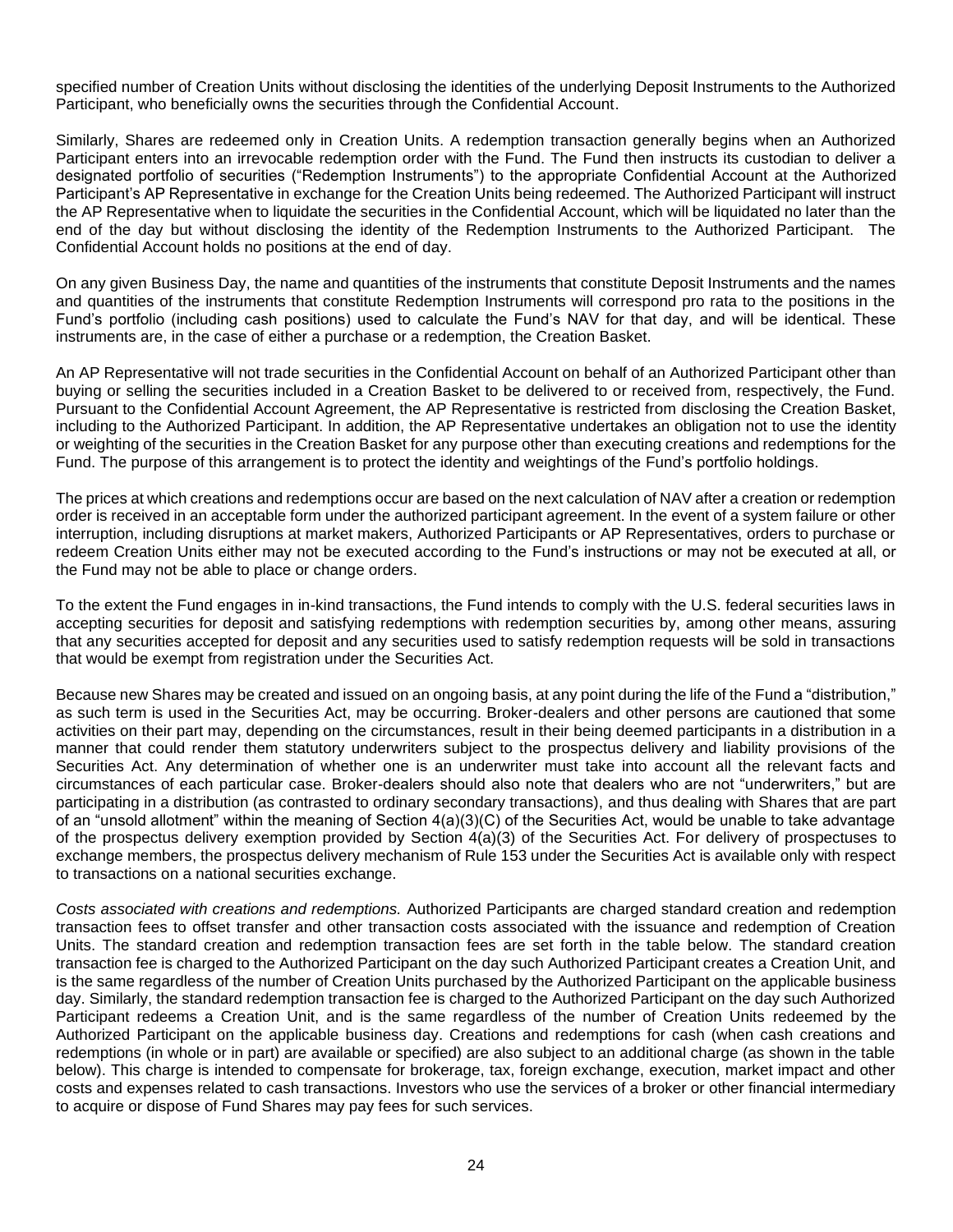### **Indicative Value**

*Verified intra-day indicative value.* The intraday value of Shares, known as the VIIV, is calculated and disseminated every second throughout each trading day by the Fund's listing exchange, through the facilities of the Consolidated Tape Association.

The Fund's VIIV is also expected to be published by other information providers and quote services, including Yahoo Finance (https://finance.yahoo.com) and Bloomberg. The Fund's VIIV also may be available, upon request, through your broker. Certain of the providers and services, such as Bloomberg, require a subscription or account to access the information. If you access the Fund's VIIV through such information providers and quote services, we encourage you to review the terms of each provider or service carefully. These information providers and quote services operate independently of the Fund, and the Fund has no control over, nor is it responsible for, the information published by such information providers and quote services.

The VIIV is calculated to the nearest penny by dividing (i) the sum of the Fund's assets (e.g., the amount of cash and cash equivalents held in the Fund's portfolio, the current value of the securities positions in the Fund's portfolio, plus any accrued interest, and declared but unpaid dividends) minus all accrued liabilities, by (ii) the number of total Fund Shares outstanding. The portfolio used for calculating the VIIV will be the same portfolio used to calculate the Fund's NAV for that day. All of the Fund's portfolio securities will be valued by two separate calculation engines throughout the trading day at the mid-point between the current national best bid and national best offer as disseminated by the Consolidated Quotation System or UTP Plan Securities Information Processor ("National Best Bid and Offer" or "NBBO").

The VIIV will be "verified" by comparing the values calculated by the two calculation engines and, if the values are in line, the VIIV will be disseminated through the facilities of the Consolidated Tape Association. The Fund will also employ a "Pricing Verification Agent" to compare ad establish a computer-based protocol that will permit the Pricing Verification Agent to continuously compare, the two data streams from the Calculation Engines on a real time basis.

The methodology for calculating the VIIV is available on the Fund's website, www.FMCX.com. Any person may register on the Fund's website to receive an email notification of any such website disclosures. The VIIV is intended to provide investors and other market participants with a highly correlated per share value of the underlying portfolio that can be compared to the current market price. Therefore, under normal circumstances the VIIV is effectively a "real-time" update of the Fund's NAV, which is computed only once a day. Because the Shares trade on the basis of a published VIIV, they may trade at a wider bid/ask spread than shares of ETFs that publish their portfolios on a daily basis, especially during periods of market disruption or volatility, and therefore, may cost investors more to trade. The VIIV is generally determined by using current market quotations. Although the VIIV is intended to provide investors with enough information to allow for an effective arbitrage mechanism that will keep the market price of the Fund at or close to the underlying NAV per share of the Fund, there is a risk (which may increase during periods of market disruption or volatility) that market prices will vary significantly from the underlying NAV of the Fund.

To this end, the Adviser or its designee (or the Trading Sub-Adviser) will request the Fund's listing exchange to temporarily halt trading if, during the process of real time price verification, the indicative values from the calculation engines valuing the Fund's portfolio securities differ by more than 25 basis points for 60 consecutive seconds. The Fund reserves the right to change these thresholds to the extent deemed appropriate and upon notification to the Board. Such a trading halt will be lifted when the two indicative values come back into line. In addition, if at any time securities representing 10% or more of the Fund's portfolio become subject to a trading halt or otherwise do not have readily available market quotations, the Fund will request that the exchange halt trading of Shares. During a trading halt, although the VIIV would continue to be calculated and disseminated, investors in Shares will not be able to freely trade their Shares.

Although the Fund seeks to benefit from keeping its portfolio information secret, market participants may attempt to use the VIIV to identify the Fund's trading strategy, which if successful, could result in such market participants engaging in certain predatory trading practices that may have the potential to harm the Fund and its shareholders.

#### **Transaction Fees**

Authorized Participants are charged standard creation and redemption transaction fees to offset transfer and other transaction costs associated with the issuance and redemption of Creation Units. The standard creation transaction fee is charged to the Authorized Participant on the day such Authorized Participant creates a Creation Unit, and is the same regardless of the number of Creation Units purchased by the Authorized Participant on the applicable business day. Similarly, the standard redemption transaction fee is charged to the Authorized Participant on the day such Authorized Participant redeems a Creation Unit, and is the same regardless of the number of Creation Units redeemed by the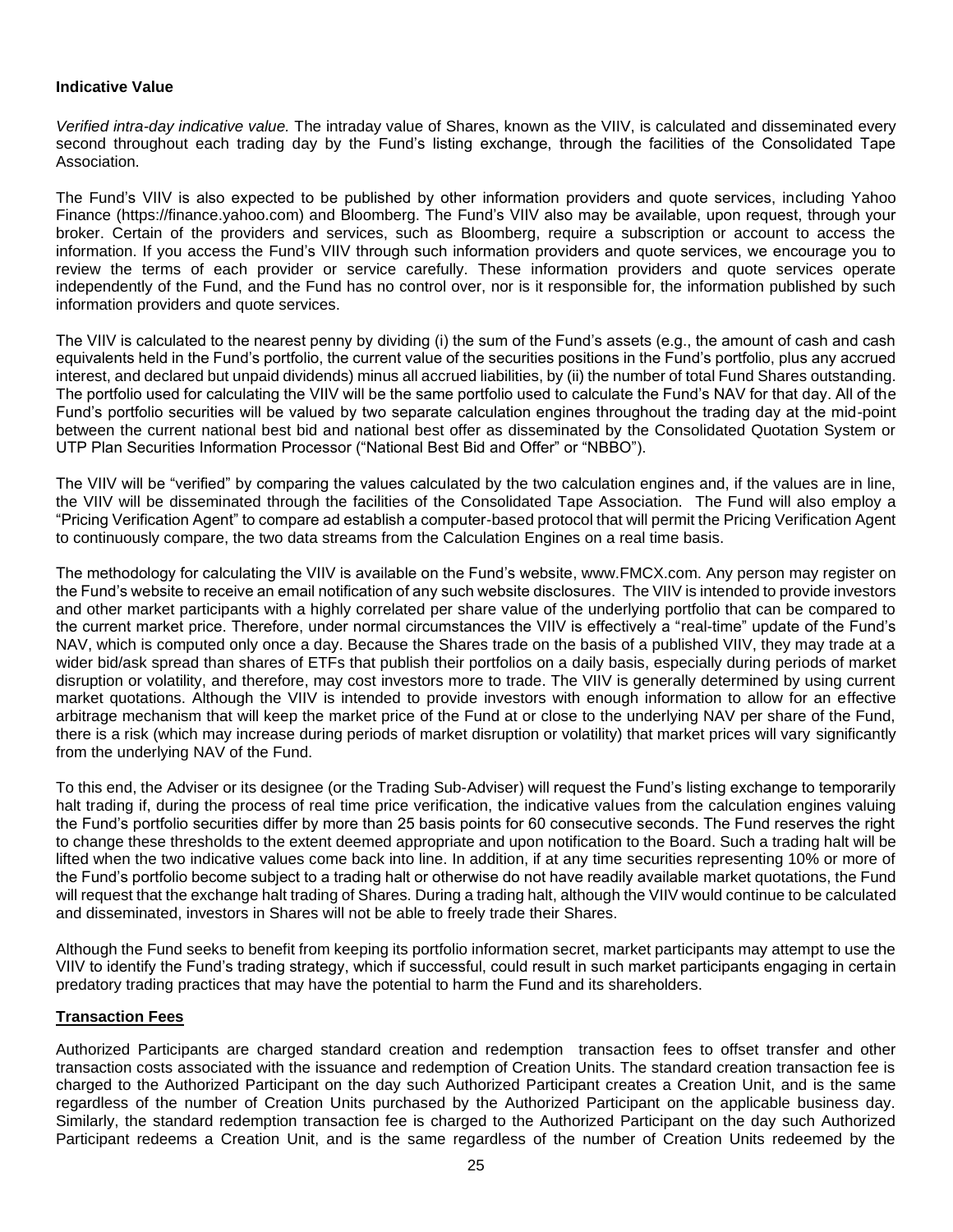Authorized Participant on the applicable business day. Creations and redemptions for cash (when cash creations and redemptions (in whole or in part) are available or specified) are also subject to an additional charge. This charge is intended to compensate for brokerage, tax, foreign exchange, execution, market impact and other costs and expenses related to cash transactions. Investors who use the services of a broker or other financial intermediary to acquire or dispose of Shares may pay fees for such services.

A fixed fee payable to the Custodian is imposed on each creation and redemption transaction regardless of the number of Creation Units involved in the transaction. Purchases and redemptions of Creation Units for cash or involving cash-in-lieu (as defined below) are required to pay an additional variable charge to compensate the Fund and its ongoing shareholders for brokerage and market impact expenses relating to Creation Unit transactions (the "Transaction Fees"). The Adviser may waive or adjust Transaction Fees from time to time. In such cases, the Authorized Participant will reimburse the Fund for, among other things, any difference between the market value at which the securities and/or financial instruments were purchased by the Fund and the cash-in-lieu amount, applicable registration fees, brokerage commissions and certain taxes. In addition, purchasers of Creation Units are responsible for the costs of transferring the Deposit Securities to the account of the Fund.

| <b>Standard Creation</b> | <b>Maximum</b>            |
|--------------------------|---------------------------|
| <b>Transaction Fee</b>   | <b>Additional Charge*</b> |
| \$100                    | $2.0\%$                   |

**\***As a percentage of the net asset value per Creation Unit

| <b>Standard Redemption</b> | Maximum                   |  |  |
|----------------------------|---------------------------|--|--|
| <b>Transaction Fee</b>     | <b>Additional Charge*</b> |  |  |
| \$100                      | $2.0\%$                   |  |  |

**\***As a percentage of the net asset value per Creation Unit

Investors who use the services of a broker, or other such intermediary may be charged a fee for such services.

#### **The Clearing Process**

Transactions by an Authorized Participant that is a Participating Party using the NSCC system are referred to as transactions "through the Clearing Process." Transactions by an Authorized Participant that is a DTC Participant using the DTC system are referred to as transactions "outside the Clearing Process." The Clearing Process is an enhanced clearing process that is available only for certain securities and only to DTC participants that are also participants in the Continuous Net Settlement System of the NSCC. In-kind (portions of) purchase orders not subject to the Clearing Process will go through a manual clearing process run by DTC. Portfolio Deposits that include government securities must be delivered through the Federal Reserve Bank wire transfer system ("Federal Reserve System"). Fund Deposits that include cash may be delivered through the Clearing Process or the Federal Reserve System. In-kind deposits of securities for orders outside the Clearing Process must be delivered through the Federal Reserve System (for government securities) or through DTC (for corporate securities).

#### **Purchasing Creation Units**

#### Portfolio Deposit

The consideration for a Creation Unit generally consists of the Deposit Securities and a Cash Component. Together, the Deposit Securities and the Cash Component constitute the "Portfolio Deposit." The Cash Component serves the function of compensating for any differences between the net asset value per Creation Unit and the Deposit Securities. Thus, the Cash Component is equal to the difference between (x) the net asset value per Creation Unit of the Fund and (y) the market value of the Deposit Securities. If (x) is more than (y), the Authorized Participant will pay the Cash Component to the Fund. If (x) is less than (y), the Authorized Participant will receive the Cash Component from the Fund.

On each Business Day, prior to the opening of business on the Exchange (currently 9:30 a.m., Eastern Time), the Adviser or its agent through the Custodian makes available through NSCC the name and amount of each Deposit Security in the current Portfolio Deposit (based on information at the end of the previous Business Day) for the Fund and the (estimated) Cash Component, effective through and including the previous Business Day, per Creation Unit. The Deposit Securities announced are applicable to purchases of Creation Units until the next announcement of Deposit Securities.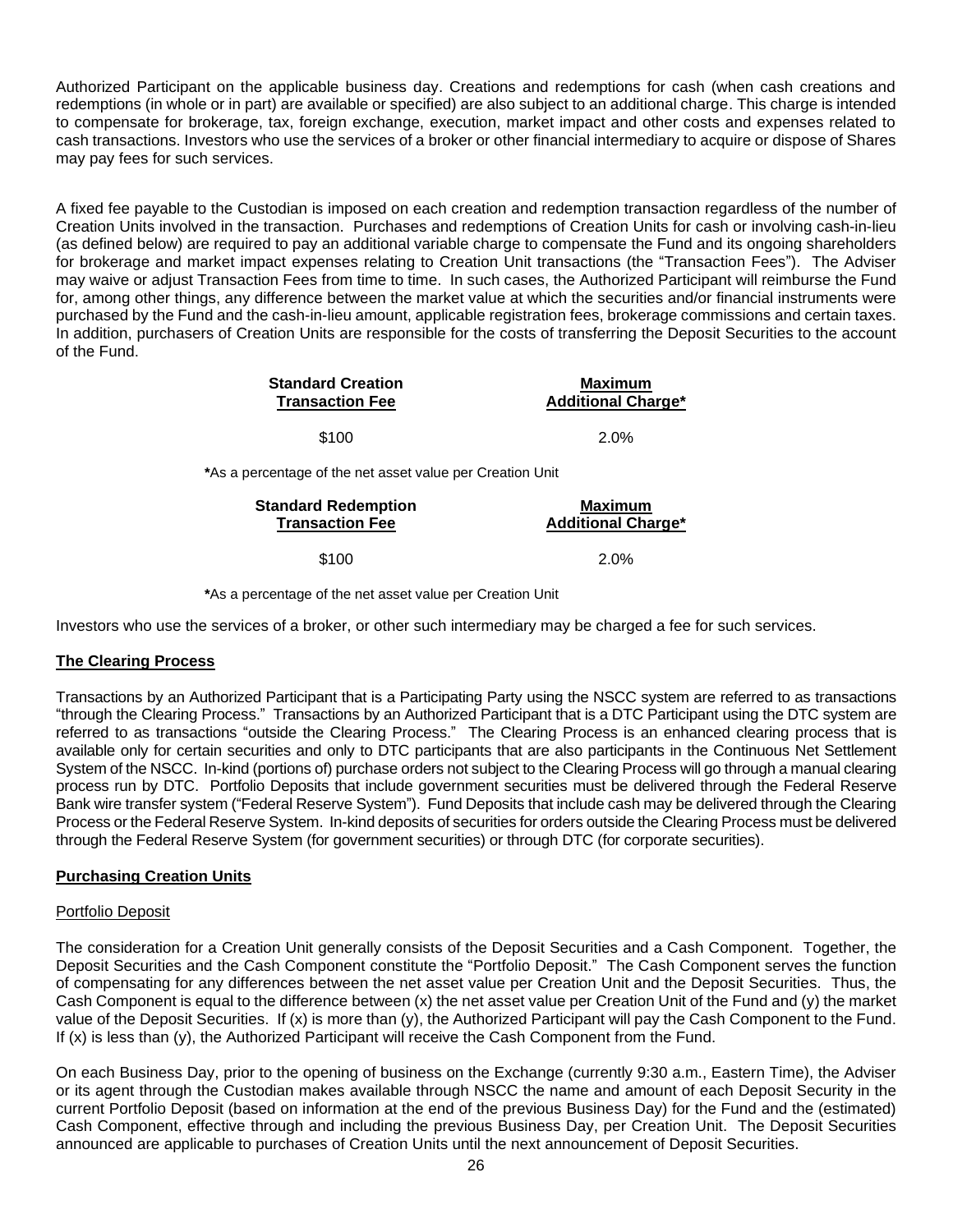Payment of any transfer tax or fee shall be the sole responsibility of the Authorized Participant purchasing a Creation Unit. The AP Representative must ensure that all Deposit Securities properly denote change in beneficial ownership from the Authorized Participant to the Fund.

## Custom Orders and Cash-in-Lieu

The Fund may, in its sole discretion, permit or require the substitution of an amount of cash ("cash-in-lieu") to be added to the Cash Component to replace any Deposit Security. The Fund may permit or require cash-in-lieu when, for example, a Deposit Security may not be available in sufficient quantity for delivery or may not be eligible for transfer through the systems of DTC or the Clearing Process. Similarly, the Fund may permit or require cash in lieu of Deposit Securities when, for example, the AP Representative determines that Authorized Participant or its underlying investor is restricted under U.S. or local securities laws or policies from transacting in one or more Deposit Securities. The Fund will comply with the federal securities laws in accepting Deposit Securities including that the Deposit Securities are sold in transactions that would be exempt from registration under the Securities Act. All orders involving cash-in-lieu, as well as certain other types of orders, are considered to be "Custom Orders." The Fund may enter into other types of Custom Orders.

## Purchase Orders

To order a Creation Unit, an Authorized Participant must submit an irrevocable purchase order to the Distributor.

## Timing of Submission of Purchase Orders

An Authorized Participant must submit an irrevocable purchase order no later than the earlier of (i) 4:00 p.m. Eastern Time or (ii) the closing time of the trading session on the Exchange, on any Business Day in order to receive that Business Day's NAV ("Cut-off Time"). The Cut-off Time for Custom Orders is generally two hours earlier. The Business Day the order is deemed received by the Distributor is referred to as the "Transmittal Date." An order to create Creation Units is deemed received on a Business Day if (i) such order is received by the Distributor by the Cut-off Time on such day and (ii) all other procedures set forth in the Participant Agreement are properly followed. Persons placing or effectuating custom orders and/or orders involving cash should be mindful of time deadlines imposed by intermediaries, such as DTC and/or the Federal Reserve Bank wire system, which may impact the successful processing of such orders to ensure that cash and securities are transferred by the "Settlement Date," which is generally the Business Day immediately following the Transmittal Date ("T+1") for cash and treasury securities and the second Business Day following the Transmittal Date for securities ("T+2").

## Orders Using the Clearing Process

If available, (portions of) orders may be settled through the Clearing Process. In connection with such orders, the Distributor transmits, on behalf of the Authorized Participant, such trade instructions as are necessary to effect the creation order. Pursuant to such trade instructions, the Authorized Participant agrees to deliver the requisite Portfolio Deposit to the Fund, together with such additional information as may be required by the Distributor. Cash Components will be delivered using either the Clearing Process or the Federal Reserve System.

## Orders Outside the Clearing Process

If the Clearing Process is not available for (portions of) an order, Portfolio Deposits will be made outside the Clearing Process. Orders outside the Clearing Process must state that the DTC Participant is not using the Clearing Process and that the creation of Creation Units will be effected through DTC. The Portfolio Deposit transfer must be ordered by the DTC Participant on the Transmittal Date in a timely fashion so as to ensure the delivery of Deposit Securities (whether standard or custom) through DTC to the Fund account by 11:00 a.m., Eastern time, on T+1. The Cash Component, along with any cash-in-lieu and Transaction Fee, must be transferred directly to the Custodian through the Federal Reserve System in a timely manner so as to be received by the Custodian no later than 12:00 p.m., Eastern Time, on T+1. If the Custodian does not receive both the Deposit Securities and the cash by the appointed time, the order may be canceled. A canceled order may be resubmitted the following Business Day but must conform to that Business Day's Portfolio Deposit. Authorized Participants that submit a canceled order will be liable to the Fund for any losses incurred by the Fund in connection therewith.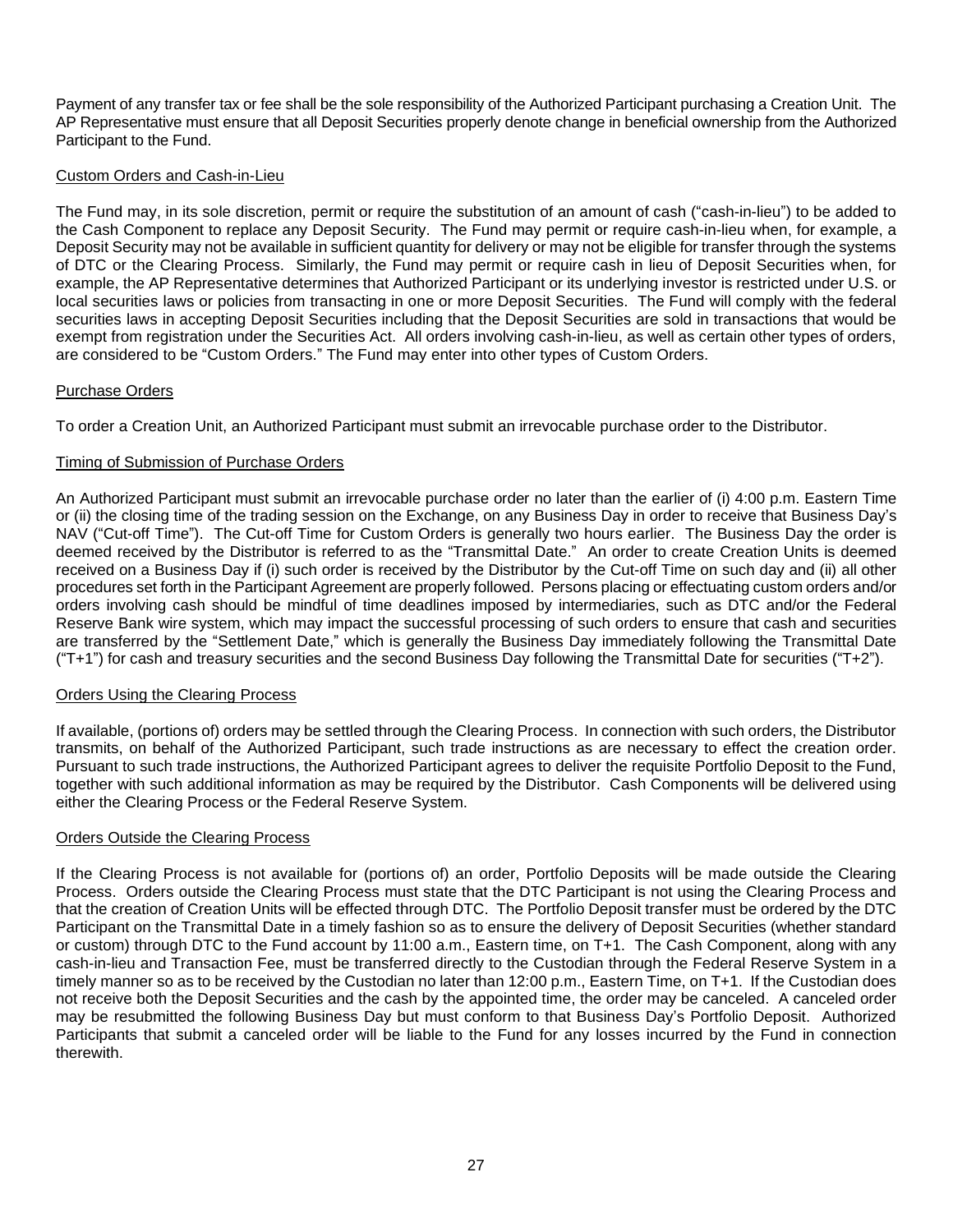#### Acceptance of Purchase Order

All questions as to the number of shares of each security in the Deposit Securities and the validity, form, eligibility and acceptance for deposit of any securities to be delivered shall be determined by the Fund. The Fund's determination shall be final and binding.

The Fund reserves the absolute right to reject or revoke acceptance of a purchase order transmitted to it by the Distributor if (a) the order is not in proper form; (b) the investor(s), upon obtaining the shares ordered, would own 80% or more of the currently outstanding shares of the Fund and if, pursuant to Section 351 of the Tax Code, the Fund would have a basis in the securities different from the market value of such securities on the date of deposit; (c) the Deposit Securities delivered do not conform to the Deposit Securities for the applicable date; (d) acceptance of the Deposit Securities would have certain adverse tax consequences to the Fund; (e) the acceptance of the Portfolio Deposit would, in the opinion of counsel, be unlawful; (f) the acceptance of the Portfolio Deposit would otherwise, in the discretion of the Trust, Fund or the Adviser or Trading Sub-Adviser, have an adverse effect on the Trust, Fund or the rights of beneficial owners; or (g) in the event that circumstances outside the control of the Trust, the Distributor and the Adviser and Trading Sub-Adviser make it for all practical purposes impossible to process purchase orders. Examples of such circumstances include acts of God; public service or utility problems resulting in telephone, telecopy or computer failures; fires, floods or extreme weather conditions; market conditions or activities causing trading halts; systems failures involving computer or other informational systems affecting the Trust, the Distributor, DTC, NSCC, the Adviser, the Trading Sub-Adviser, the Custodian, a sub-custodian or any other participant in the creation process; and similar extraordinary events. The Distributor shall notify an Authorized Participant of its rejection of the order. The Fund, the Custodian, any sub-custodian and the Distributor are under no duty, however, to give notification of any defects or irregularities in the delivery of Portfolio Deposits, and they shall not incur any liability for the failure to give any such notification.

#### Issuance of a Creation Unit

Once the Fund has accepted an order, upon next determination of the Fund's NAV, the Fund will confirm the issuance of a Creation Unit, against receipt of payment, at such NAV. The Distributor will transmit a confirmation of acceptance to the Authorized Participant that placed the order.

Except as provided below, a Creation Unit will not be issued until the Fund obtains good title to the Deposit Securities and the Cash Component, along with any cash-in-lieu and Transaction Fee. The delivery of Creation Units will generally occur no later than T+2 except with respect to certain foreign securities.

In certain cases, Authorized Participants will create and redeem Creation Units on the same trade date. In these instances, the Trust reserves the right to settle these transactions on a net basis.

#### Cash Purchase Method

When cash purchases of Creation Units are available or specified for the Fund, they will be effected in essentially the same manner as in-kind purchases. In the case of a cash purchase, the investor must pay the cash equivalent of the Portfolio Deposit. In addition, cash purchases will be subject to Transaction Fees, as described above.

#### Notice to Texas Shareholders

Under section 72.1021(a) of the Texas Property Code, initial investors in the Fund who are Texas residents may designate a representative to receive notices of abandoned property in connection with Shares. Texas shareholders who wish to appoint a representative should notify their broker-dealer to obtain a form for providing written notice.

### **Redeeming a Creation Unit**

#### Redemption Basket

The consideration received in connection with the redemption of a Creation Unit generally consists of an in-kind basket of designated securities ("Redemption Securities") and a Cash Component. Together, the Redemption Securities and the Cash Component constitute the "Redemption Basket."

There can be no assurance that there will be sufficient liquidity in Shares in the secondary market to permit assembly of a Creation Unit. In addition, investors may incur brokerage and other costs in connection with assembling a Creation Unit.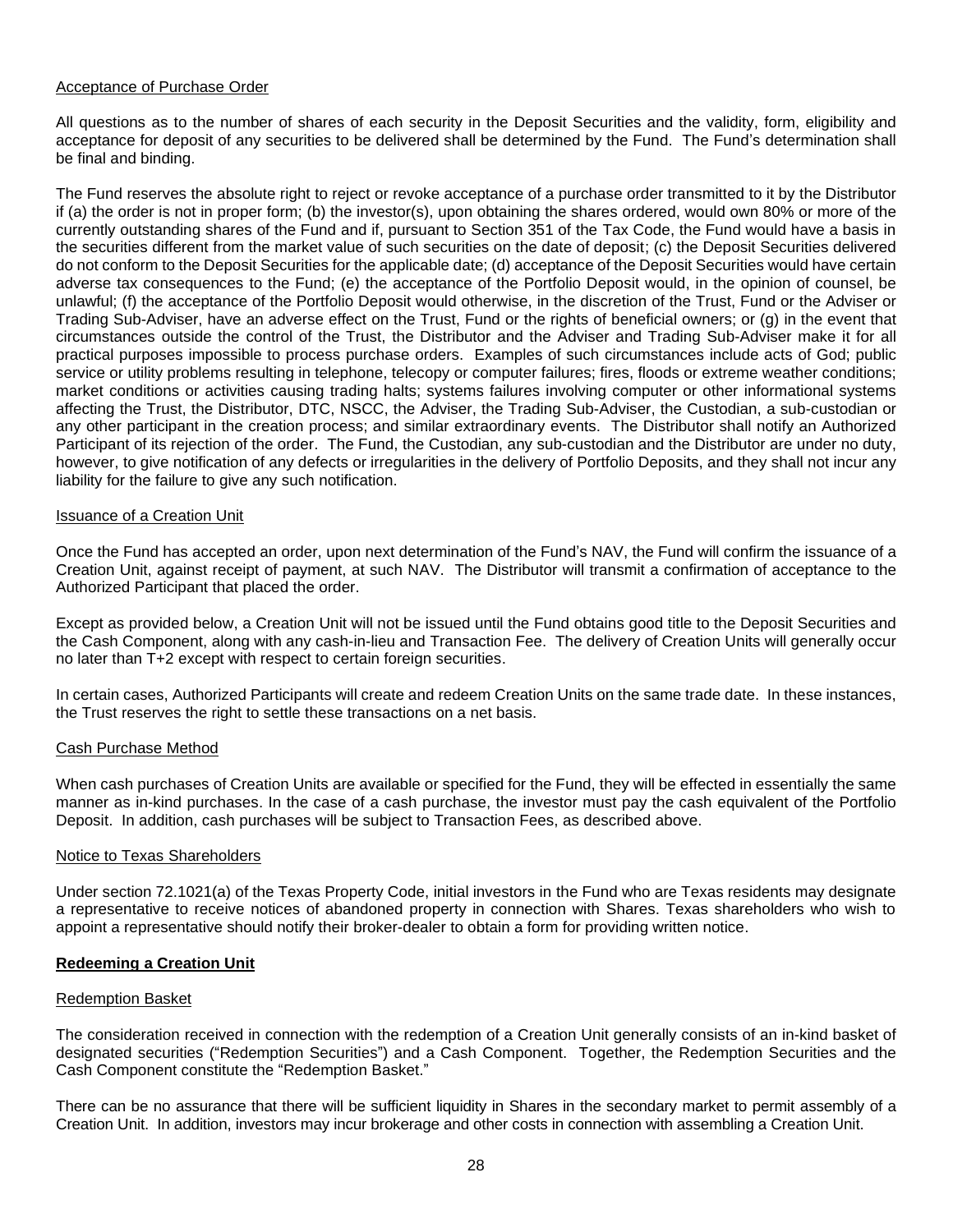The Cash Component serves the function of compensating for any differences between the net asset value per Creation Unit and the Redemption Securities. Thus, the Cash Component is equal to the difference between (x) the net asset value per Creation Unit of the Fund and (y) the market value of the Redemption Securities. If (x) is more than (y), the Authorized Participant will receive the Cash Component from the Fund. If (x) is less than (y), the Authorized Participant will pay the Cash Component to the Fund.

The right of redemption may be suspended or the date of payment postponed: (i) for any period during which the NYSE is closed (other than customary weekend and holiday closings); (ii) for any period during which trading on the NYSE is suspended or restricted; (iii) for any period during which an emergency exists as a result of which disposal of the Shares or determination of the ETF's NAV is not reasonably practicable; or (iv) in such other circumstances as permitted by the SEC, including as described below.

## Custom Redemptions and Cash-in-Lieu

The Fund may, in its sole discretion, permit or require the substitution of cash-in-lieu to be added to the Cash Component to replace any Redemption Security. The Fund may permit or require cash-in-lieu when, for example, a Redemption Security may not be available in sufficient quantity for delivery or may not be eligible for transfer through the systems of DTC or the Clearing Process. Similarly, the Fund may permit or require cash-in-lieu of Redemption Securities when, for example, the AP Representative has notified the Fund that the Authorized Participant or its underlying investor is restricted under U.S. or local securities law or policies from transacting in one or more Redemption Securities. The Fund will comply with the federal securities laws in satisfying redemptions with Redemption Securities, including that the Redemption Securities are sold in transactions that would be exempt from registration under the Securities Act. All redemption requests involving cash-in-lieu are considered to be "Custom Redemptions."

### Redemption Requests

To redeem a Creation Unit, an Authorized Participant must submit an irrevocable redemption request to the Distributor.

An Authorized Participant submitting a redemption request is deemed to represent to the Fund that it or, if applicable, the investor on whose behalf it is acting, (i) owns outright or has full legal authority and legal beneficial right to tender for redemption the Creation Unit to be redeemed and can receive the entire proceeds of the redemption, and (ii) all of the Shares that are in the Creation Unit to be redeemed have not been borrowed, loaned or pledged to another party nor are they the subject of a repurchase agreement, securities lending agreement or such other arrangement that would preclude the delivery of such Shares to the Fund. The Fund reserves the absolute right, in its sole discretion, to verify these representations, but will typically require verification in connection with higher levels of redemption activity and/or short interest in the Fund. If the Authorized Participant, upon receipt of a verification request, does not provide sufficient verification of the requested representations, the redemption request will not be considered to be in proper form and may be rejected by the Fund.

#### Timing of Submission of Redemption Requests

An Authorized Participant must submit an irrevocable redemption order no later than the Cut-off Time. The Cut-off Time for Custom Orders is generally two hours earlier. The Business Day the order is deemed received by the Distributor is referred to as the "Transmittal Date." A redemption request is deemed received if (i) such order is received by the Distributor by the Cut-off Time on such day and (ii) all other procedures set forth in the Participant Agreement are properly followed. Persons placing or effectuating Custom Redemptions and/or orders involving cash should be mindful of time deadlines imposed by intermediaries, such as DTC and/or the Federal Reserve System, which may impact the successful processing of such orders to ensure that cash and securities are transferred by the Settlement Date, as defined above.

#### Requests Using the Clearing Process

If available, (portions of) redemption requests may be settled through the Clearing Process. In connection with such orders, the Distributor transmits on behalf of the Authorized Participant, such trade instructions as are necessary to effect the redemption. Pursuant to such trade instructions, the Authorized Participant agrees to deliver the requisite Creation Unit(s) to the Fund, together with such additional information as may be required by the Distributor. Cash Components will be delivered using either the Clearing Process or the Federal Reserve System, as described above.

#### Requests Outside the Clearing Process

If the Clearing Process is not available for (portions of) an order, Redemption Baskets will be delivered outside the Clearing Process. Orders outside the Clearing Process must state that the DTC Participant is not using the Clearing Process and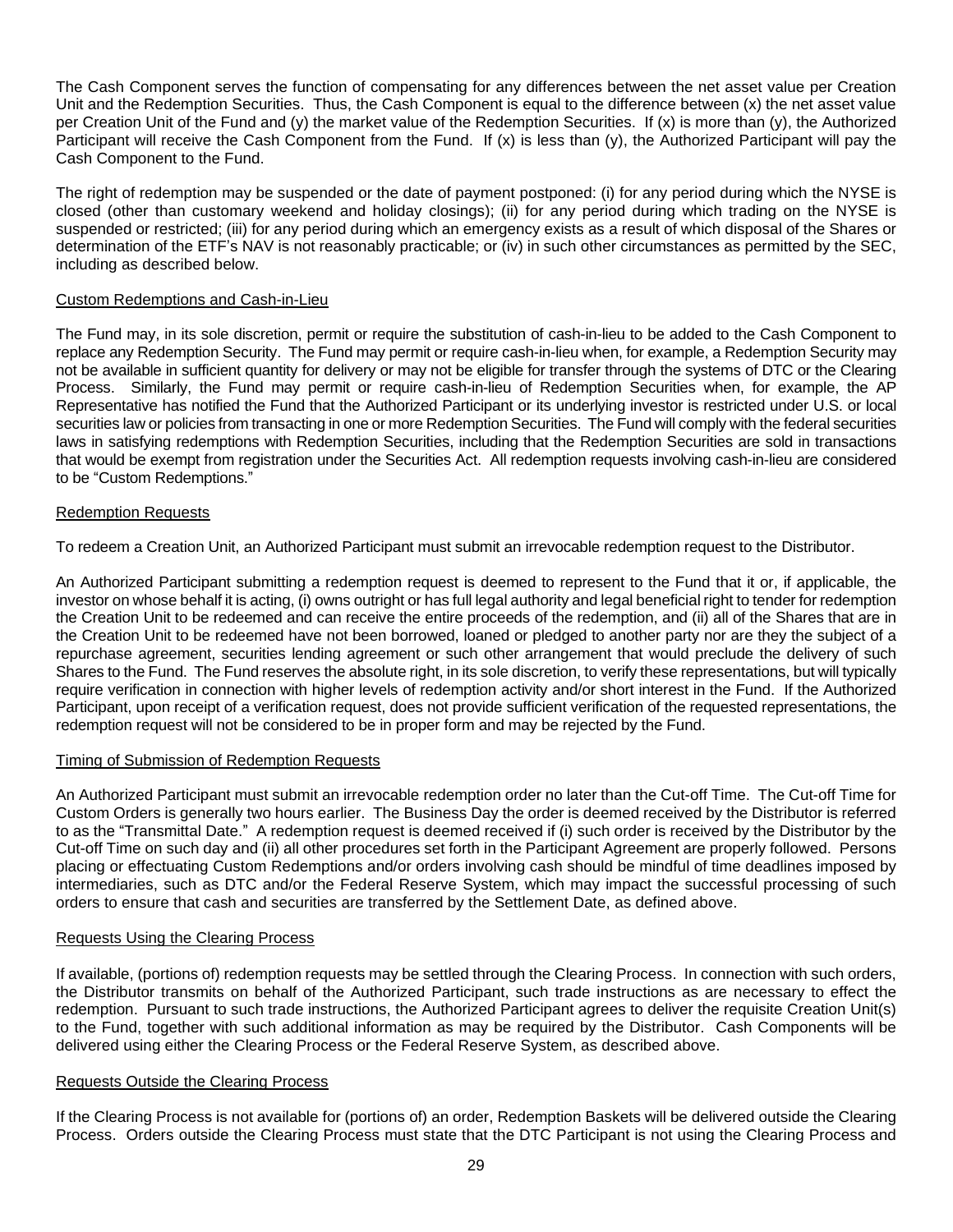that the redemption will be effected through DTC. The Authorized Participant must transfer or cause to be transferred the Creation Unit(s) of shares being redeemed through the book-entry system of DTC so as to be delivered through DTC to the Custodian by 10:00 a.m., Eastern Time, on received T+1. In addition, the Cash Component must be received by the Custodian by 12:00 p.m., Eastern Time, on T+1. If the Custodian does not receive the Creation Unit(s) and Cash Component by the appointed times on T+1, the redemption will be rejected, except in the circumstances described below. A rejected redemption request may be resubmitted the following Business Day.

#### Acceptance of Redemption Requests

All questions as to the number of shares of each security in the Deposit Securities and the validity, form, eligibility and acceptance for deposit of any securities to be delivered shall be determined by the Trust. The Trust's determination shall be final and binding.

#### Delivery of Redemption Basket

Once the Fund has accepted a redemption request, upon next determination of the Fund's NAV, the Fund will confirm the issuance of a Redemption Basket, against receipt of the Creation Unit(s) at such NAV, any cash-in-lieu and Transaction Fee. A Creation Unit tendered for redemption and the payment of the Cash Component, any cash-in-lieu and Transaction Fee will be effected through DTC. The Authorized Participant, or the investor on whose behalf it is acting, will be recorded on the book-entry system of DTC.

The Redemption Basket will generally be delivered to the redeeming Authorized Participant within T+2. Except under the circumstances described below, however, a Redemption Basket generally will not be issued until the Creation Unit(s) are delivered to the Fund, along with the Cash Component, any cash-in-lieu and Transaction Fee.

In certain cases, Authorized Participants will create and redeem Creation Units on the same trade date. In these instances, the Trust reserves the right to settle these transactions on a net basis.

#### Cash Redemption Method

When cash redemptions of Creation Units are available or specified for the Fund, they will be effected in essentially the same manner as in-kind redemptions. In the case of a cash redemption, the investor will receive the cash equivalent of the Redemption Basket minus any Transaction Fees, as described above.

## **TAX STATUS**

The following discussion is general in nature and should not be regarded as an exhaustive presentation of all possible tax ramifications. All shareholders should consult a qualified tax advisor regarding their investment in the Fund.

The initial capital raise from investors is expected to be made through in-kind contributions of securities from such investors in exchange for Shares. In-kind contributions may qualify for nonrecognition treatment to the contributing parties under Section 351 of the Tax Code, assuming that the requirements of Section 351 are met, which would have corresponding consequences for the tax basis to the Fund in those contributed securities. There can be no assurances regarding the value or tax basis of the contributions in kind, which could result in a negative effect on after-tax returns to investors seeding the Fund, and/or other investors in the Fund.

If for any reason, including the failure of the contributing investors to provide the Fund with accurate information, the initial contribution of assets to the Fund in exchange for Shares fails to meet the requirements of Section 351, the contribution of assets will be treated as a taxable event and the contributing investors would recognize an immediate gain or loss on the contributed assets. The Fund makes no representations as to whether any of such in-kind contributions qualify for Section 351 treatment, or as to any ancillary tax consequences. Additionally, future changes in the Tax Code or regulations and interpretations applicable to Section 351 may impact the ability of contributing investors to take advantage of the deferral of immediate gains or losses on contributed assets. Neither the Fund nor the Adviser gives any assurance to the initial investors as to the tax characterization of their contribution of assets to the Fund in exchange for Shares. Investors making in-kind contributions to the Fund are urged to consult their own tax advisors.

The Fund intends to qualify and has elected to be treated as a regulated investment company under Subchapter M of the Tax Code, and intends to continue to so qualify, which requires compliance with certain requirements concerning the sources of its income, diversification of its assets, and the amount and timing of its distributions to shareholders. Such qualification does not involve supervision of management or investment practices or policies by any government agency or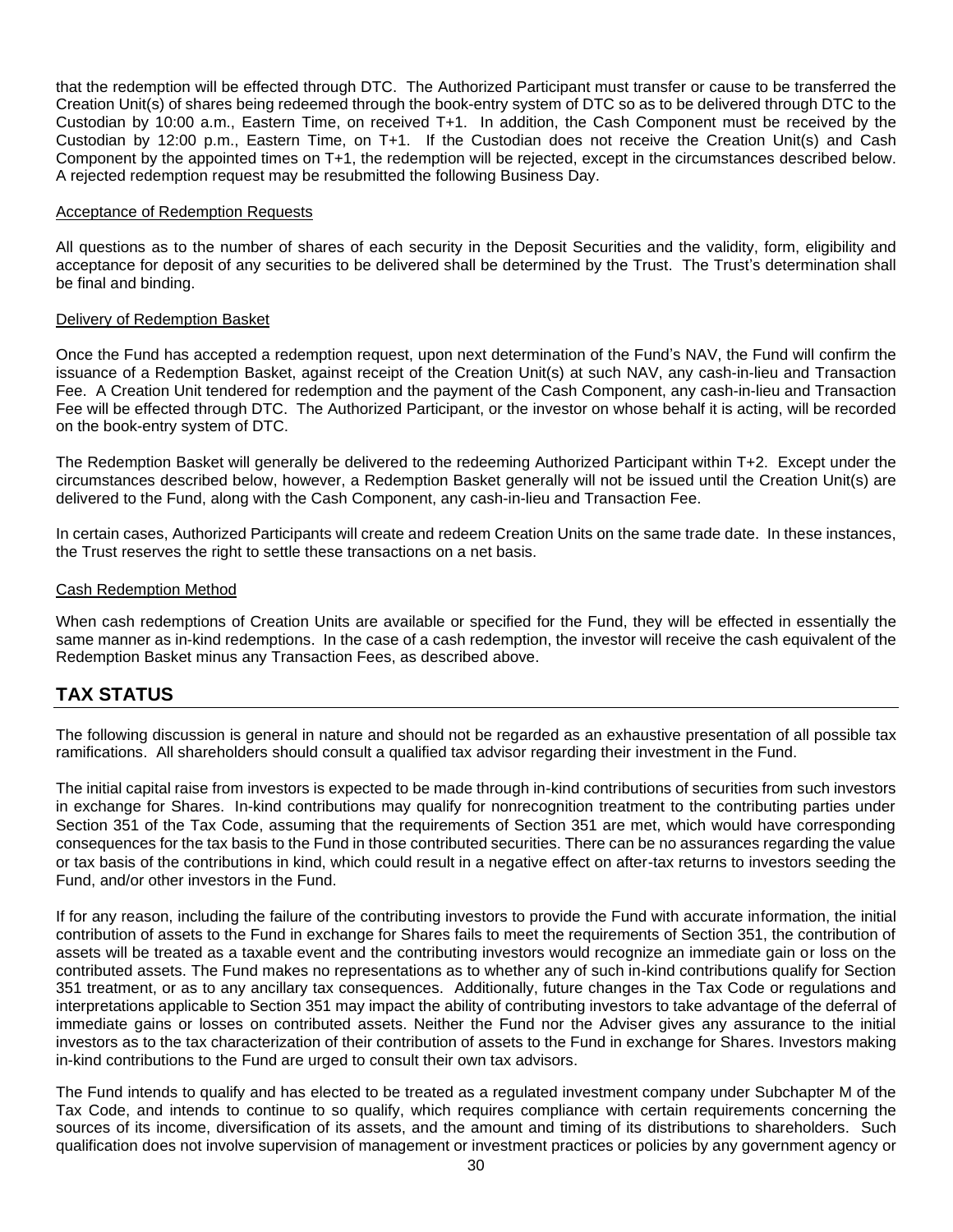bureau. By so qualifying, the Fund should not be subject to federal income or excise tax on its net investment income or net capital gain, which are distributed to shareholders in accordance with the applicable timing requirements. Net investment income and net capital gain of the Fund will be computed in accordance with Section 852 of the Tax Code.

Net investment income is made up of dividends and interest less expenses. Net capital gain for a fiscal year is computed by taking into account any capital loss carryforward of the Fund. Capital losses may now be carried forward indefinitely and retain the character of the original loss. Under pre-enacted laws, capital losses could be carried forward to offset any capital gains for eight years, and carried forward as short-term capital, irrespective of the character of the original loss. Capital loss carry forwards are available to offset future realized capital gains. To the extent that these carry forwards are used to offset future capital gains it is probable that the amount offset will not be distributed to shareholders.

The Fund intends to distribute all of its net investment income, any excess of net short-term capital gains over net long-term capital losses, and any excess of net long-term capital gains over net short-term capital losses in accordance with the timing requirements imposed by the Tax Code and therefore should not be required to pay any federal income or excise taxes. Distributions of net investment income will be made semi-annually for the Fund. Distributions of net capital gain, if any, will be made annually no later than December 31 of each year. Both types of distributions will be in shares of the Fund unless a shareholder elects to receive cash.

To be treated as a regulated investment company under Subchapter M of the Tax Code, the Fund must also (a) derive at least 90% of its gross income from dividends, interest, payments with respect to securities loans, net income from certain publicly traded partnerships and gains from the sale or other disposition of securities or foreign currencies, or other income (including, but not limited to, gains from options, futures or forward contracts) derived with respect to the business of investing in such securities or currencies, and (b) diversify its holding so that, at the end of each fiscal quarter, (i) at least 50% of the market value of the Fund's assets is represented by cash, U.S. government securities and securities of other regulated investment companies, and other securities (for purposes of this calculation, generally limited in respect of any one issuer, to an amount not greater than 5% of the market value of the Fund's assets and 10% of the outstanding voting securities of such issuer) and (ii) not more than 25% of the value of its assets is invested in the securities of (other than U.S. government securities or the securities of other regulated investment companies) any one issuer, two or more issuers that the Fund controls and that are determined to be engaged in the same or similar trades or businesses, or the securities of certain publicly traded partnerships.

If the Fund fails to qualify as a regulated investment company under Subchapter M in any fiscal year, it will be treated as a corporation for federal income tax purposes. As such the Fund would be required to pay income taxes on its net investment income and net realized capital gains, if any, at the rates generally applicable to corporations. Shareholders of the Fund generally would not be liable for income tax on the Fund's net investment income or net realized capital gains in their individual capacities. Distributions to shareholders, whether from the Fund's net investment income or net realized capital gains, would be treated as taxable dividends to the extent of current or accumulated earnings and profits of the Fund.

The Fund is subject to a 4% nondeductible excise tax on certain undistributed amounts of ordinary income and capital gain under a prescribed formula contained in Section 4982 of the Tax Code. The formula requires payment to shareholders during a calendar year of distributions representing at least 98% of the Fund's ordinary income for the calendar year and at least 98.2% of its capital gain net income (i.e., the excess of its capital gains over capital losses) realized during the one-year period ending October 31 during such year plus 100% of any income that was neither distributed nor taxed to the Fund during the preceding calendar year. Under ordinary circumstances, the Fund expects to time its distributions so as to avoid liability for this tax.

The following discussion of tax consequences is for the general information of shareholders that are subject to tax. Shareholders that are IRAs or other qualified retirement plans are exempt from income taxation under the Tax Code.

Distributions of taxable net investment income and the excess of net short-term capital gain over net long-term capital loss are taxable to shareholders as ordinary income.

Distributions of net capital gain ("capital gain dividends") generally are taxable to shareholders as long-term capital gain; regardless of the length of time the shares of the Trust have been held by such shareholders.

Certain U.S. shareholders, including individuals and estates and trusts, are subject to an additional 3.8% Medicare tax on all or a portion of their "net investment income," which should include dividends from the Fund and net gains from the disposition of shares of the Fund. U.S. shareholders are urged to consult their own tax advisors regarding the implications of the additional Medicare tax resulting from an investment in the Fund.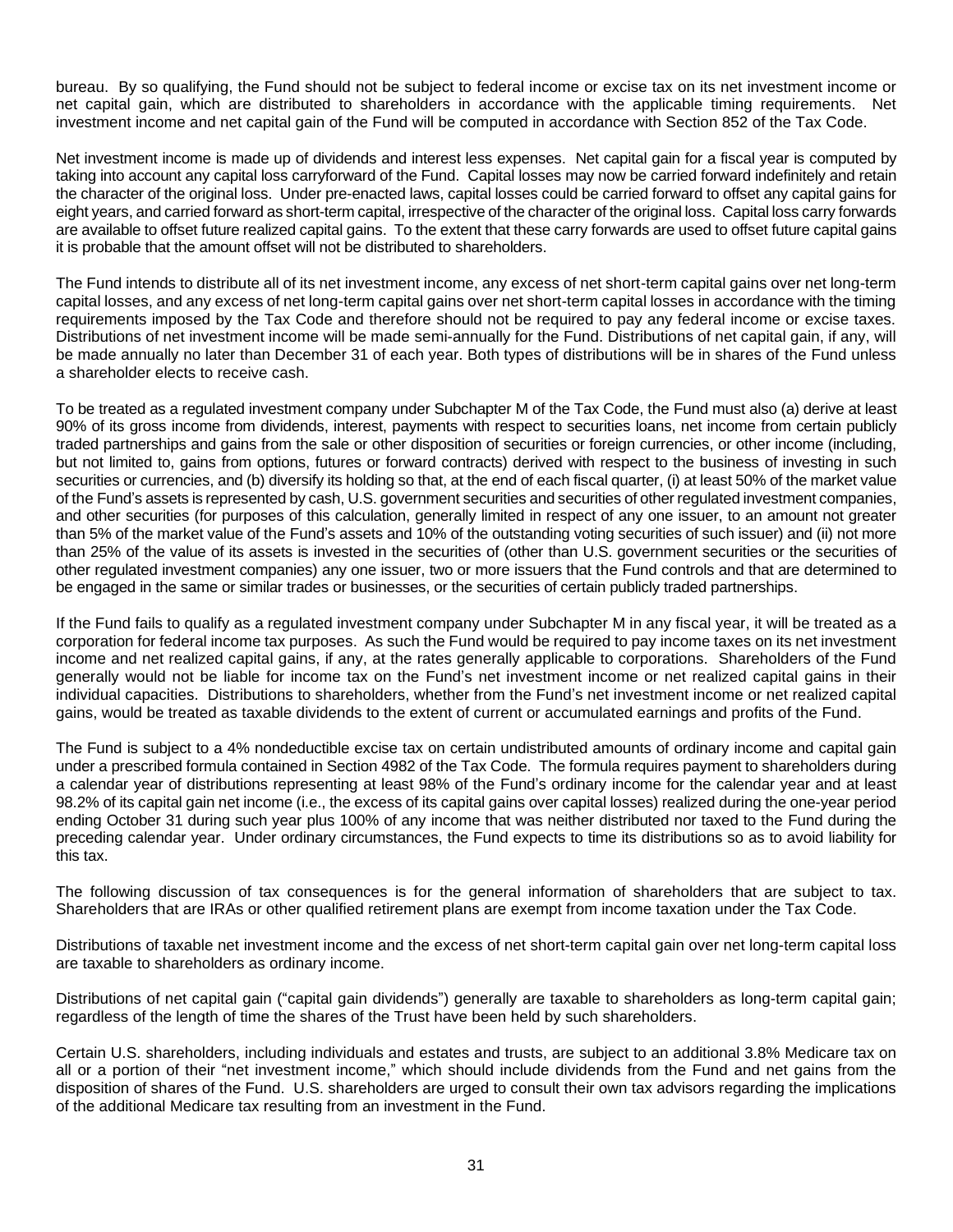Redemption of Fund shares by a shareholder will result in the recognition of taxable gain or loss in an amount equal to the difference between the amount realized and the shareholder's tax basis in his or her Fund shares. Such gain or loss is treated as a capital gain or loss if the shares are held as capital assets. However, any loss realized upon the redemption of shares within six months from the date of their purchase will be treated as a long-term capital loss to the extent of any amounts treated as capital gain dividends during such six-month period. All or a portion of any loss realized upon the redemption of shares may be disallowed to the extent shares are purchased (including shares acquired by means of reinvested dividends) within 30 days before or after such redemption.

Distributions of taxable net investment income and net capital gain will be taxable as described above, whether received in additional cash or shares. Shareholders electing to receive distributions in the form of additional shares will have a cost basis for federal income tax purposes in each share so received equal to the net asset value of a share on the reinvestment date.

All distributions of taxable net investment income and net capital gain, whether received in shares or in cash, must be reported by each taxable shareholder on his or her federal income tax return. Dividends or distributions declared in October, November or December as of a record date in such a month, if any, will be deemed to have been received by shareholders on December 31, if paid during January of the following year. Redemptions of shares may result in tax consequences (gain or loss) to the shareholder and are also subject to these reporting requirements.

Under the Tax Code, the Fund will be required to report to the Internal Revenue Service all distributions of taxable income and capital gains as well as gross proceeds from the redemption or exchange of Fund shares, except in the case of certain exempt shareholders. Under the backup withholding provisions of Section 3406 of the Tax Code, distributions of taxable net investment income and net capital gain and proceeds from the redemption or exchange of the shares of a regulated investment company may be subject to withholding of federal income tax in the case of non-exempt shareholders who fail to furnish the investment company with their taxpayer identification numbers and with required certifications regarding their status under the federal income tax law, or if the Fund is notified by the IRS or a broker that withholding is required due to an incorrect TIN or a previous failure to report taxable interest or dividends. If the withholding provisions are applicable, any such distributions and proceeds, whether taken in cash or reinvested in additional shares, will be reduced by the amounts required to be withheld.

### **Original Issue Discount and Pay-In-Kind Securities**

Current federal tax law requires the holder of a U.S. Treasury or other fixed income zero coupon security to accrue as income each year a portion of the discount at which the security was purchased, even though the holder receives no interest payment in cash on the security during the year. In addition, pay-in-kind securities will give rise to income, which is required to be distributed and is taxable even though the Fund holding the security receives no interest payment in cash on the security during the year.

Some of the debt securities (with a fixed maturity date of more than one year from the date of issuance) that may be acquired by the Fund may be treated as debt securities that are issued originally at a discount. Generally, the amount of the original issue discount ("OID") is treated as interest income and is included in income over the term of the debt security, even though payment of that amount is not received until a later time, usually when the debt security matures. A portion of the OID includable in income with respect to certain high-yield corporate debt securities (including certain pay-in-kind securities) may be treated as a dividend for U.S. federal income tax purposes.

Some of the debt securities (with a fixed maturity date of more than one year from the date of issuance) that may be acquired by the Fund in the secondary market may be treated as having market discount. Generally, any gain recognized on the disposition of, and any partial payment of principal on, a debt security having market discount is treated as ordinary income to the extent the gain, or principal payment, does not exceed the "accrued market discount" on such debt security. Market discount generally accrues in equal daily installments. The Fund may make one or more of the elections applicable to debt securities having market discount, which could affect the character and timing of recognition of income.

Some debt securities (with a fixed maturity date of one year or less from the date of issuance) that may be acquired by the Fund may be treated as having acquisition discount, or OID in the case of certain types of debt securities. Generally, the Fund will be required to include the acquisition discount, or OID, in income over the term of the debt security, even though payment of that amount is not received until a later time, usually when the debt security matures. The Fund may make one or more of the elections applicable to debt securities having acquisition discount, or OID, which could affect the character and timing of recognition of income.

The Fund that holds the foregoing kinds of securities may be required to pay out as an income distribution each year an amount that is greater than the total amount of cash interest the Fund actually received. Such distributions may be made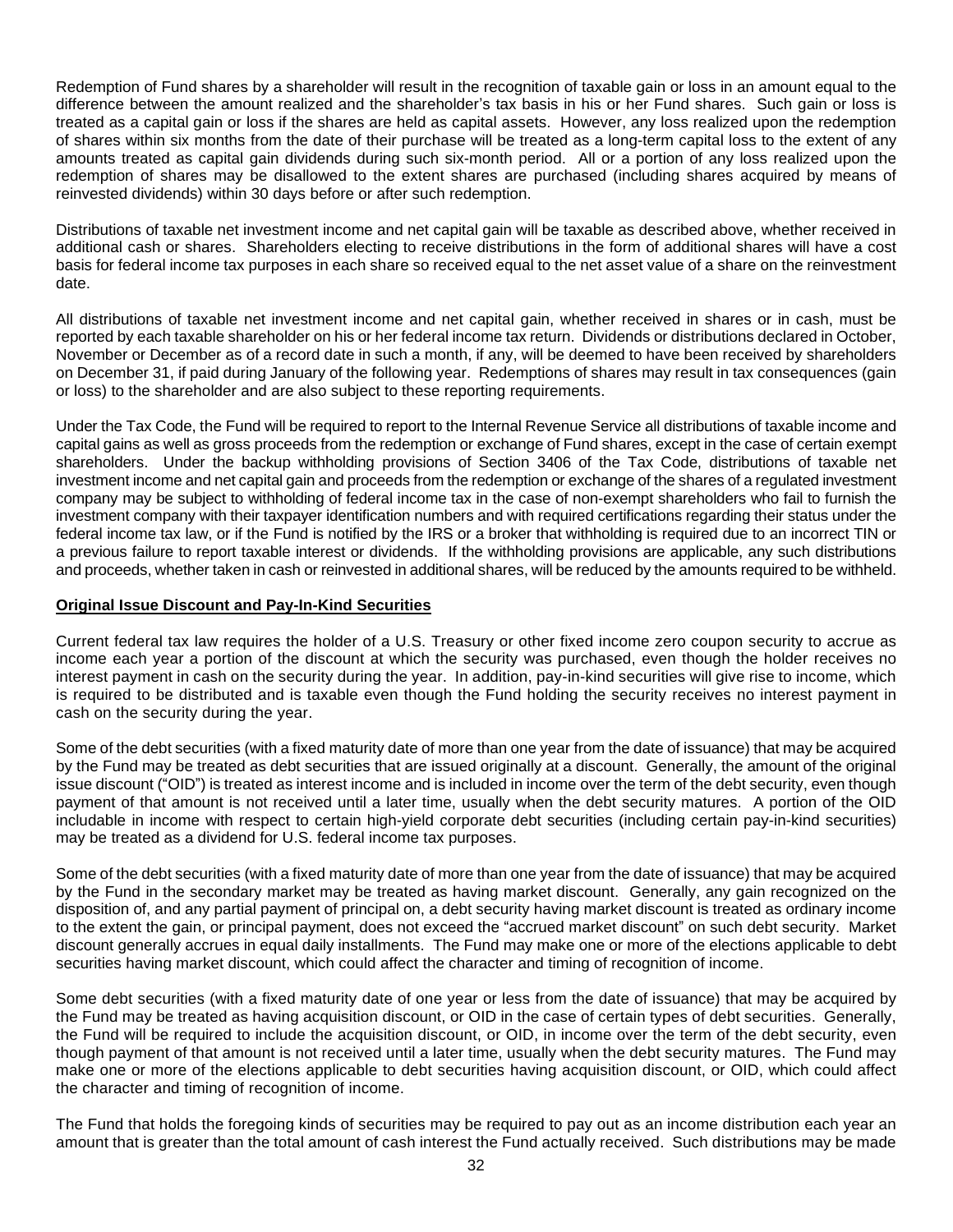from the cash assets of the Fund or by liquidation of portfolio securities, if necessary (including when it is not advantageous to do so). The Fund may realize gains or losses from such liquidations. In the event the Fund realizes net capital gains from such transactions, its shareholders may receive a larger capital gain distribution, if any, than they would in the absence of such transactions.

Shareholders of the Fund may be subject to state and local taxes on distributions received from the Fund and on redemptions of the Shares.

A brief explanation of the form and character of the distribution accompany each distribution. In January of each year, the Fund issue to each shareholder a statement of the federal income tax status of all distributions.

Shareholders should consult their tax advisors about the application of federal, state and local and foreign tax law in light of their particular situation.

## **INDEPENDENT REGISTERED PUBLIC ACCOUNTING FIRM**

Cohen & Company, Ltd., 342 North Water Street, Suite 830, Milwaukee, Wisconsin 83202, serves as the Fund's independent registered public accounting firm for the current fiscal year. The firm provides services including (i) audit of annual financial statements, and (ii) assistance and consultation in connection with SEC filings.

## **LEGAL COUNSEL**

Thompson Hine LLP, 41 South High Street, Suite 1700, Columbus, Ohio 43215, serves as the Trust's legal counsel.

## **OTHER INFORMATION**

The Fund utilizes the ActiveShares® methodology licensed from Precidian. Precidian's products and services are protected by domestic and international intellectual property protections, including, without limitation, the following issued patents and pending patent applications: 7813987, 8285624, 7925562, 13011746, 14528658, 14208966, 16196560.

## **FINANCIAL STATEMENTS**

The Fund has not yet commenced operations and, therefore, has not produced financial statements. Once produced, you can obtain a copy of the financial statements contained in the Fund's Annual or Semi-Annual Report without charge by calling the Fund at 1-888-530-2448.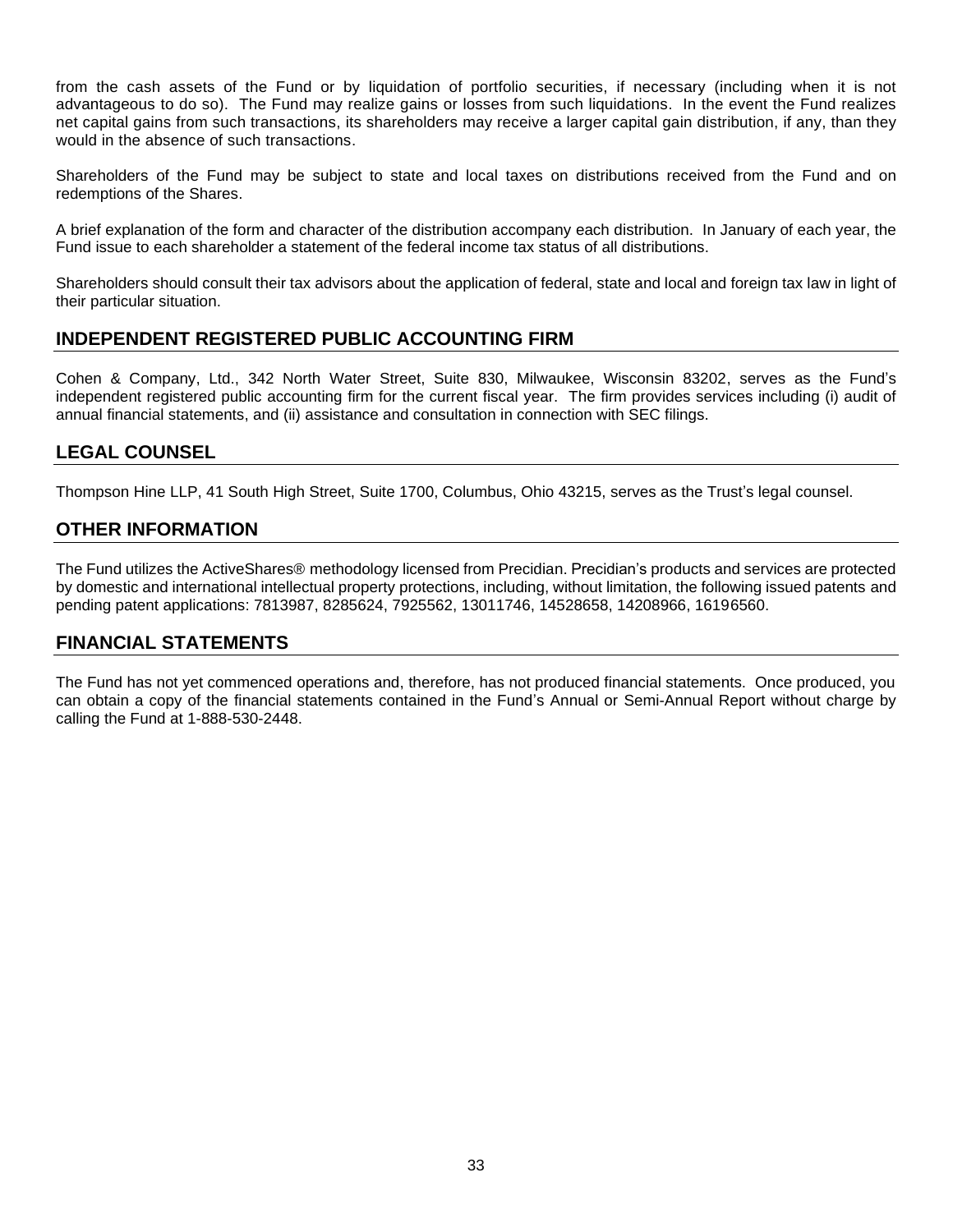## **Appendix A**

## **First Manhattan Co.**

## **Proxy Voting Policies and Procedures**

## 1. *Firm Practice*

Under the terms of our standard IA agreement, FMC has the right to vote on all matters pertaining to the securities in a client's portfolio except as specifically provided otherwise. We generally vote with management on non-controversial matters such as the unopposed election of directors and the ratification of outside auditors. However, we exercise special scrutiny, and may not follow management's recommendation, with respect to resolutions pertaining to contested elections of directors, staggered elections of directors, stock options and other equity compensation plans, mergers, poison pill or other similar proposals.

## 2. *Best Interests of Our Clients*

Our policies and procedures are designed to ensure that proxy-voting decisions are made in the best interests of our clients. In fulfilling our proxy-voting responsibilities, we recognize the individually-tailored account nature of our IA business, the multitude and variety of securities held for clients and the responsibility for investment decisions vested in each portfolio manager for each account under his or her day-to-day supervision. Accordingly, each portfolio manager may determine that the specific circumstances of such accounts require that their proxies be voted differently from the manner in which proxies are voted with respect to their own accounts or other accounts under their supervision

## 1. *Proxy Department and Proxy Committee*

The Proxy Department and a Proxy Committee are responsible for and oversee the Firm's proxy voting process. The Proxy Department deals directly with third parties to ensure that proxies and related materials are forwarded to portfolio managers. The Proxy Department works with portfolio managers to cast votes, resolve issues with the Proxy Committee and compile proxy voting reports.

The Proxy Committee is composed of members of the Legal and Compliance Department, including the General Counsel and Chief Compliance Officer. The Proxy Committee establishes general proxy voting policies as may be necessary and determines how such policies should be applied to specific proxy votes. The Proxy Committee has specific responsibility for (1) developing, authorizing, implementing and updating FMC's policies and procedures and (2) overseeing the proxy voting process.

## 2. *Conflicts*

We believe that there are no material conflicts between our clients' interests and our own insofar as proxy voting is concerned. In the event a material conflict arises, the Proxy Committee will determine how to provide disclosure of such conflict and, if appropriate, how to obtain client consent to the proxy vote.